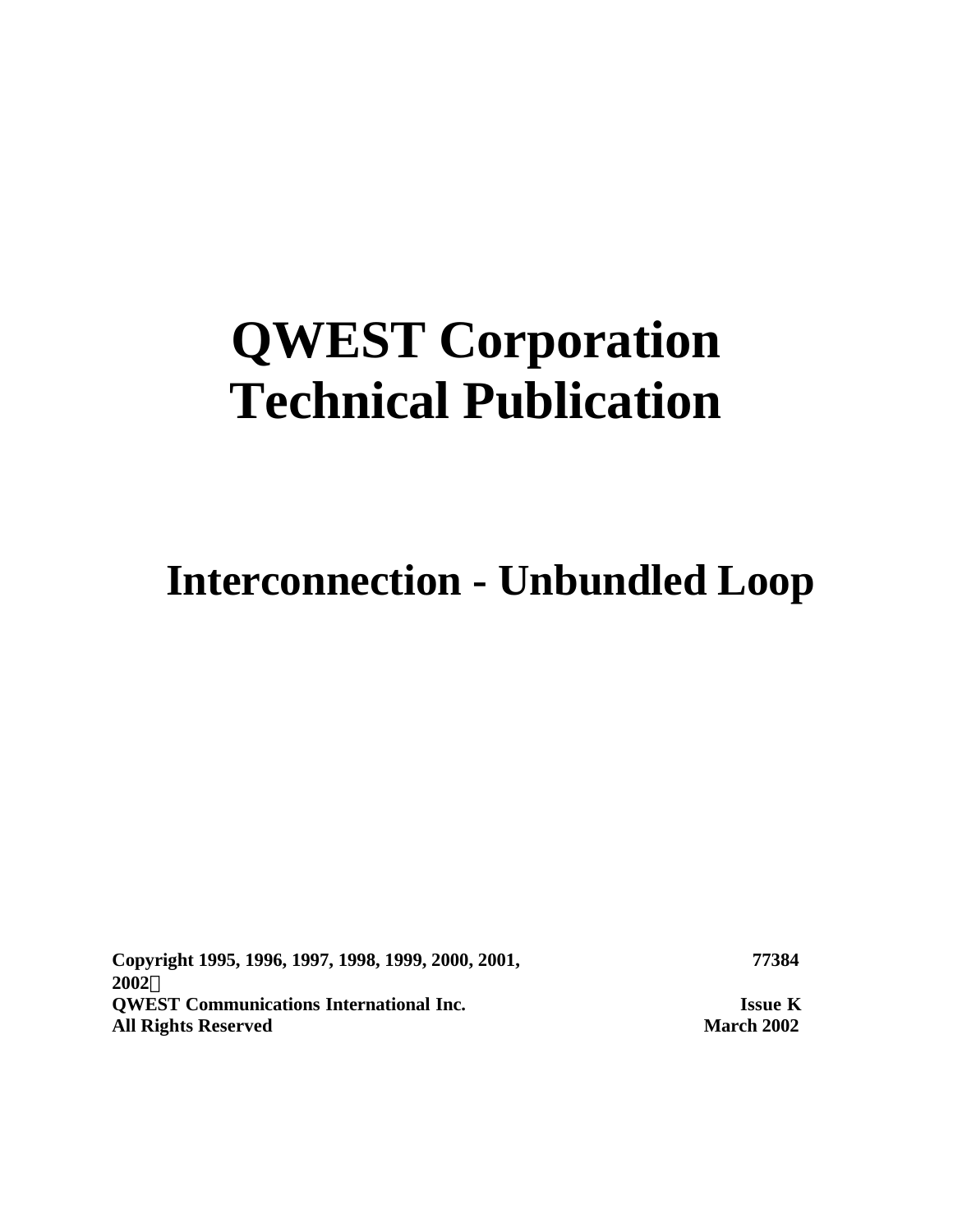#### **NOTICE**

This document describes QWEST's Interconnection - Unbundled Loop offering that provides unbundled Voiceband Channels, Digital Channels and xDSL loops. The Unbundled Loop extends from an interface at a QWEST Central Office to an End-User's premises interface located within the serving area of that Central Office. The Central Office must be one where an Interconnector has established Physical or Virtual Collocation arrangements. This Unbundled Network Element is available to Competitive Local Exchange Carriers from QWEST. Network Channel and Network Channel Interface codes are included to describe and order the transport channels.

QWEST Corporation reserves the right to revise this document for any reason, including but not limited to, conformity with standards promulgated by various governmental or regulatory agencies; utilization of advances in the state of the technical arts; or to reflect changes in the design of equipment, techniques, or procedures described or referred to herein.

Liability to anyone arising out of use or reliance upon any information set forth herein is expressly disclaimed, and no representation or warranties, expressed or implied, are made with respect to the accuracy or utility of any information set forth herein.

This document is not to be construed as a suggestion to any manufacturer to modify or change any of its products, nor does this publication represent any commitment by QWEST Corporation to purchase any specific products. Further, conformance to this publication does not constitute a guarantee of a given supplier's equipment and/or it's associated documentation.

Information on obtaining QWEST Corporation Publications is in the Reference Section of this document.

If further information is required, please contact:

QWEST Corporation Manager – New Services Planning 700 W. Mineral Ave. IA-F13.10 Littleton, CO 80120 (303) 707-7727 (303) 707-9497 Fax # E-mail: rxpete3@QWEST.com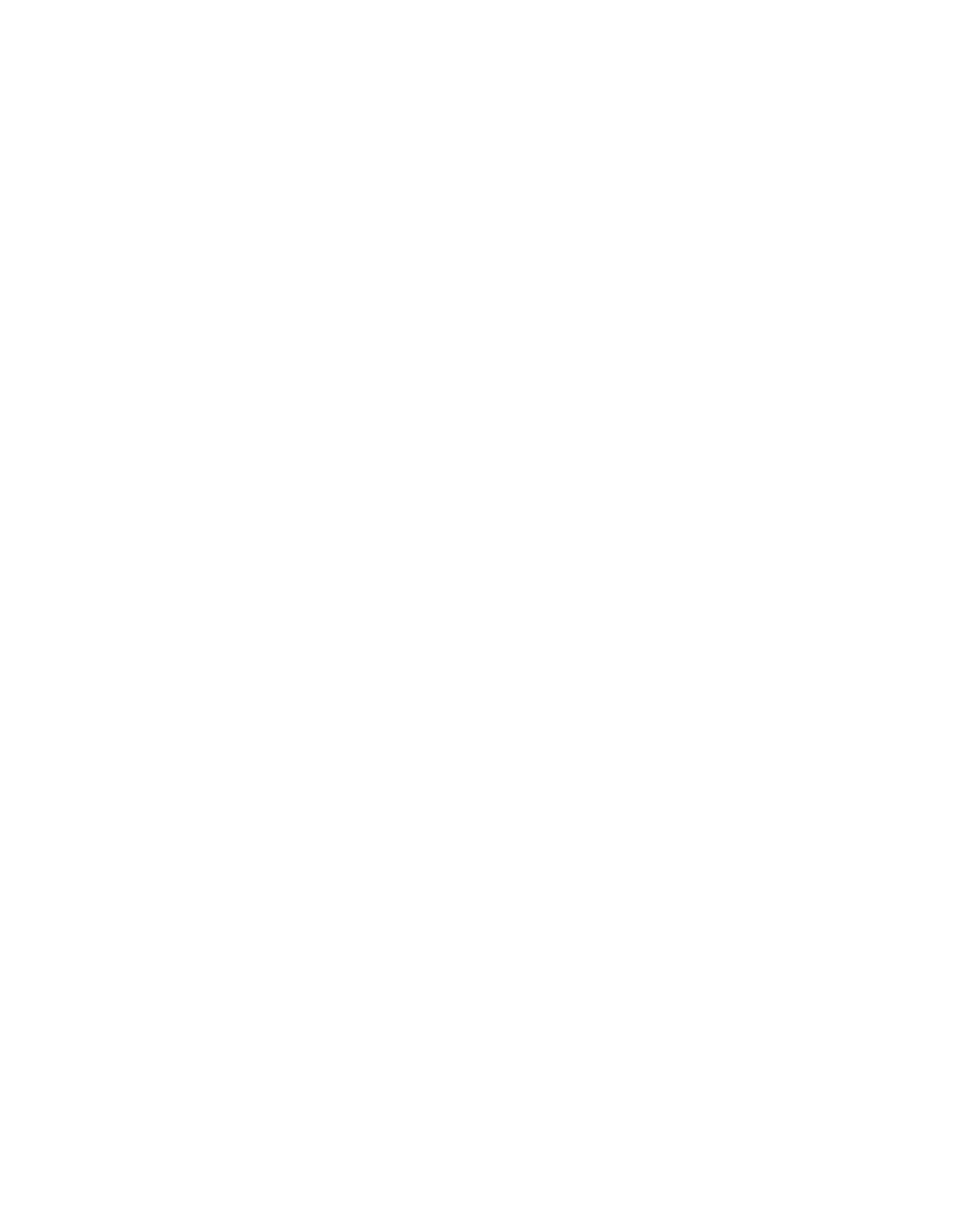#### COMMENTS on QWEST Tech Pub 77384

#### PLEASE TEAR OUT AND SEND YOUR COMMENTS/SUGGESTIONS TO:

QWEST Corporation Manager – New Services Planning 700 W. Mineral Ave. IA-F13.10 Littleton, CO 80120 (303) 707-7727 (303) 707-9497 Fax # E-mail: rxpete3@QWEST.com

Information from you helps us to improve our Publications. Please take a few moments to answer the following questions and return to the above address.

| Was this Publication valuable to you in understanding  |            |      |
|--------------------------------------------------------|------------|------|
| the technical parameters of our service?               | YES        | NO.  |
| Was the information accurate and up-to-date?           | YES.       | NO.  |
| Was the information easily understood?                 | YES        | NO - |
| Were the contents logically sequenced?                 | <b>YES</b> | NO - |
| Were the tables and figures understandable and helpful | YES.       | NO - |
| Were the pages legible?                                | YES        | NO.  |

If you answered NO to any of the questions and/or if you have any other comments or suggestions, please explain:

\_\_\_\_\_\_\_\_\_\_\_\_\_\_\_\_\_\_\_\_\_\_\_\_\_\_\_\_\_\_\_\_\_\_\_\_\_\_\_\_\_\_\_\_\_\_\_\_\_\_\_\_\_\_\_\_\_\_\_\_\_\_\_\_\_\_\_\_\_\_\_\_\_\_\_\_\_ \_\_\_\_\_\_\_\_\_\_\_\_\_\_\_\_\_\_\_\_\_\_\_\_\_\_\_\_\_\_\_\_\_\_\_\_\_\_\_\_\_\_\_\_\_\_\_\_\_\_\_\_\_\_\_\_\_\_\_\_\_\_\_\_\_\_\_\_\_\_\_\_\_\_\_\_\_ \_\_\_\_\_\_\_\_\_\_\_\_\_\_\_\_\_\_\_\_\_\_\_\_\_\_\_\_\_\_\_\_\_\_\_\_\_\_\_\_\_\_\_\_\_\_\_\_\_\_\_\_\_\_\_\_\_\_\_\_\_\_\_\_\_\_\_\_\_\_\_\_\_\_\_\_\_

\_\_\_\_\_\_\_\_\_\_\_\_\_\_\_\_\_\_\_\_\_\_\_\_\_\_\_\_\_\_\_\_\_\_\_\_\_\_\_\_\_\_\_\_\_\_\_\_\_\_\_\_\_\_\_\_\_\_\_\_\_\_\_\_\_\_\_\_\_\_\_\_\_\_\_\_\_ (Attach additional sheet, if necessary)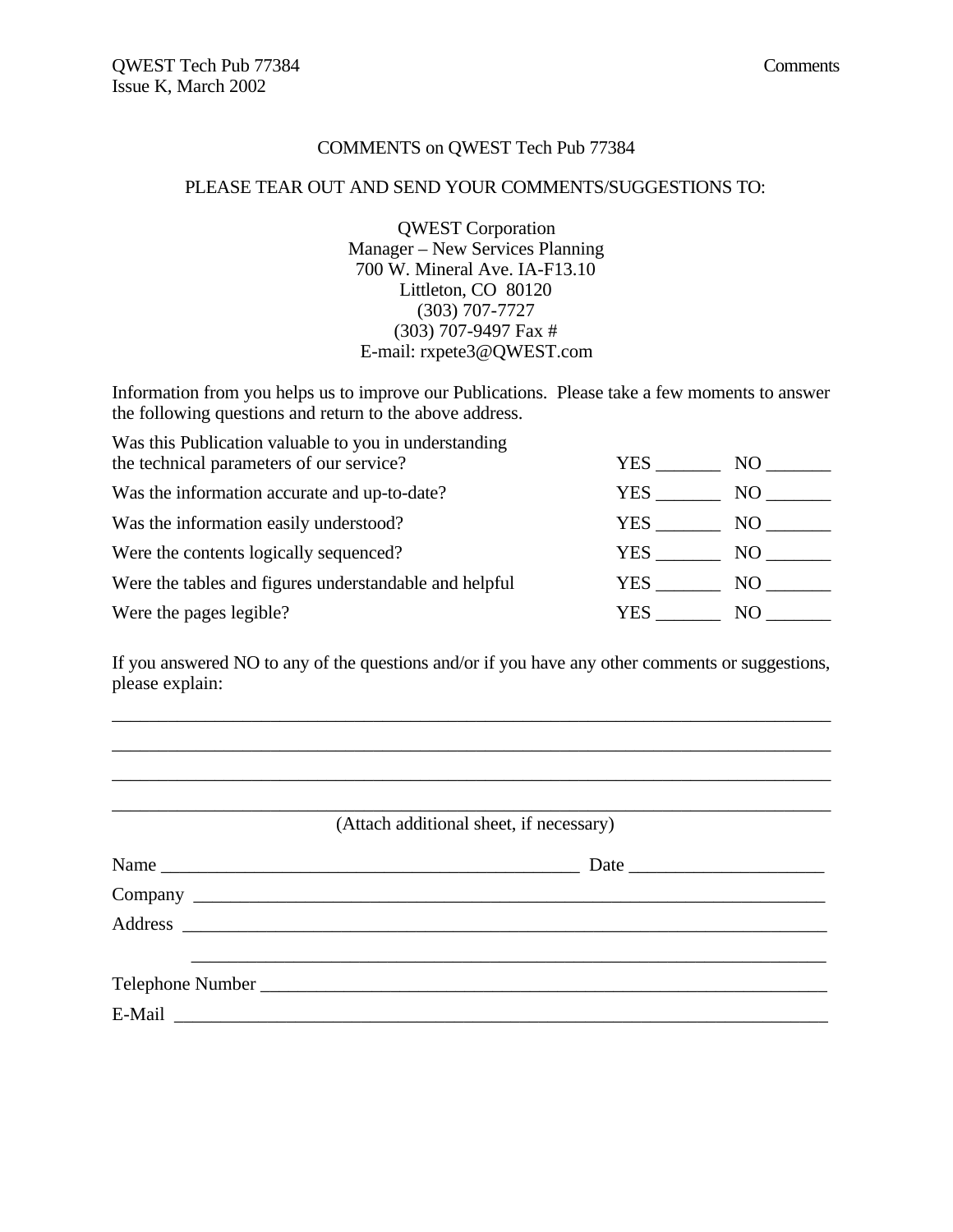# **CONTENTS**

| <b>Chapter and Section</b>                                    | Page |
|---------------------------------------------------------------|------|
| 1.                                                            |      |
| 1.1                                                           |      |
| 1.2                                                           |      |
| 1.3                                                           |      |
| 1.4                                                           |      |
| 1.5                                                           |      |
| 1.6                                                           |      |
| 1.7                                                           |      |
| 2.                                                            |      |
| 2.1                                                           |      |
| 2.2                                                           |      |
| Interconnection -- Unbundled Digital Data<br>2.2.1            |      |
| 2.2.2<br>Interconnection -- Unbundled Digital Subscriber Line |      |
|                                                               |      |
| 2.2.3                                                         |      |
| 2.2.4                                                         |      |
| 2.2.5                                                         |      |
| 2.3                                                           |      |
| 2.4                                                           |      |
| 2.5                                                           |      |
| 3.                                                            |      |
| 3.1                                                           |      |
| 3.2                                                           |      |
| 3.3                                                           |      |
| 3.4                                                           |      |
| 3.4.1                                                         |      |
| 3.4.2                                                         |      |
|                                                               |      |
| 3.5                                                           |      |
| 3.6                                                           |      |
| 3.6.1                                                         |      |
| 3.6.2                                                         |      |
| 3.7                                                           |      |
| 3.7.1                                                         |      |
|                                                               |      |
| 3.7.3                                                         |      |
| 3.7.4                                                         |      |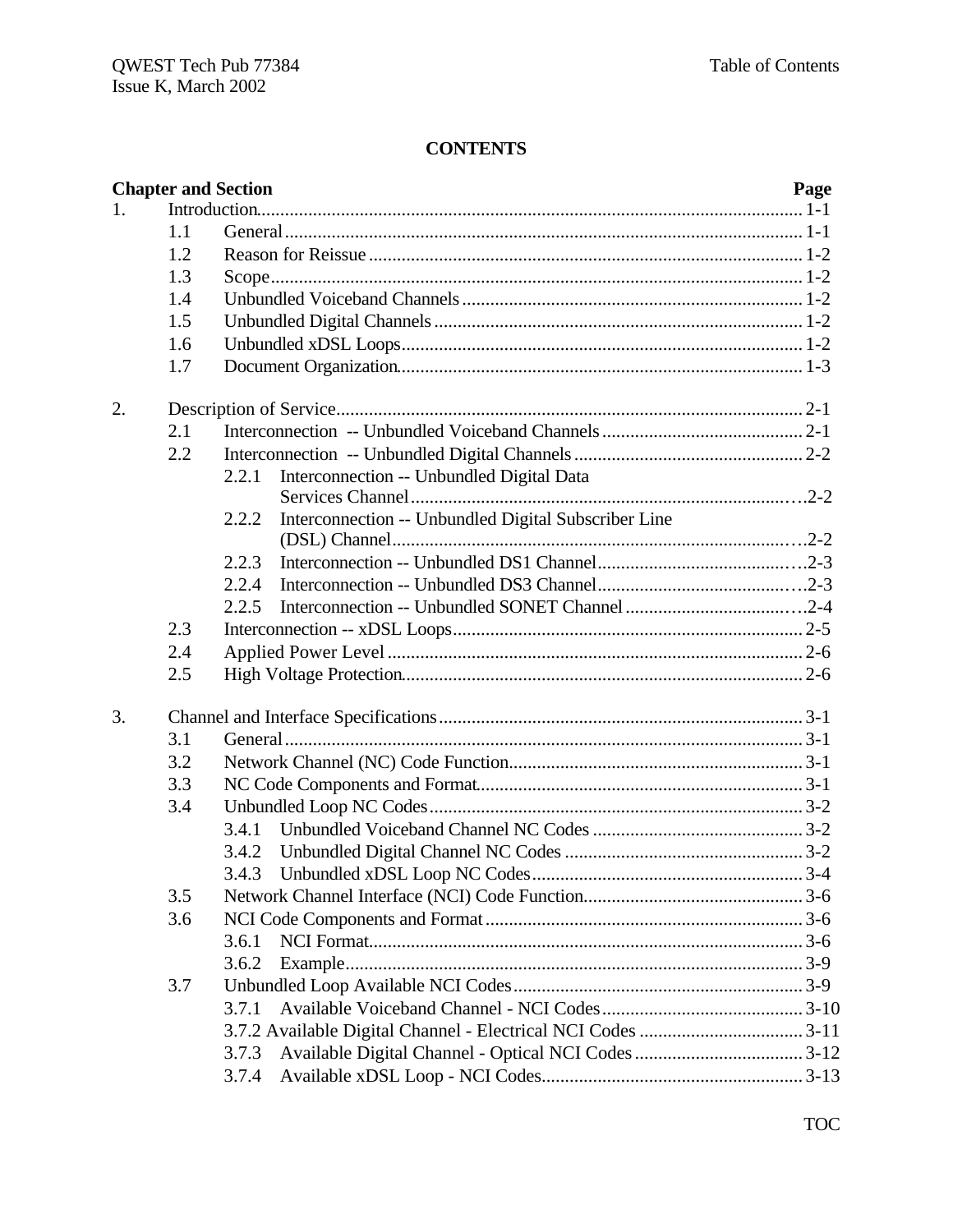| <b>Chapter and Section</b> |     |       | Page                                                          |  |
|----------------------------|-----|-------|---------------------------------------------------------------|--|
|                            | 3.8 |       | Compatible Network Channel and Network Channel Interface Code |  |
|                            |     |       |                                                               |  |
|                            |     | 3.8.1 |                                                               |  |
|                            |     | 3.8.2 |                                                               |  |
|                            |     | 3.8.3 |                                                               |  |
| $\overline{4}$ .           |     |       |                                                               |  |
|                            | 4.1 |       |                                                               |  |
|                            | 4.2 |       |                                                               |  |
|                            | 4.3 |       |                                                               |  |
|                            |     | 4.3.1 | Available Signaling Transport Capability -                    |  |
|                            |     |       |                                                               |  |
|                            |     | 4.3.2 |                                                               |  |
|                            |     | 4.3.3 |                                                               |  |
|                            |     | 4.3.4 |                                                               |  |
|                            |     | 4.3.5 | Unbundled Voiceband Channel Transmission                      |  |
|                            |     |       | Level Point (TLP) Ranges at the Network Interfaces 4-4        |  |
|                            |     | 4.3.6 |                                                               |  |
|                            |     | 4.3.7 |                                                               |  |
| 5.                         |     |       |                                                               |  |
|                            | 5.1 |       |                                                               |  |
|                            | 5.2 |       |                                                               |  |
|                            | 5.3 |       |                                                               |  |
|                            | 5.4 |       |                                                               |  |
|                            | 5.5 |       |                                                               |  |
|                            | 5.7 |       |                                                               |  |
|                            | 5.8 |       |                                                               |  |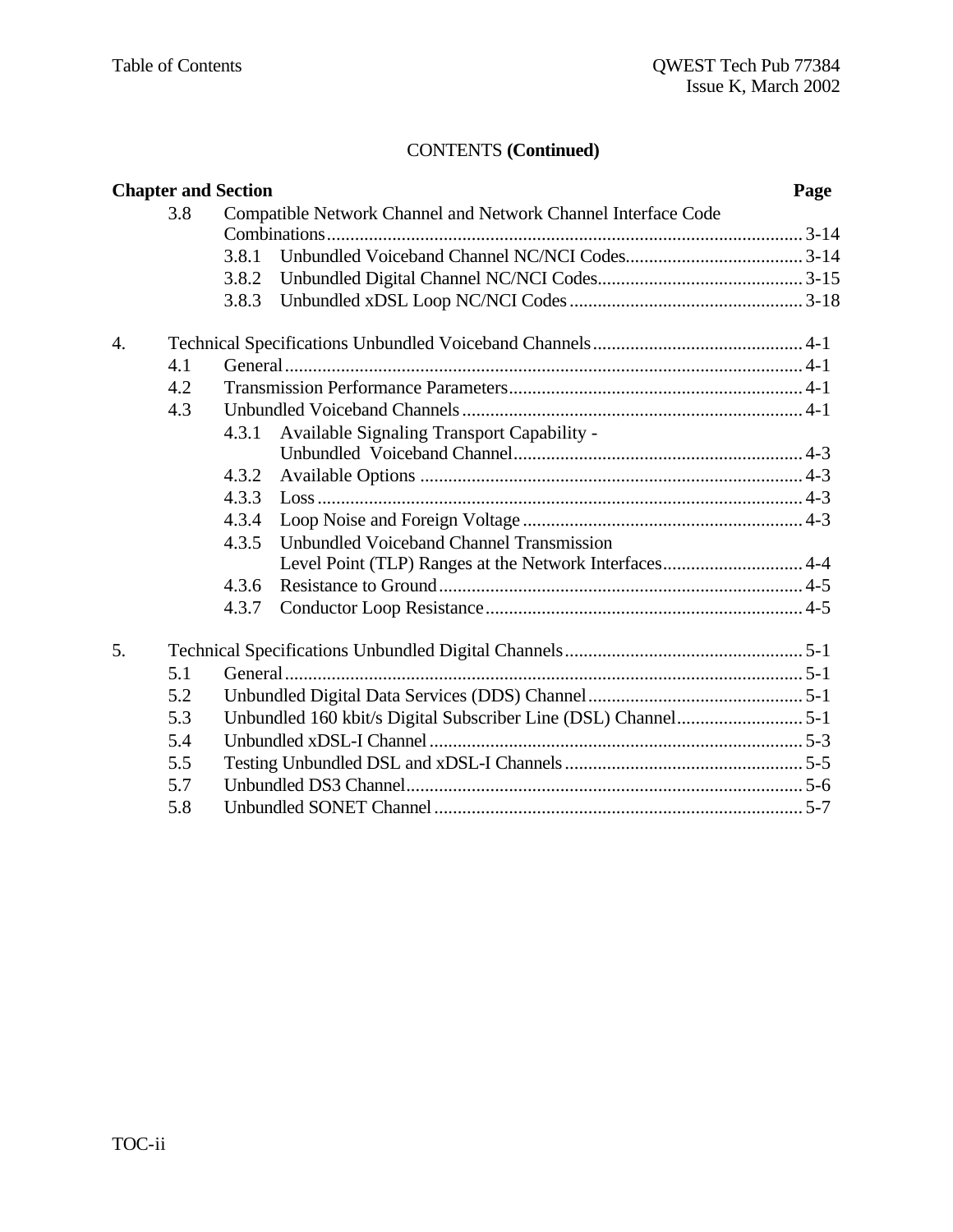| 6. |     |                                                                  |  |
|----|-----|------------------------------------------------------------------|--|
|    | 6.1 |                                                                  |  |
|    | 6.2 |                                                                  |  |
|    |     | 6.2.1                                                            |  |
|    |     | 6.2.2                                                            |  |
|    |     | 6.2.3                                                            |  |
|    |     | 6.2.4                                                            |  |
|    | 6.3 |                                                                  |  |
|    | 6.4 | Unbundled High-Bit Rate Digital Subscriber Line (HDSL)) Loop 6-5 |  |
|    | 6.5 | Unbundled Asymmetric Digital Subscriber Line (ADSL) Loop  6-6    |  |
|    | 6.5 |                                                                  |  |
| 7. |     |                                                                  |  |
|    | 7.1 |                                                                  |  |
|    | 7.2 |                                                                  |  |
| 8. |     |                                                                  |  |
|    | 8.1 |                                                                  |  |
|    | 8.2 |                                                                  |  |
| 9. |     |                                                                  |  |
|    | 9.1 |                                                                  |  |
|    | 9.2 |                                                                  |  |
|    | 9.3 |                                                                  |  |
|    | 9.4 |                                                                  |  |
|    | 9.5 |                                                                  |  |
|    | 9.6 |                                                                  |  |
|    | 9.7 |                                                                  |  |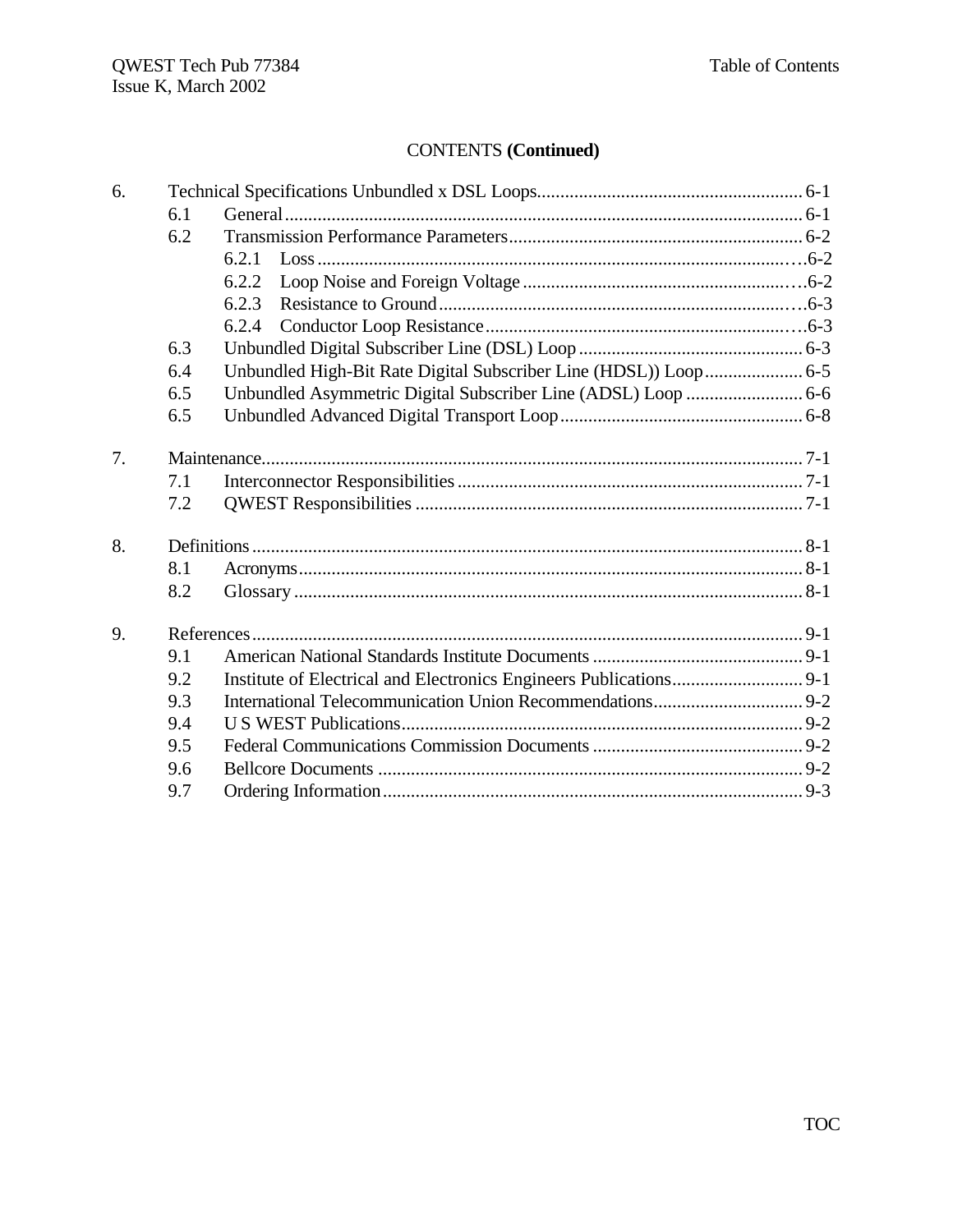# **Tables**

| $1-1$    |                                                                       |  |
|----------|-----------------------------------------------------------------------|--|
| $3-1$    |                                                                       |  |
| $3 - 2$  |                                                                       |  |
| $3 - 3$  | Available Digital Data Service (DDS) Channel Network Channel          |  |
|          |                                                                       |  |
| $3-4$    |                                                                       |  |
| $3 - 5$  |                                                                       |  |
| $3-6$    |                                                                       |  |
| $3 - 7$  | Digital Channel Electrical NCI Protocol and Protocol Option Codes3-9  |  |
| $3 - 8$  | Optical Interface (SONET) NCI Protocol and Protocol Option Codes 3-10 |  |
| $3-9$    |                                                                       |  |
| $3-10$   |                                                                       |  |
| $3 - 11$ |                                                                       |  |
| $3 - 12$ |                                                                       |  |
| $3-13$   |                                                                       |  |
| $3 - 14$ |                                                                       |  |
| $4 - 1$  |                                                                       |  |
| $4 - 2$  |                                                                       |  |
| $4 - 3$  |                                                                       |  |
| $4 - 4$  |                                                                       |  |
| $4 - 5$  |                                                                       |  |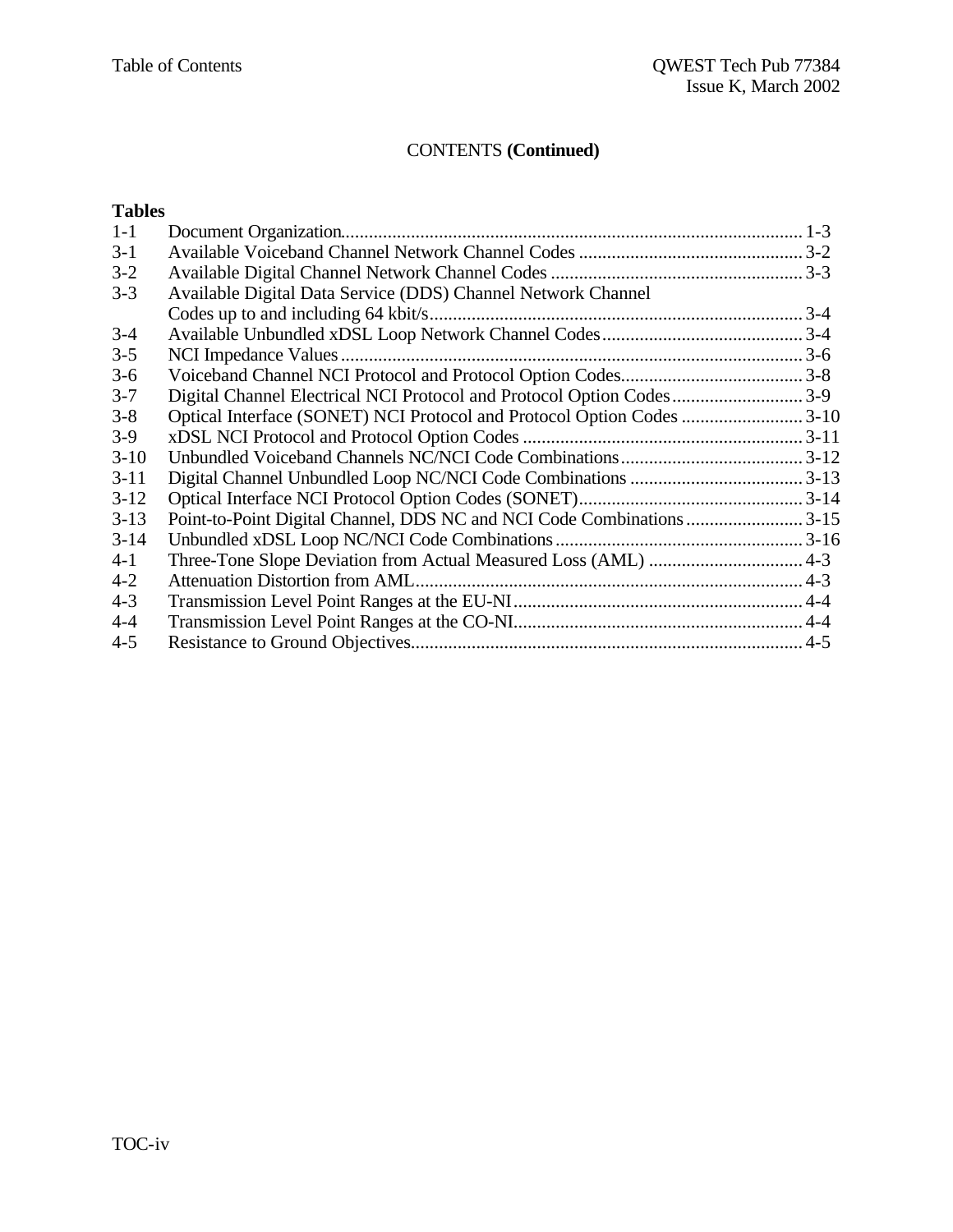| <b>Figures</b> | Page |
|----------------|------|
| $3-1$          |      |
| $3 - 2$        |      |
| $3 - 3$        |      |
| $4-1$          |      |
| $4 - 2$        |      |
| $5 - 1$        |      |
| $5 - 2$        |      |
| $5 - 3$        |      |
| $5 - 4$        |      |
| $5 - 5$        |      |
| $5 - 6$        |      |
| $6-1$          |      |
| $6 - 2$        |      |
| $6 - 3$        |      |
| $6 - 4$        |      |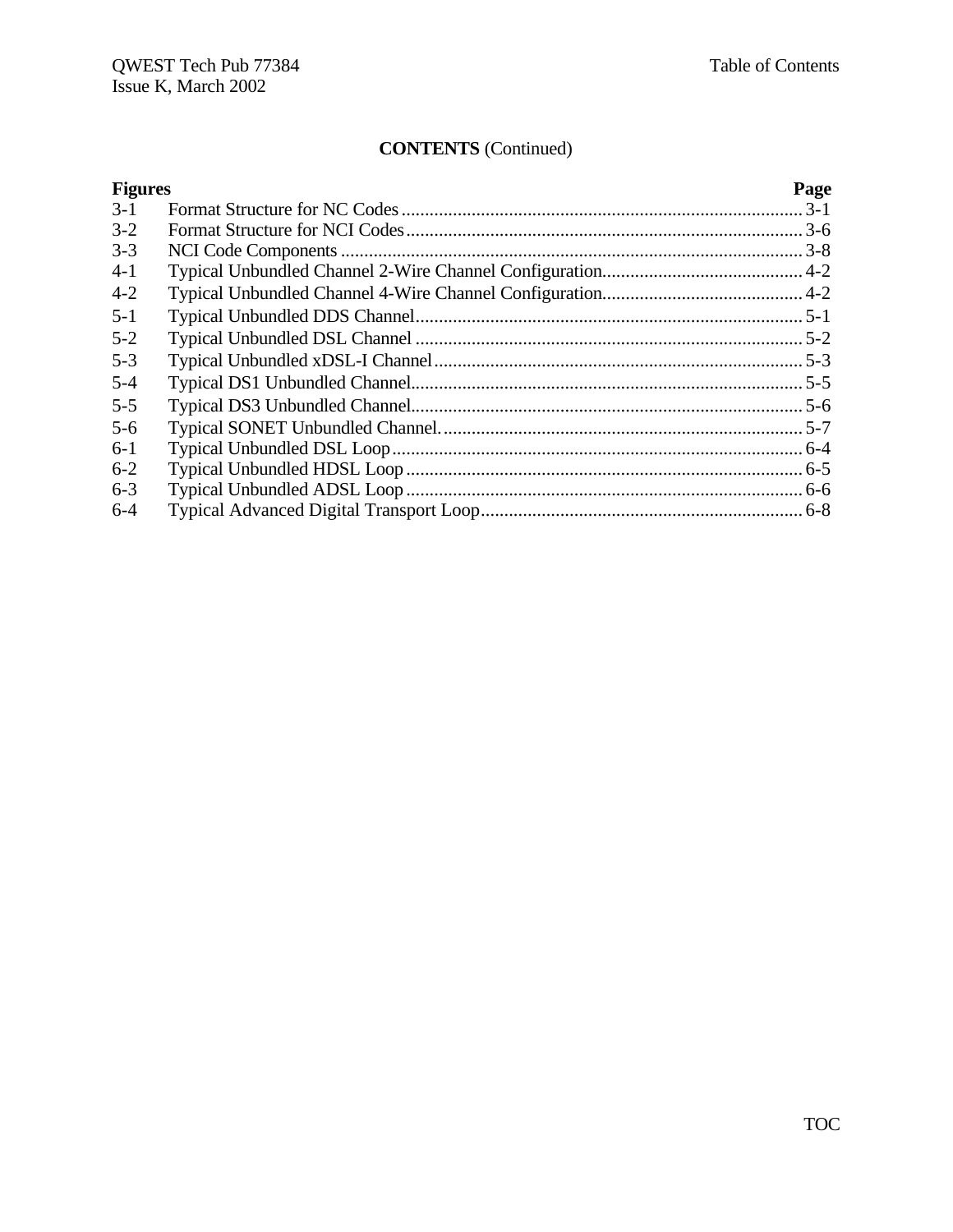# **CONTENTS**

# **Chapter and Section**

# Page

| 1.           |     |  |
|--------------|-----|--|
|              |     |  |
|              | 12  |  |
|              | 1.3 |  |
|              | 1.4 |  |
|              | 1.5 |  |
|              | 1.6 |  |
|              | 1.7 |  |
| <b>Table</b> |     |  |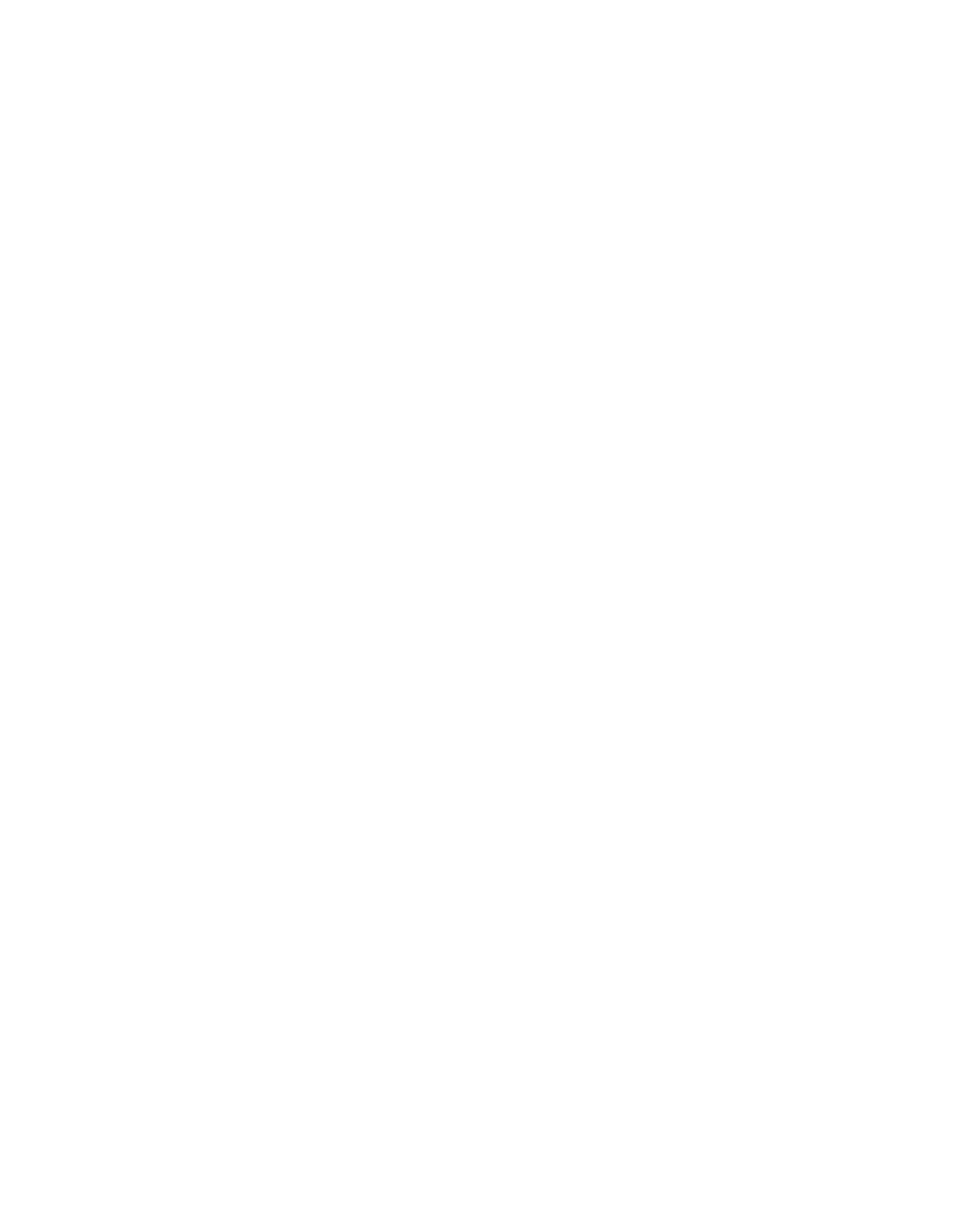#### **1. Introduction**

#### **1.1 General**

This document describes QWEST's Interconnection - Unbundled Loop offering that provides unbundled Voiceband Channels, Digital Channels and xDSL loops.

The Unbundled Loop extends from an interface at a QWEST Central Office to an End-User's premises interface located within the serving area of that Central Office. The Central Office must be one where an Interconnector has established Physical or Virtual Collocation arrangements. The Unbundled Loop offering provides:

- A voiceband transmission path of approximately 3 kHz of usable bandwidth between the End-User's premises Network Interface and the QWEST Central Office Network Interface.
- A digital transmission path between the End-User's premises Network Interface and the QWEST Central Office Network Interface supporting the following, standard signals:
	- Digital Data Service Transport that provides bi-directional transmission paths in the range from 2.4 kbit/s to 64 kbit/s.
	- A Basic Rate ISDN, Digital Subscriber Line (DSL) that provides a bi-directional, 160 kbit/s, 2B+1D transmission path.
	- An xDSL-I, DSL that provides a bi-directional, 160 kbit/s (144 kbit/s, full-payload) transmission path.
	- DS1 Loop that provides a bi-directional, 1.544 Mbit/s transmission path.
	- DS3 Loop that provides a bi-directional, 44.736 Mbit/s transmission path.
	- SONET Loop that provides an STS-3, STS-12, STS-48 or STS-192 transmission path.
- An xDSL transmission path between the End-User's premises Network Interface and the QWEST Central Office Network Interface, where a Competitive Local Exchange Carrier (CLEC) may apply the following standardized signals:
	- Digital Subscriber Line (DSL) compatible loop with bi-directional transmission interfaces of 160 kbit/s, conforming to ANSI Standard T1.601.
	- High-Bit-Rate Digital Subscriber Line (HDSL) compatible loop with bi-directional transmission interfaces conforming to ANSI T1E1, Technical Report Number 28.
	- Asymmetric Digital Subscriber Line (ADSL) compatible loop with bi-directional transmission interfaces conforming to ANSI Standard T1.413.
	- Advanced Digital Transport compatible loop with transmission interfaces conforming to Spectrum Management guidelines of ANSI Standard T1.417.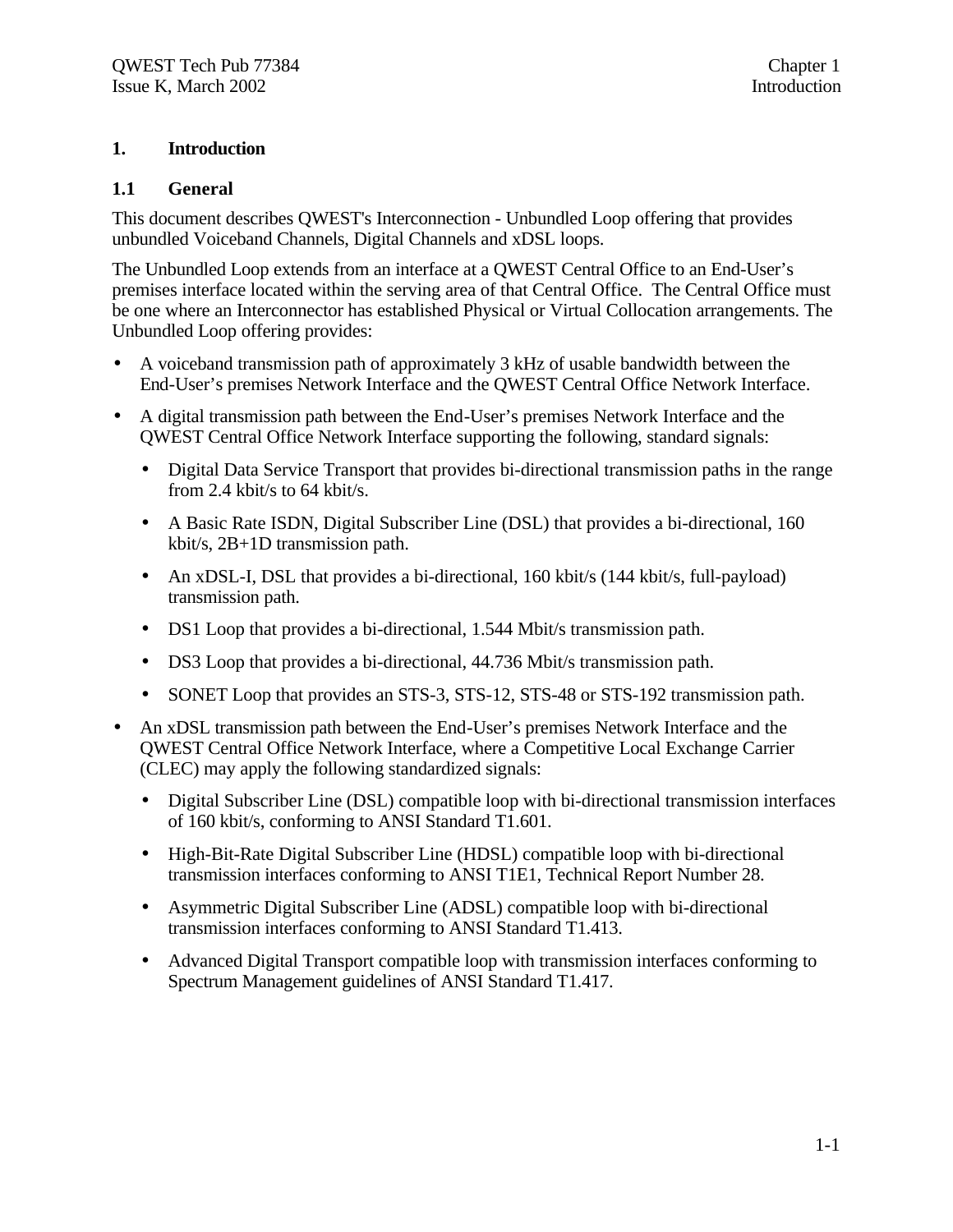# **1.2 Reason for Reissue**

This issue introduces Spectrum Management compatible loops for Advanced Digital Transport.

# **1.3 Scope**

The intent of this document is to provide End-Users (EU's), service providers, and equipment manufacturers with a description of QWEST's Unbundled Loop, its operational characteristics and available interfaces. QWEST has responsibility for providing each individual unbundled element as described in this and other referenced publications. QWEST assures that each individual unbundled element will function as described herein.

The carrier ordering these unbundled elements has responsibility for correctly designing the total end-to-end service. The carrier may request QWEST to concatenate individual unbundled elements. However, QWEST can not assure that the combination of elements will work in the manner the carrier desires.

# **1.4 Unbundled Voiceband Channels**

Unbundled Voiceband Channels are transmission paths capable of carrying analog voice frequency signals between the Network Interface (NI) on an EU's premises (EU-NI) and a QWEST Central Office Network Interface (CO-NI). Unbundled Voiceband Channels may be provided using a variety of transmission technologies including but not limited to metallic wire, metallic wire based digital loop carrier and fiber optic fed digital carrier systems. Such technologies are used singularly or in tandem in providing Unbundled Voiceband Channels. Direct Current (DC) continuity is not inherent in this offering.

# **1.5 Unbundled Digital Channels**

Unbundled Digital Channels are transmission paths capable of carrying specifically formatted and line coded digital signals between the Network Interface on an EU's premises and a QWEST Central Office Network Interface. Unbundled Digital Loops may be provided using a variety of transmission technologies including but not limited to metallic wire, metallic wire based digital loop carrier and fiber optic fed digital carrier systems. Such technologies are used singularly or in tandem in providing service. Direct Current continuity is not inherent in this service.

# **1.6 Unbundled xDSL Loops**

Unbundled xDSL Loops are transmission paths capable of carrying American National Standards Institute (ANSI) defined digital subscriber line signals between the Network Interface on an EU's premises and a QWEST Central Office Network Interface. Unbundled xDSL Loops use only nonloaded, metallic wire facilities. Direct Current continuity is expected with this offering.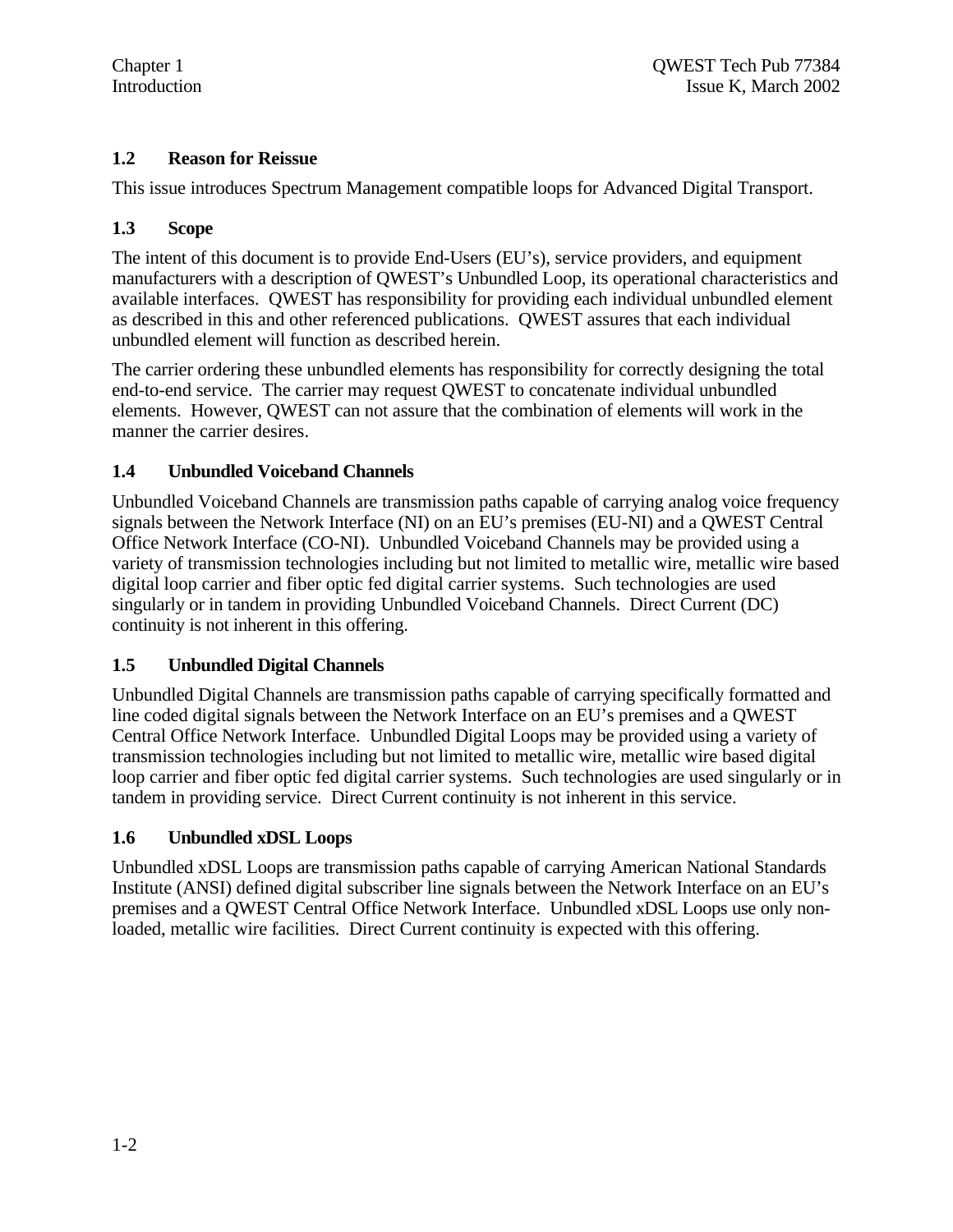# **1.7 Document Organization**

Table 1-1 describes how this document is organized.

| <b>Chapter</b> | Title                                                                    | Contents                                                                                                |
|----------------|--------------------------------------------------------------------------|---------------------------------------------------------------------------------------------------------|
| 1              | Introduction                                                             | General information about this document                                                                 |
| 2              | Service Description                                                      | Description of the service                                                                              |
| 3              | <b>Channel and Interface</b><br>Specifications                           | Explanation of interface codes and valid code<br>combinations                                           |
| $\overline{4}$ | <b>Technical Specifications -</b><br><b>Unbundled Voiceband Channels</b> | Technical issues and operational<br>characteristics of available Unbundled<br><b>Voiceband Channels</b> |
| 5              | <b>Technical Specifications -</b><br><b>Unbundled Digital Channels</b>   | Technical issues and operational<br>characteristics available Unbundled Digital<br>Channels             |
| 6              | <b>Technical Specifications -</b><br>Unbundled xDSL Loops                | Technical issues and operational<br>characteristics of xDSL Loops                                       |
| 7              | Maintenance                                                              | <b>Customer and QWEST Responsibilities</b>                                                              |
| 8              | Definitions                                                              | Acronyms and glossary of terms                                                                          |
| 9              | References                                                               | List of references with ordering instructions<br>and a list of Trademarks                               |

# **Table 1-1** Document Organization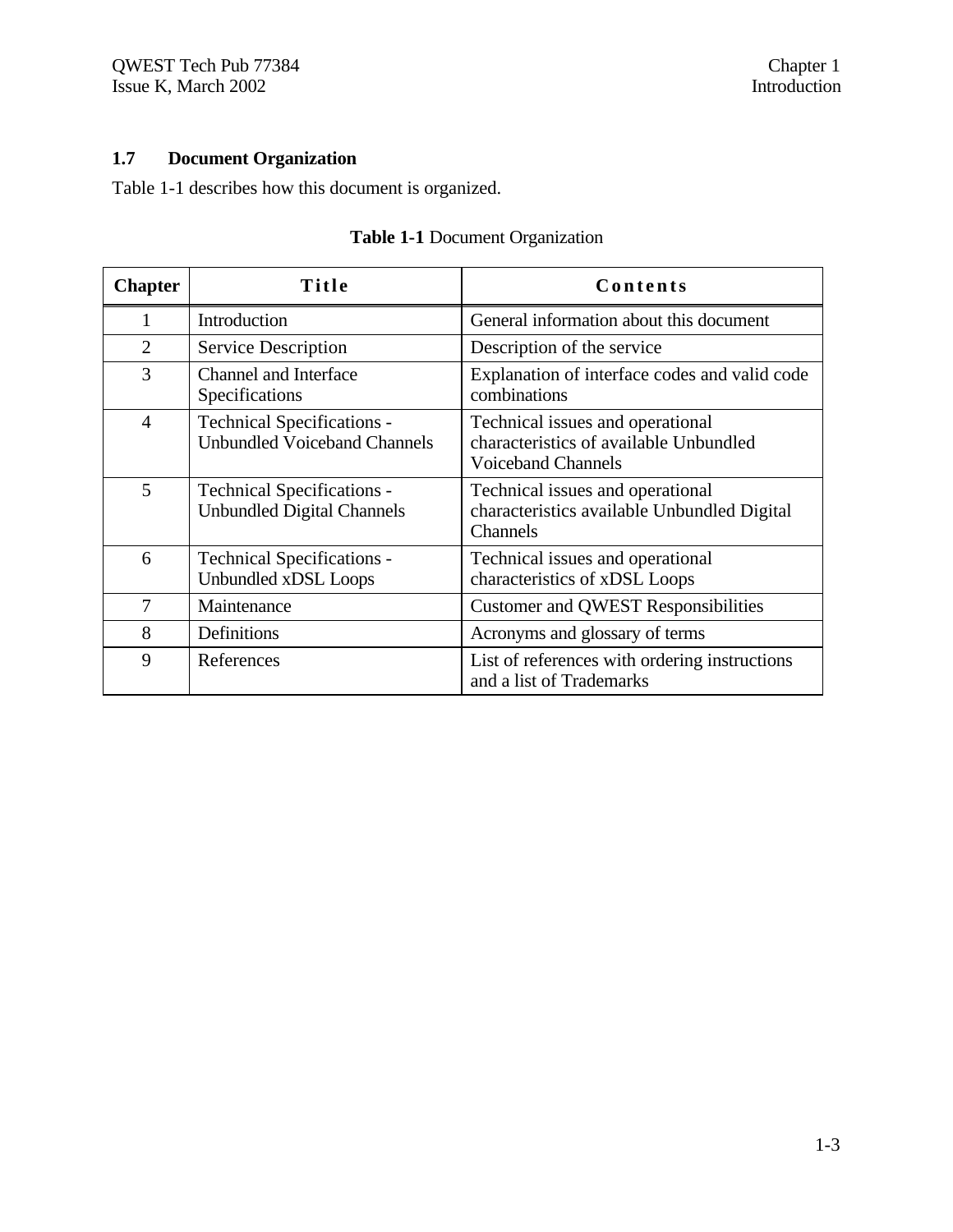# **CONTENTS**

# **Chapter and Section Page**

| 2. |     |                                                            | $2 - 1$ |
|----|-----|------------------------------------------------------------|---------|
|    | 2.1 |                                                            |         |
|    | 2.2 |                                                            |         |
|    |     | 2.2.1 Interconnection -- Unbundled Digital Data            |         |
|    |     |                                                            |         |
|    |     | 2.2.2 Interconnection -- Unbundled Digital Subscriber Line |         |
|    |     |                                                            |         |
|    |     |                                                            |         |
|    |     |                                                            |         |
|    |     |                                                            |         |
|    | 2.3 |                                                            |         |
|    | 2.4 |                                                            |         |
|    | 2.5 |                                                            |         |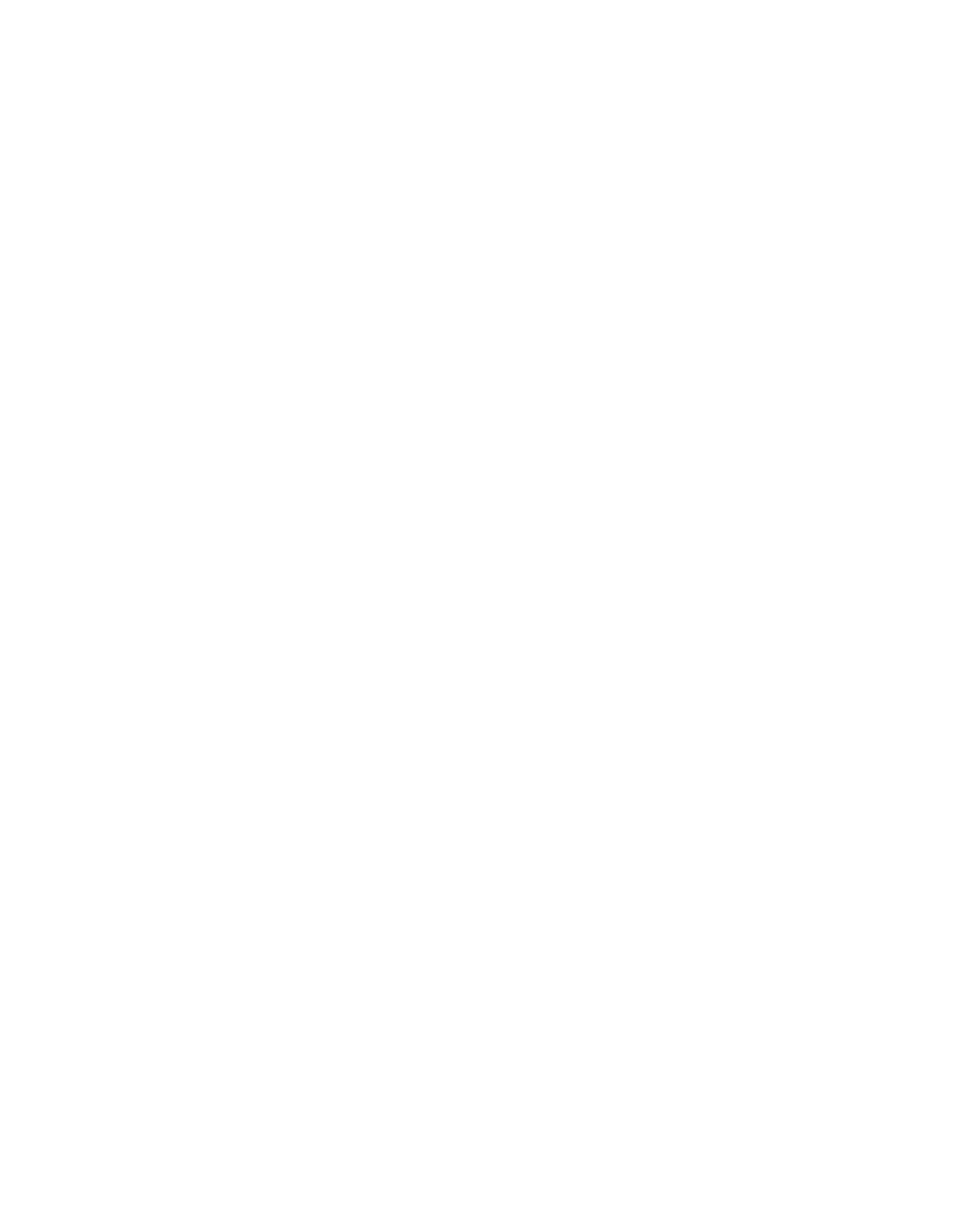#### **2. Description of Service**

#### **2.1 Interconnection -- Unbundled Voiceband Channels**

An Interconnection -- Unbundled Voiceband Channel is a voice band transmission path that runs from a QWEST central office (CO) building (from a main distribution frame or other suitable frame called the Central Office Network Interface [CO-NI]) to an End-User Network Interface (EU-NI). The EU-NI is located at the EU's designated premises within the serving area of the QWEST CO. The EU-NI is typically a Network Interface Device or NID. The NID divides the QWEST facility and the EU's customer installation, i.e., inside wiring and customer premises equipment. An Interconnector gains access to these unbundled services at the QWEST CO through established Physical or Virtual Collocation arrangements. QWEST Technical Publication 77386, *Expanded Interconnection and Collocation for Private Line Transport and Switched Access Services*, provides technical information about Interconnection and Collocation.

Characteristics associated with an Unbundled Voiceband Channel as defined above are in accord with the following interfaces:

- 2-Wire analog interfaces supporting loop-start signaling with a transmission path designed to carry analog voice frequency signals nominally between 300 and 3000 Hz.
- 2-Wire analog interfaces supporting ground-start signaling with a transmission path designed to carry analog voice frequency signals nominally between 300 and 3000 Hz.
- 2-Wire analog interfaces supporting reverse battery signaling with a transmission path designed to carry analog voice frequency signals nominally between 300 and 3000 Hz.
- 2-Wire analog interfaces with no signaling functions provided by QWEST and a transmission path designed to carry analog voice frequency signals nominally between 300 and 3000 Hz.
- 4-Wire analog interfaces with no signaling functions provided by QWEST. Its associated transmission channel will carry analog voice frequency signals, nominally between 300 and 3000 Hz, using separate transmit and receive paths.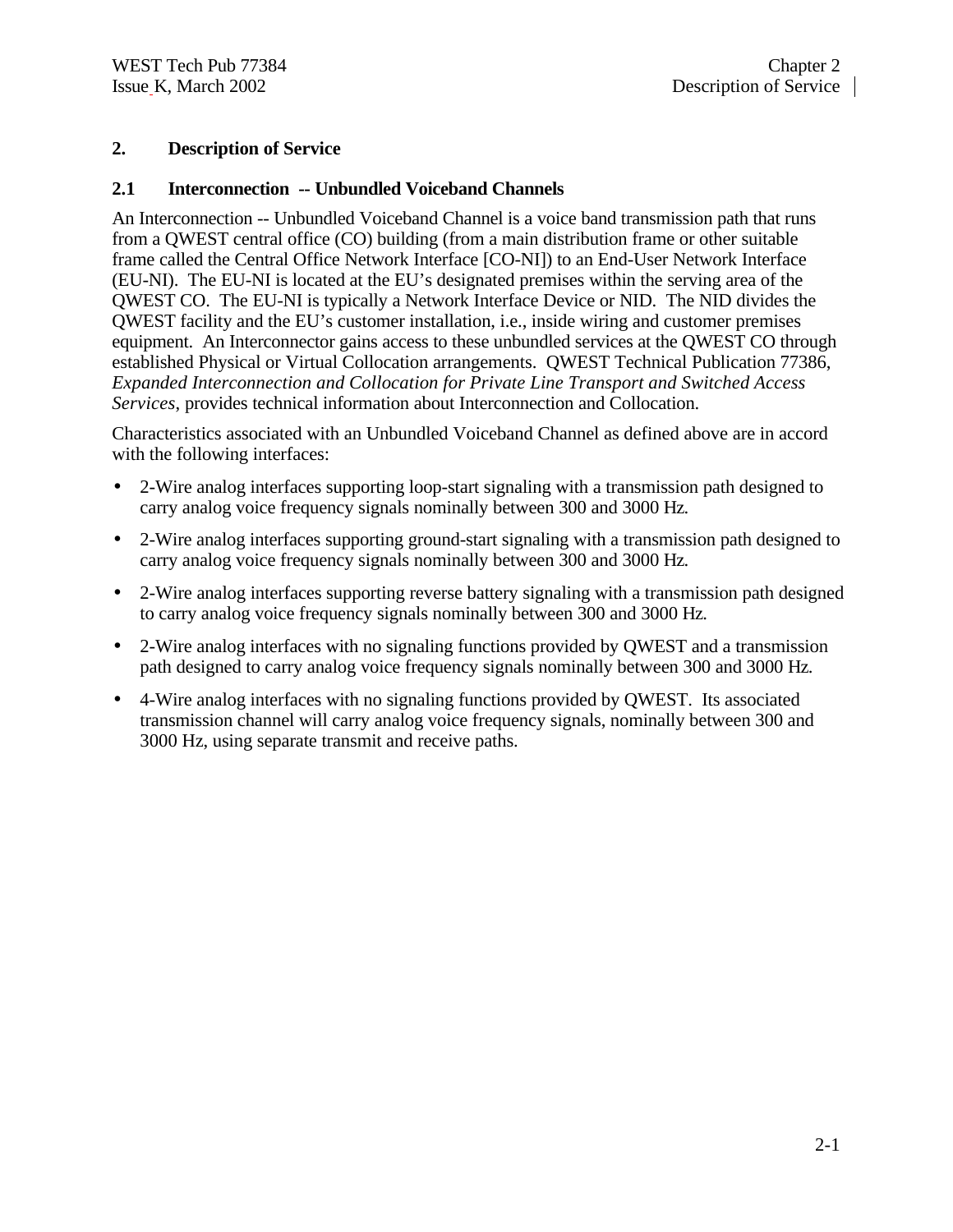# **2.2 Interconnection -- Unbundled Digital Channels**

An Interconnection -- Unbundled Digital Channel is a digital transmission path that runs from a QWEST central office (CO) building (from a main distribution frame, DSX or other suitable frame called the Central Office Network Interface [CO-NI]) to an End-User Network Interface (EU-NI). The EU-NI is located at the EU's designated premises within the serving area of the QWEST CO. The EU-NI is typically a Network Interface Device or NID. The NID divides the QWEST facility and the EU's customer installation, i.e., inside wiring and customer premises equipment. An Interconnector gains access to these unbundled services at the QWEST CO through established Physical or Virtual Collocation arrangements. QWEST Technical Publication 77386, *Expanded Interconnection and Collocation for Private Line Transport and Switched Access Services*, provides technical information about Interconnection and Collocation. The following sections describe the types of available Digital Channels.

#### **2.2.1 Interconnection -- Unbundled Digital Data Services Channel**

An Interconnection - Unbundled Digital Data Services (DDS) Channel is based on ANSI Standard T1.410, *Carrier-to-Customer Metallic Interface - Digital Data at 64kbps and Subrates,* and operates at 64 kbit/s and subrates of 2.4, 4.8, 9.6, 19.2, and 56 kbit/s. It is a digital transmission path that runs from a QWEST Central Office, CO-NI to the EU-NI located at the EU's designated premises within the serving area of the QWEST CO. Secondary channels may be transmitted with any subrate. An Interconnector gains access to these unbundled services at the QWEST CO through established Physical or Virtual Collocation arrangements

Characteristics associated with an Unbundled DDS Channel interface as defined are 4-wire, conform to ANSI T1.410, and are nominally  $2.4$ ,  $4.8$ ,  $9.6$ ,  $19.2$ ,  $56$ , and  $64$  kbit/s.

#### **2.2.2 Interconnection -- Unbundled Digital Subscriber Line (DSL) Channel**

An Interconnection - Unbundled Digital Subscriber Loop (DSL) Channel is a digital transmission path that runs from a QWEST Central Office, CO-NI to the EU-NI located at the EU's designated premises within the serving area of the QWEST CO. This transmission path will transport a standard, 160 kbit/s DSL channel with interfaces conforming to ANSI Standard T1.601, Telecommunications -*Integrated Services Digital Network (ISDN) - Basic Access Interface for Use on Metallic Loops for Application on the Network side on the NT (Layer 1 Specification).* It transports a nominal 144 kbit/s of customer useable data. An Interconnector gains access to these unbundled services at the QWEST CO through established Physical or Virtual Collocation arrangements.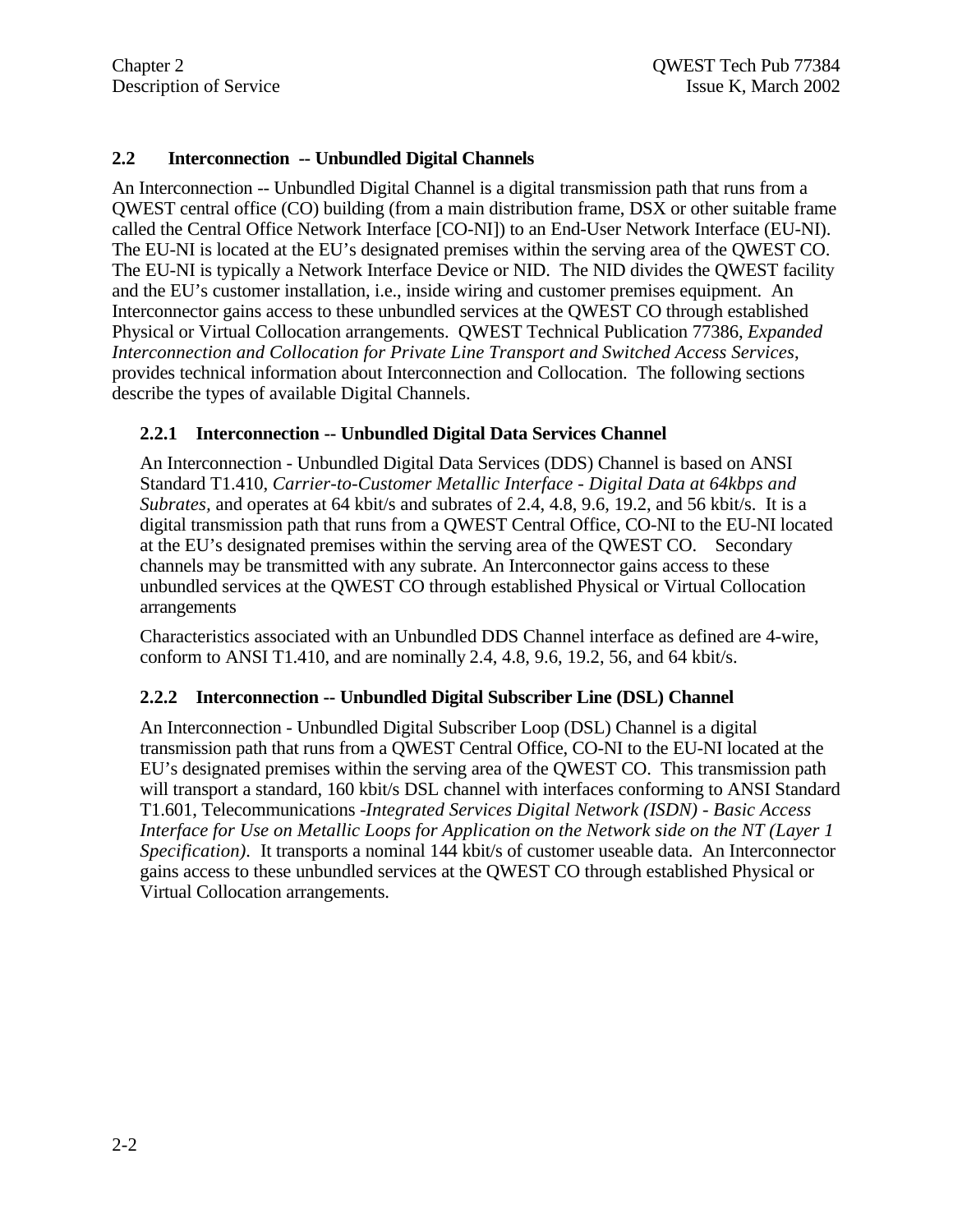Characteristics associated with an Unbundled ISDN Loop as defined above are in accord with the following interfaces:

- 2-Wire digital interface supporting basic rate ISDN with 2B1Q line code, nominally 160 kbit/s, with the Network Termination (NT) function.
- 2-Wire digital interface supporting basic rate ISDN with 2B1Q line code, nominally 160 kbit/s, with the Line Termination (LT) function.

# **2.2.3 Interconnection -- Unbundled DS1 Channel**

An Interconnection - Unbundled DS1 Channel is a digital transmission path that runs from a QWEST Central Office, CO-NI to the EU-NI located at the EU's designated premises within the serving area of the QWEST CO. An Interconnector gains access to these unbundled services at the QWEST CO through established Physical or Virtual Collocation arrangements. It is a transmission path between a Central Office Network Interface at a DSX-1 panel or equivalent in a QWEST Central Office and at the End-User's premises Network Interface. The DS1 Channel transports bi-directional DS1 signals with a nominal transmission rate of 1.544 Mbit/s.

Characteristics associated with an Unbundled Digital Channel as defined above are in accord with the following interfaces:

- 4-Wire digital interfaces supporting Bipolar Alternate Mark Inversion (AMI) line code, nominally 1.544 Mbit/s, over a transmission path to an EU's premises. Frame format may be Super Frame, ANSI Extended Super Frame or Non-ANSI Extended Super Frame.
- 4-Wire digital interfaces supporting Binary, Eight Zero Substitution (B8ZS) line codes, nominally 1.544 Mbit/s, over a transmission path to an EU's premises. Frame format may be Free Framed, Super Frame, ANSI Extended Super Frame or Non-ANSI Extended Super Frame.

# **2.2.4 Interconnection -- Unbundled DS3 Channel**

An Interconnection - Unbundled DS3 Channel is a digital transmission path that runs from a QWEST Central Office, CO-NI to the EU-NI located at the EU's designated premises within the serving area of the QWEST CO. An Interconnector gains access to these unbundled services at the QWEST CO through established Physical or Virtual Collocation arrangements. It is a transmission path between a Central Office Network Interface at a DSX-3 panel or equivalent in a QWEST Central Office and at the End-User's premises Network Interface. The DS3 Channel transports a bi-directional a high capacity channel for the transmission of 44.736 Mbit/s isochronous serial data having a line code of Bipolar Three Zero Substitution (B3ZS).

Characteristics associated with an Unbundled Digital Channel as defined above are in accord with the following interfaces:

- 4-Wire digital interface supporting Binary, Three Zero Substitution (B3ZS) line code, nominally 44.736 Mbit/s, over a transmission path to an EU's premises. Frame format is M-framed.
- 4-Wire digital interface supporting Binary, Three Zero Substitution (B3ZS) line code, nominally 44.736 Mbit/s, over a transmission path to an EU's premises. Frame format is M-framed with C-bit Parity.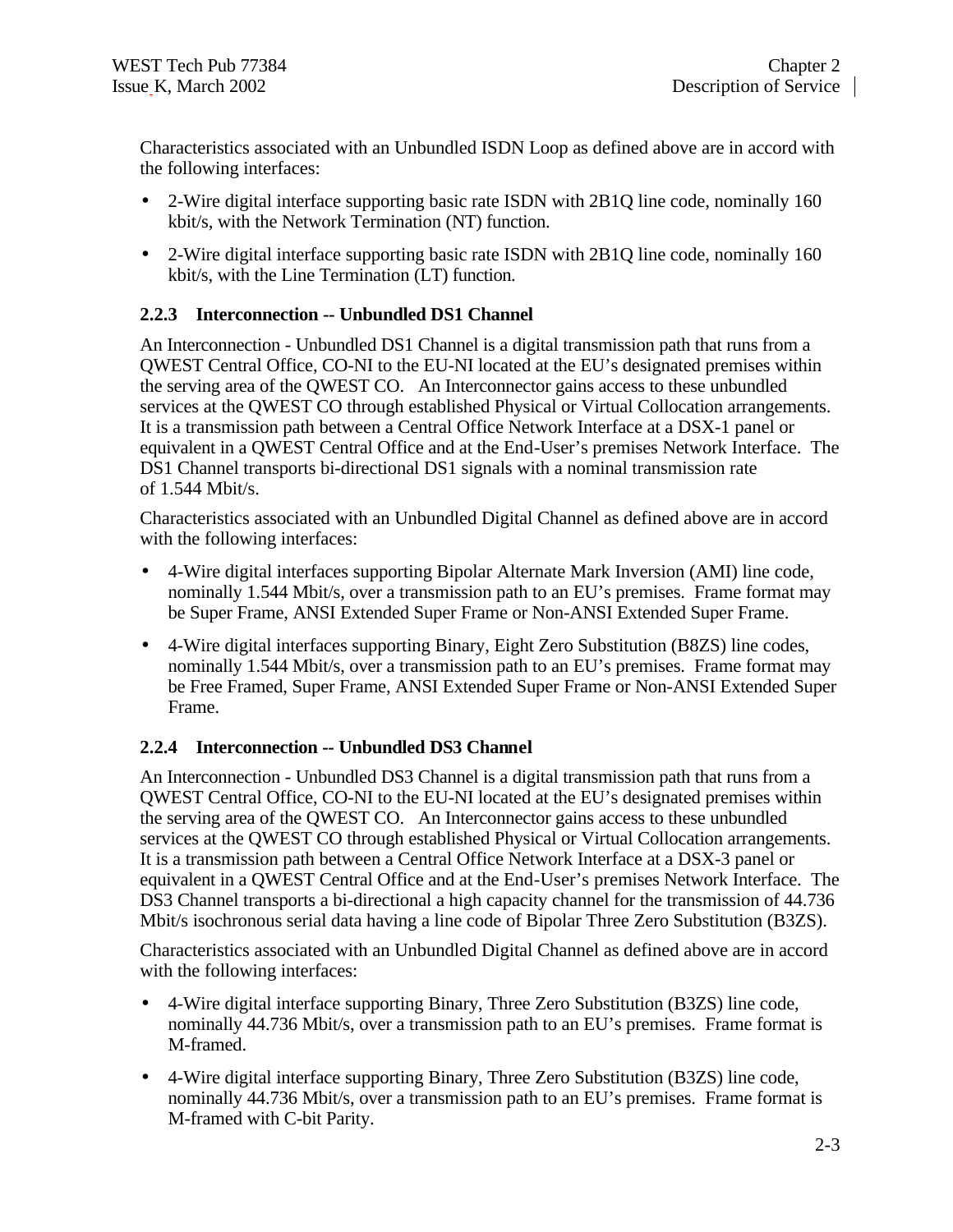# **2.2.5 Interconnection -- Unbundled SONET Channel**

An Interconnection - Unbundled SONET Channel is a digital transmission path that runs from a QWEST Central Office, CO-NI to the EU-NI located at the EU's designated premises within the serving area of the QWEST CO. An Interconnector gains access to these unbundled services at the QWEST CO through established Physical or Virtual Collocation arrangements. It is a transmission path between a Central Office Network Interface at a Fiber Distribution Panel (FDP) or equivalent in a QWEST Central Office and an FDP at the End-User's premises. The SONET Channel transports a bi-directional a high capacity SONET signals of OC-3, OC-12, OC-48 or OC-192 rates. They will generally conform to ANSI Standard 105.06, Telecommunications*- Synchronous Optical Network (SONET): Physical Layer Specifications* and ANSI T1.105, Telecommunications*- Synchronous Optical Network (SONET): Basic Description including Multiplex Structure, Rates, and Formats*. Equipment has been placed in service over an extended period of time that encompasses an evolution of the specifications.

Characteristics associated with an Unbundled SONET Channel as defined above are in accord with the following interfaces:

- 4-fiber digital interface supporting an OC-3, SONET Optic signal of nominal rate of 155.52 Mbit/s over a transmission path to an EU's premises.
- 4-fiber digital interface supporting an OC-12, SONET Optic signal of nominal rate of 622.08 Mbit/s over a transmission path to an EU's premises.
- 4-fiber digital interface supporting an OC-48, SONET Optic signal of nominal rate of 2.488 Gbit/s over a transmission path to an EU's premises.
- 4-fiber digital interface supporting an OC-192, SONET Optic signal of nominal rate of 9.865 Gbit/s over a transmission path to an EU's premises.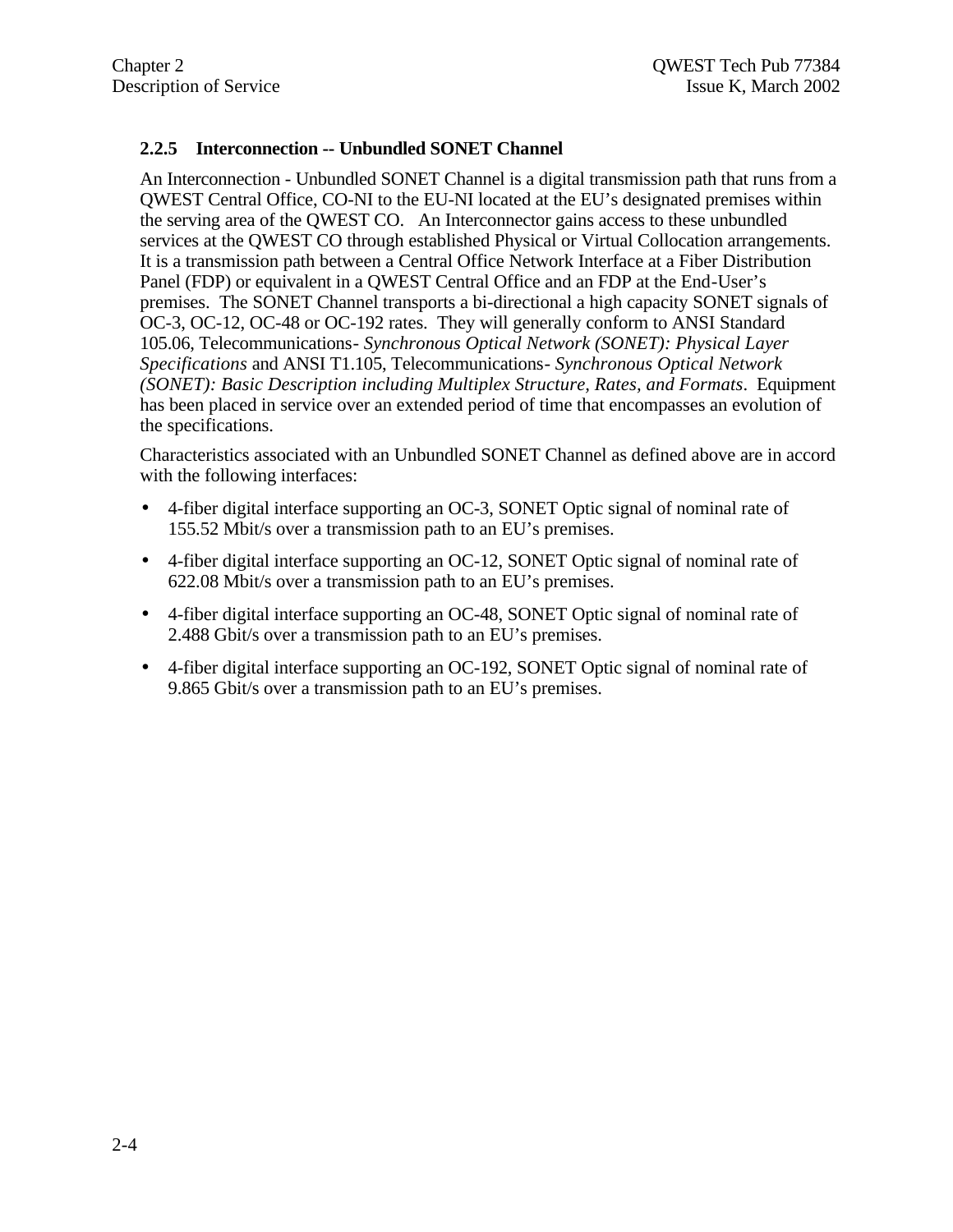#### **2.3 Interconnection -- xDSL Loops**

An Interconnection - Unbundled xDSL Loop is a metallic transmission path that runs from a QWEST Central Office, CO-NI to the EU-NI located at the EU's designated premises within the serving area of the QWEST CO. This metallic path is a non-loaded metallic facility. See Chapter 6 for detailed technical characteristics. An Interconnector gains access to these unbundled services at the QWEST CO through established Physical or Virtual Collocation arrangements.

Characteristics associated with an Unbundled xDSL Loop as defined above are in accord with the following interfaces:

- 2-Wire and 4-Wire interfaces conforming to signal characteristics specified as acceptable for the loop lengths as specified in ANSI Standard T1.417, *Spectrum Management for Loop Transmission Systems.* These loops would be used for Advanced Digital Transport services.
- 2-Wire digital interfaces supporting with Two Binary One Quaternary (2B1Q) line code, nominally 160 kbit/s. The payload may be channelized or un-channelized with 144 kbit/s of customer useable data.
- 2-Wire HDSL interface conforming to signal characteristics of Accredited Standards Committee on Telecommunications, T1, and within the Technical Subcommittee T1E1, Network Interfaces, Technical Report Number 28.
- 4-Wire HDSL interface conforming to signal characteristics of Accredited Standards Committee on Telecommunications, T1, and within the Technical Subcommittee T1E1, Network Interfaces, Technical Report Number 28
- 2-Wire ADSL interface using Carrierless Amplitude Phase Modulation (CAP), conforming to signal characteristics of ANSI Standard, T1.413, *Network and Customer Installation Interfaces - Asymmetrical Digital Subscriber Line (ADSL) Metallic Interface*.
- 2-Wire ADSL using Discrete Multi-Tone (DMT), conforming to signal characteristics of ANSI Standard, T1.413, *Network and Customer Installation Interfaces - Asymmetrical Digital Subscriber Line (ADSL) Metallic Interface*.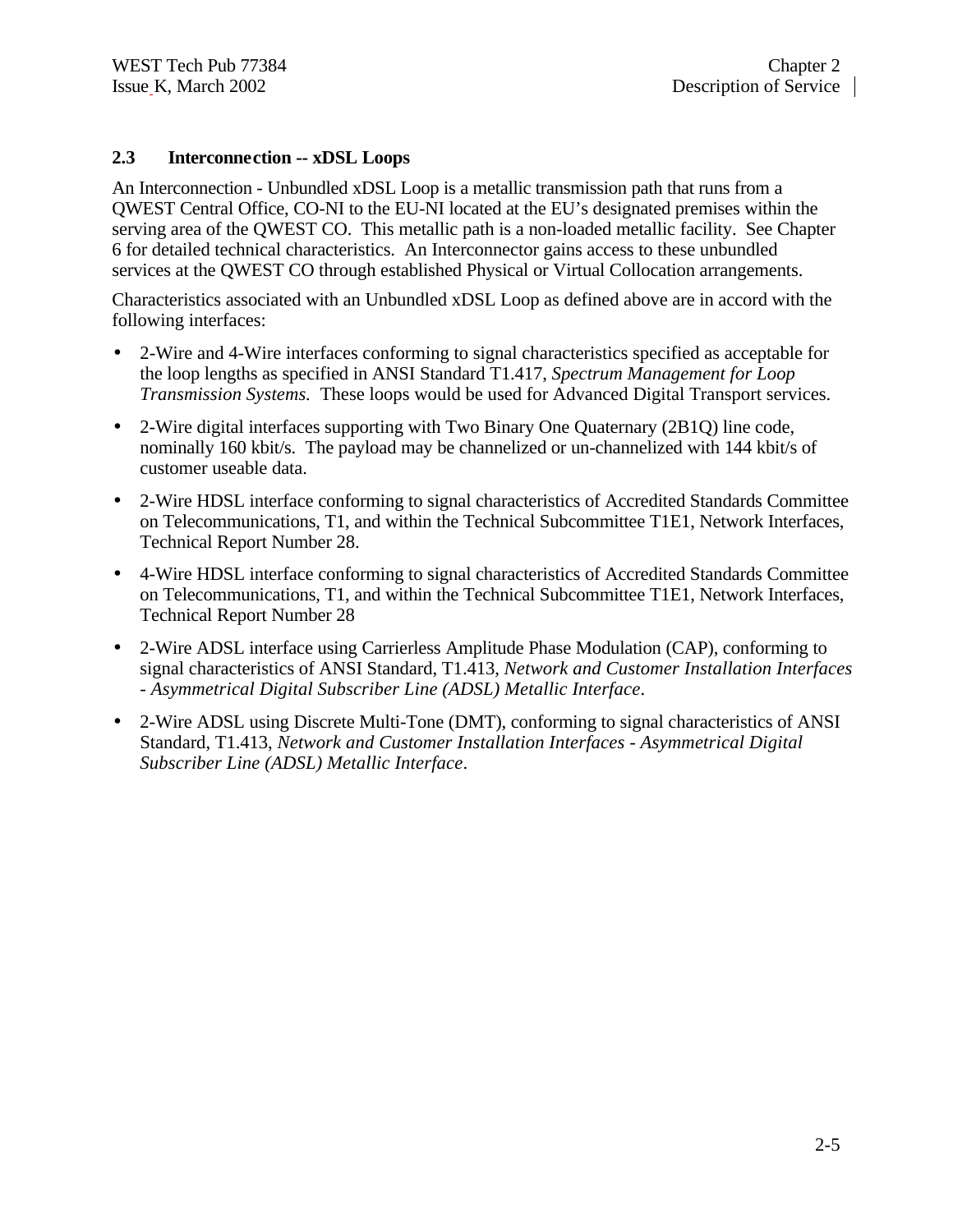# **2.4 Applied Power Level**

The applied power level of any transmitted signal must comply with American National Standards Institute (ANSI) specifications T1.401-1993 and Telcordia's Generic Requirements 1089-CORE, *Electromagnetic compatibility and Electrical Safety Generic Criteria for Network Telecommunications Equipment*. Continuous idle-state voltages applied to the CO-NI and EU-NI must fall within the range of 0 to 105 volts DC with respect to ground potential.

The signals applied at the NIs of the Advanced Digital Transport Loop must be one that conforms to the specifications of Spectrum Management for Loop Transmission Systems, ANSI Standard T1.417.

# **2.5 High Voltage Protection**

Whenever High Voltage Protection is required, additional tariffed charges shall be applied to any Unbundled Loop order. High Voltage Protection is often required at EU sites such as power substations and other sites where a potential exists for dangerous voltage conditions. Each situation needs analysis and in some cases may trigger an Individual Case Basis (ICB) request for special construction.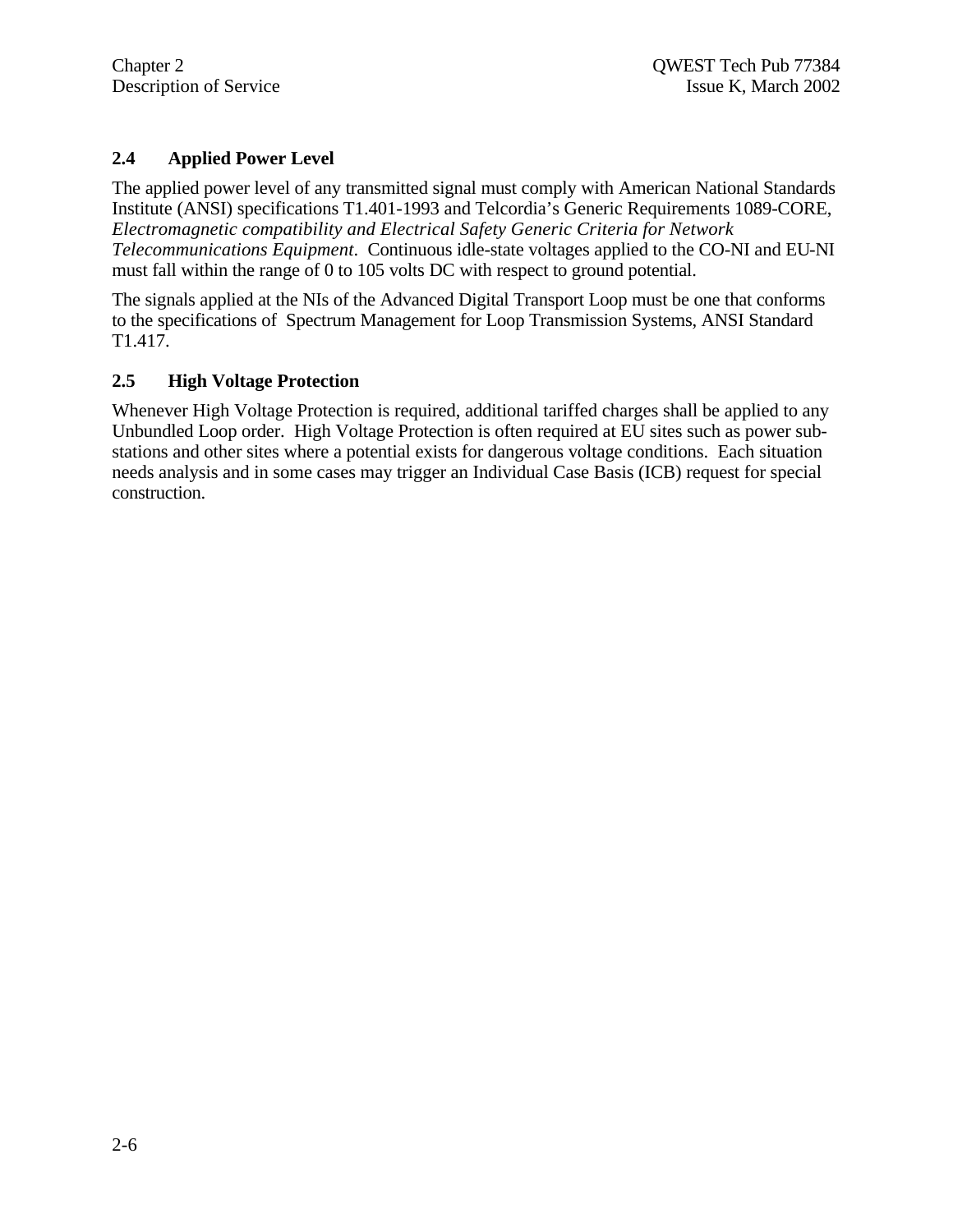# **CONTENTS**

# **Chapter and Section Page**

| 3. |     |                                                             |
|----|-----|-------------------------------------------------------------|
|    | 3.1 |                                                             |
|    | 3.2 |                                                             |
|    | 3.3 |                                                             |
|    | 3.4 |                                                             |
|    |     |                                                             |
|    |     |                                                             |
|    |     |                                                             |
|    | 3.5 |                                                             |
|    | 3.6 |                                                             |
|    |     | 3.6.1                                                       |
|    |     | 3.6.2                                                       |
|    | 3.7 |                                                             |
|    |     | 3.7.1                                                       |
|    |     | 3.7.2 Available Digital Channel - Electrical NCI Codes 3-10 |
|    |     | 3.7.3 Available Digital Channel - Optical NCI Codes 3-12    |
|    |     | 3.7.4 Available xDSL and Advanced Digital Transport Loop -  |
|    |     |                                                             |
|    | 3.8 | Compatible Network Channel and Network Channel Interface    |
|    |     |                                                             |
|    |     | Unbundled Voiceband Channel NC/NCI Codes3-15<br>3.8.1       |
|    |     | 3.8.2                                                       |
|    |     | Unbundled xDSL and Advanced Digital<br>3.8.3                |
|    |     |                                                             |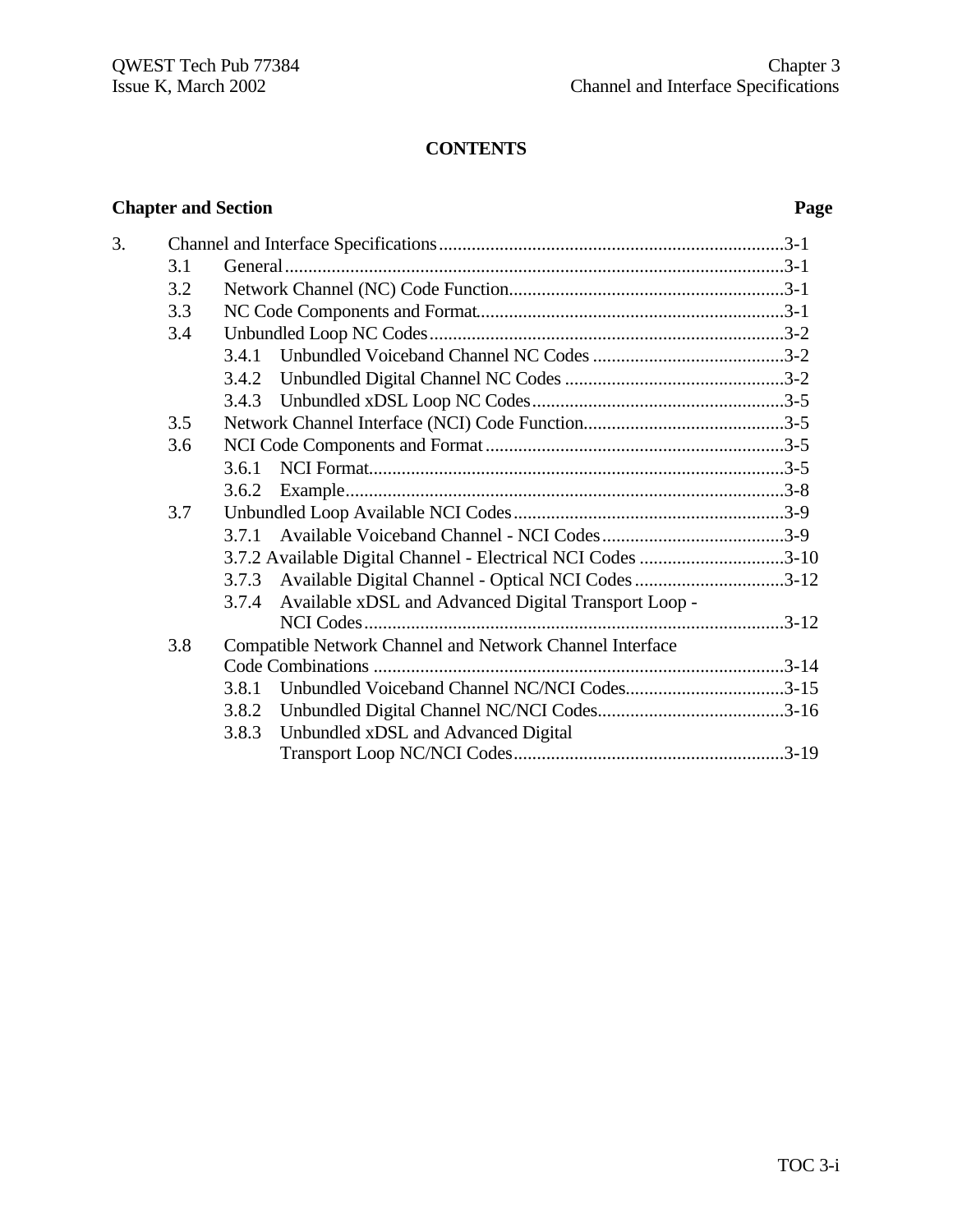| <b>Tables</b> |                                                                       | Page     |
|---------------|-----------------------------------------------------------------------|----------|
| $3-1$         |                                                                       |          |
| $3 - 2$       |                                                                       |          |
| $3 - 3$       | Available Digital Data Service (DDS) Channel Network Channel          |          |
|               |                                                                       | $.3 - 4$ |
| $3-4$         |                                                                       |          |
| $3 - 5$       |                                                                       |          |
| $3-6$         |                                                                       |          |
| $3 - 7$       | Digital Channel Electrical NCI Protocol and Protocol Option Codes3-9  |          |
| $3 - 8$       | Optical Interface (SONET) NCI Protocol and Protocol Option Codes 3-10 |          |
| $3-9$         |                                                                       |          |
| $3-10$        |                                                                       |          |
| $3-11$        | Digital Channel Unbundled Loop NC/NCI Code Combinations 3-13          |          |
| $3-12$        |                                                                       |          |
| $3-13$        | Point-to-Point Digital Channel, DDS NC and NCI Code Combinations 3-15 |          |
| $3-14$        |                                                                       |          |
|               |                                                                       |          |

# **Figures**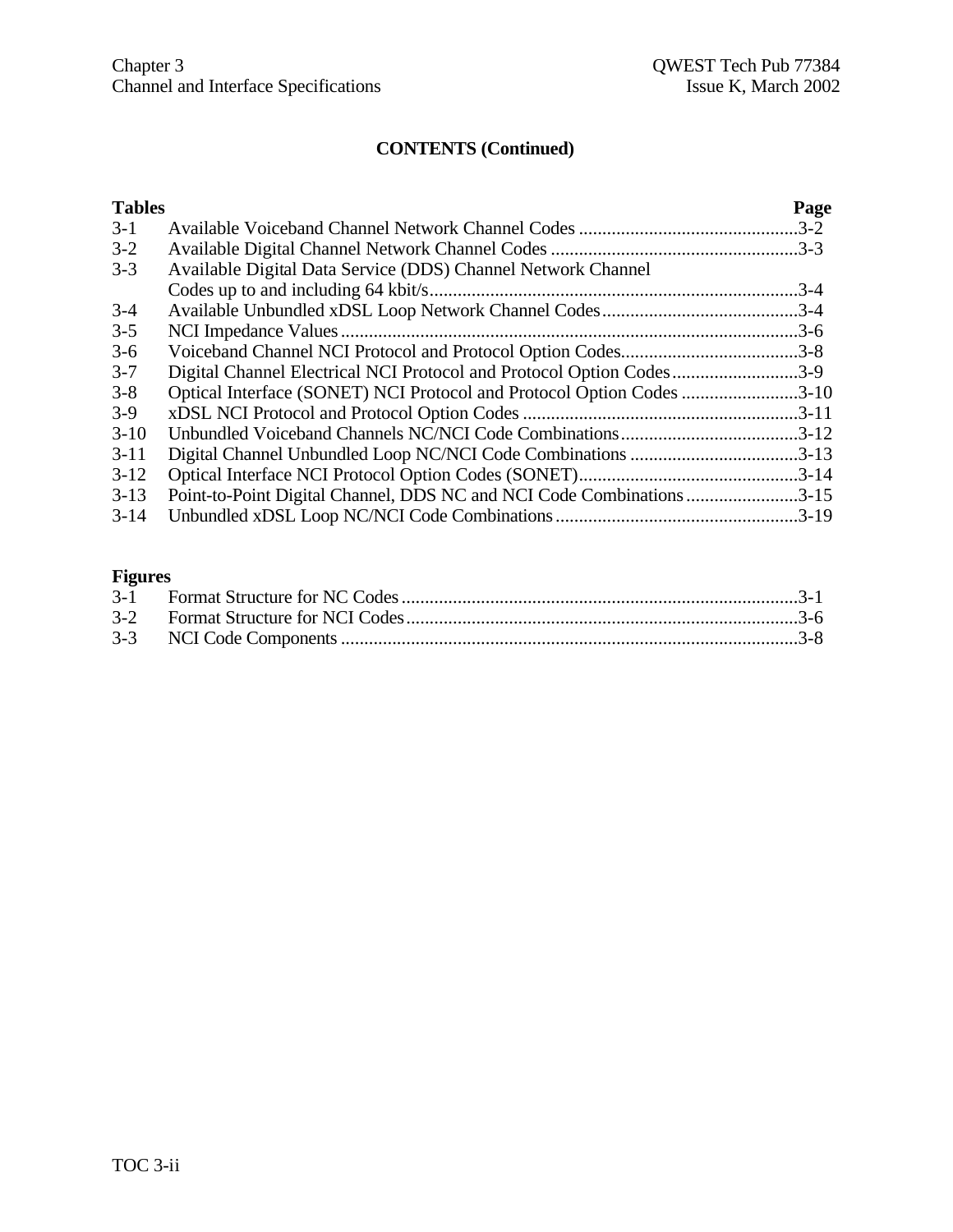# **3. Channel and Interface Specifications**

# **3.1 General**

Network Channel (NC) codes describe, in standard format, the characteristics of the service channel. Network Channel Interface (NCI) codes describe the physical and electrical Unbundled xDSL Loop NC/NCI Code Combinations characteristics of the Network Interface (NI). Telcordia document, MC-CL-IN-008, *Common Language Network Channel and Channel Interface Codes (NC/NCI Codes)*, describes these coding schemes.

# **3.2 Network Channel (NC) Code Function**

Service considerations are encoded into NC codes. The Carrier or End-User specifies the NC Code to advise QWEST of the required service connection of the channel and of any applicable Central Office (CO) functions.

# **3.3 NC Code Components and Format**

An NC code is a four-character code with two data elements:

- Channel Code
- Optional Feature Code

Figure 3-1 illustrates NC code format.

| Data Element I            | Channel Code | <b>Optional Feature Code</b> |        |  |  |
|---------------------------|--------------|------------------------------|--------|--|--|
| <b>Character Position</b> |              |                              |        |  |  |
| Character Key             |              | $X$ or $-$                   | ∨ ∩r - |  |  |

#### **Network Channel Code**

 $X =$  Alphanumeric

 $=$  Hyphen

**Figure 3-1** Format Structure for NC Codes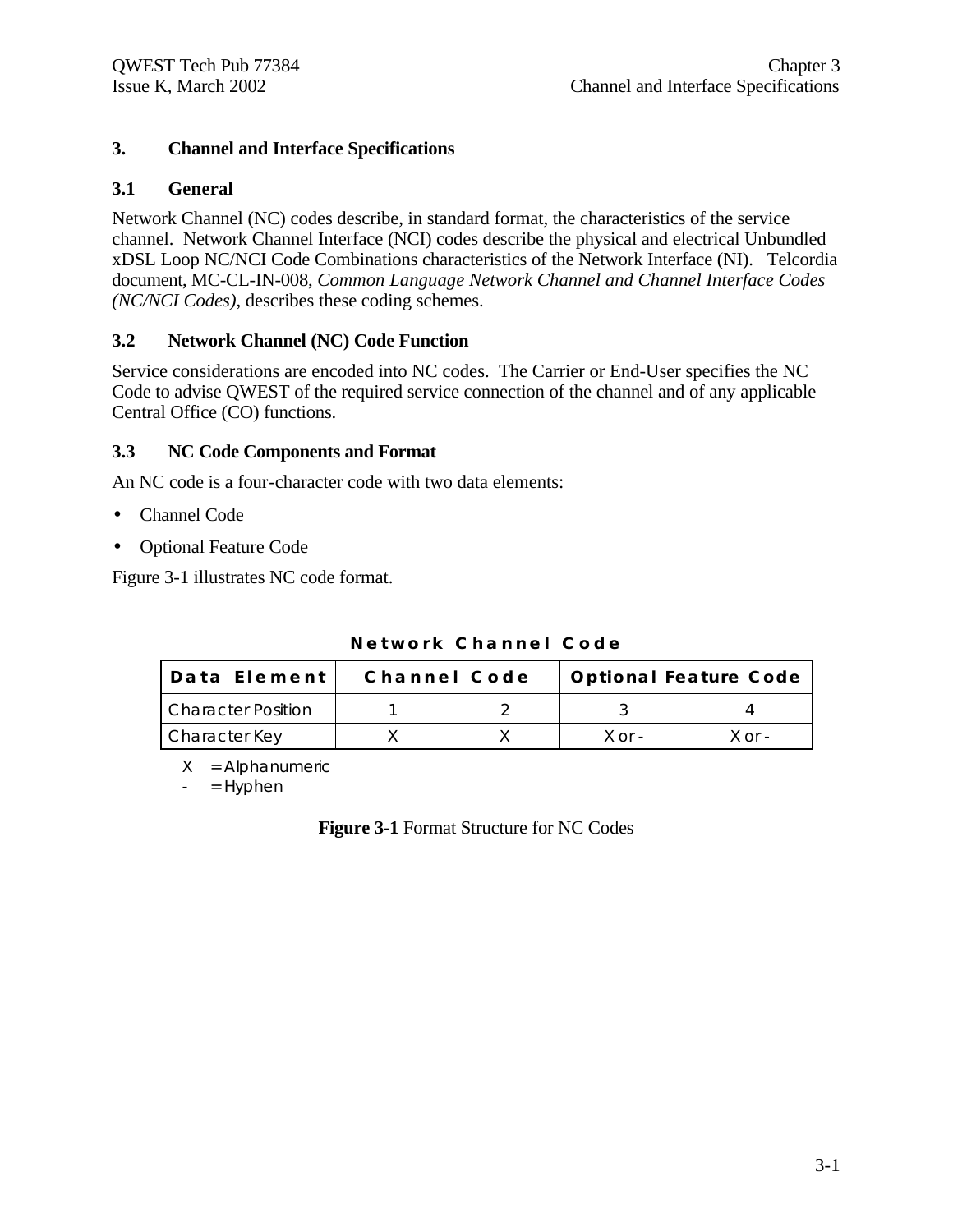The **Channel Code** (character positions 1 and 2) is a two character alpha or alphanumeric code that describes the channel service in an abbreviated form. The channel code will frequently, but not always, be the service code of special service circuits or the transmission grade of message trunk circuits. The NC channel code field is always filled.

The **Optional Feature Code** (character positions 3 and 4) is a two character alpha or alphanumeric or hyphen code that represents the option codes available for each channel code. Varying combinations of this code will allow the customer to enhance the technical performance of the requested channel, or to further identify the type of service. It can also specify options such as data conditioning, bridging, etc. The NC optional code field is always filled.

#### **3.4 Unbundled Loop NC Codes**

#### **3.4.1 Unbundled Voiceband Channel NC Codes**

For Unbundled Voiceband Channels, the first two characters are LX. The third and fourth characters are hyphens to denote no additional service features.

Table 3-1 contains the available NC codes for Unbundled Voiceband Channels.

| <b>Network</b><br><b>Channel Code</b>             | Point-to-Point Analog Loop Description |  |  |  |  |
|---------------------------------------------------|----------------------------------------|--|--|--|--|
| Analog Loop                                       |                                        |  |  |  |  |
| Dedicated Facility (without equipment)<br>1 X - - |                                        |  |  |  |  |

| <b>Table 3-1</b> Available Voiceband Channel Network Channel Codes |  |  |  |  |
|--------------------------------------------------------------------|--|--|--|--|
|--------------------------------------------------------------------|--|--|--|--|

The term "without equipment" indicates only that electronics for circuit conditioning or basic functionality are not normally required at either the Central Office or End User Interfaces as part of this service. It does not eliminate the use of derived facilities such as subscriber loop carrier in providing this Unbundled Loop service.

# **3.4.2 Unbundled Digital Channel NC Codes**

For Unbundled Digital channels, the first two characters indicate the requested family of digital services. The third and fourth characters provide further service features as needed. For readability, there are two tables of Network Channel Codes. The first table lists those Digital Channels above the 64 kbit/s level. The second table lists Digital Channels up to and including the 64 kbit/s level.

Table 3-2 contains the available NC codes for Unbundled Digital Channels of 160 kbit/s and above.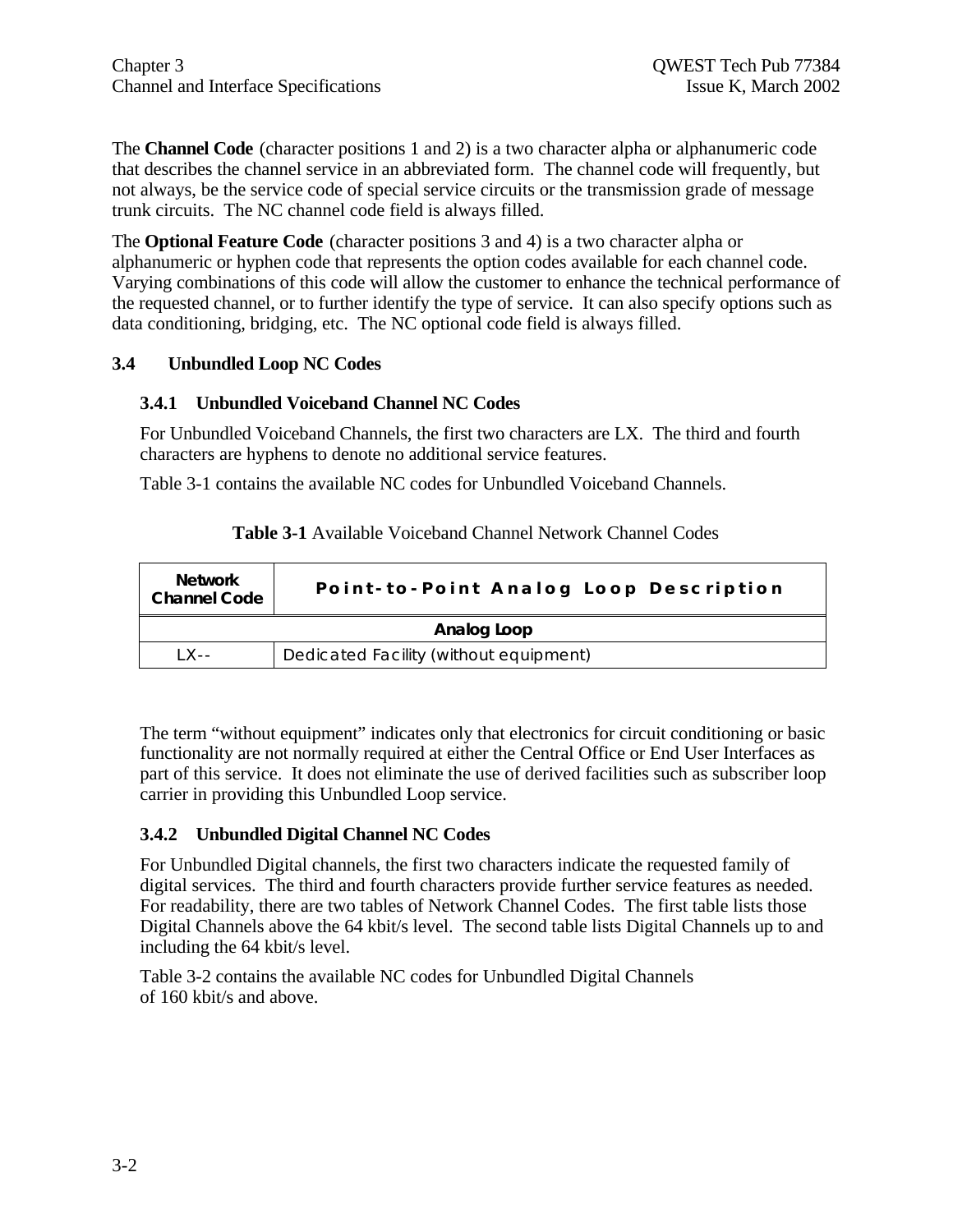| <b>Network</b><br><b>Channel Code</b>  | Point-to-Point Digital Loop Description                                                                                                                                            |  |  |  |  |  |  |
|----------------------------------------|------------------------------------------------------------------------------------------------------------------------------------------------------------------------------------|--|--|--|--|--|--|
|                                        | Digital Subscriber Line (DSL) Loop                                                                                                                                                 |  |  |  |  |  |  |
| $AD -$                                 | Digital Subscriber Line (DSL), nominally 160 kbit/s (144 kbit/s, 2B+D<br>channelized payload) per TR-NWT-000393                                                                    |  |  |  |  |  |  |
| $ADU -$                                | Digital Subscriber Line (DSL), nominally 160 kbit/s (144 kbit/s, un-<br>channelized payload). Assured payload bit integrity, per TR-NWT-<br>000397                                 |  |  |  |  |  |  |
|                                        | Digital Signal Level 1 (1.544 Mbit/s)                                                                                                                                              |  |  |  |  |  |  |
| $HC -$                                 | SF FORMAT PER TR-NPL-000342, AMI                                                                                                                                                   |  |  |  |  |  |  |
| HCD-                                   | ANSI ESF, AMI                                                                                                                                                                      |  |  |  |  |  |  |
| HCE-                                   | ANSI ESF, B8ZS                                                                                                                                                                     |  |  |  |  |  |  |
| HCF-                                   | NON-ANSI ESF, AMI,                                                                                                                                                                 |  |  |  |  |  |  |
| HCG-                                   | NON-ANSI ESF, B8ZS                                                                                                                                                                 |  |  |  |  |  |  |
| HCJ-                                   | FREE FRAMING AND B8ZS                                                                                                                                                              |  |  |  |  |  |  |
| HCZ-                                   | SF FORMAT PER TR-NPL-000342, B8ZS                                                                                                                                                  |  |  |  |  |  |  |
| Digital Signal Level 3 (44.736 Mbit/s) |                                                                                                                                                                                    |  |  |  |  |  |  |
| $HF-$                                  | DS3 M- frame structured signal. It may or may not be channelized with the<br>M23 Multiplex format per ANSI T1.107-1995 and Bellcore TR-INS-000342                                  |  |  |  |  |  |  |
| HFC-                                   | DS3 M- frame structured signal and C-Bit Parity application. It may or may<br>not be channelized with the M23 Multiplex format per ANSI T1.107-1995 and<br>Bellcore TR-INS-000342. |  |  |  |  |  |  |
|                                        | <b>SONET</b>                                                                                                                                                                       |  |  |  |  |  |  |
| OBB-                                   | OC-3 SONET Point-to-Point, External Timing                                                                                                                                         |  |  |  |  |  |  |
| OBBR                                   | OC-3 SONET Point-to-Point, External Timing, STS3c Payload                                                                                                                          |  |  |  |  |  |  |
| $ODB -$                                | OC-12 SONET Point-to-Point, External Timing                                                                                                                                        |  |  |  |  |  |  |
| ODBR                                   | OC-12 SONET Point-to-Point, External Timing, STS12c Payload                                                                                                                        |  |  |  |  |  |  |
| OFB-                                   | OC-48 SONET Point-to-Point, External Timing                                                                                                                                        |  |  |  |  |  |  |
| OF-R                                   | OC-48 SONET Point-to-Point, STS48c Payload                                                                                                                                         |  |  |  |  |  |  |
| $OGB-$                                 | OC-192 SONET Point-to-Point, External Timing                                                                                                                                       |  |  |  |  |  |  |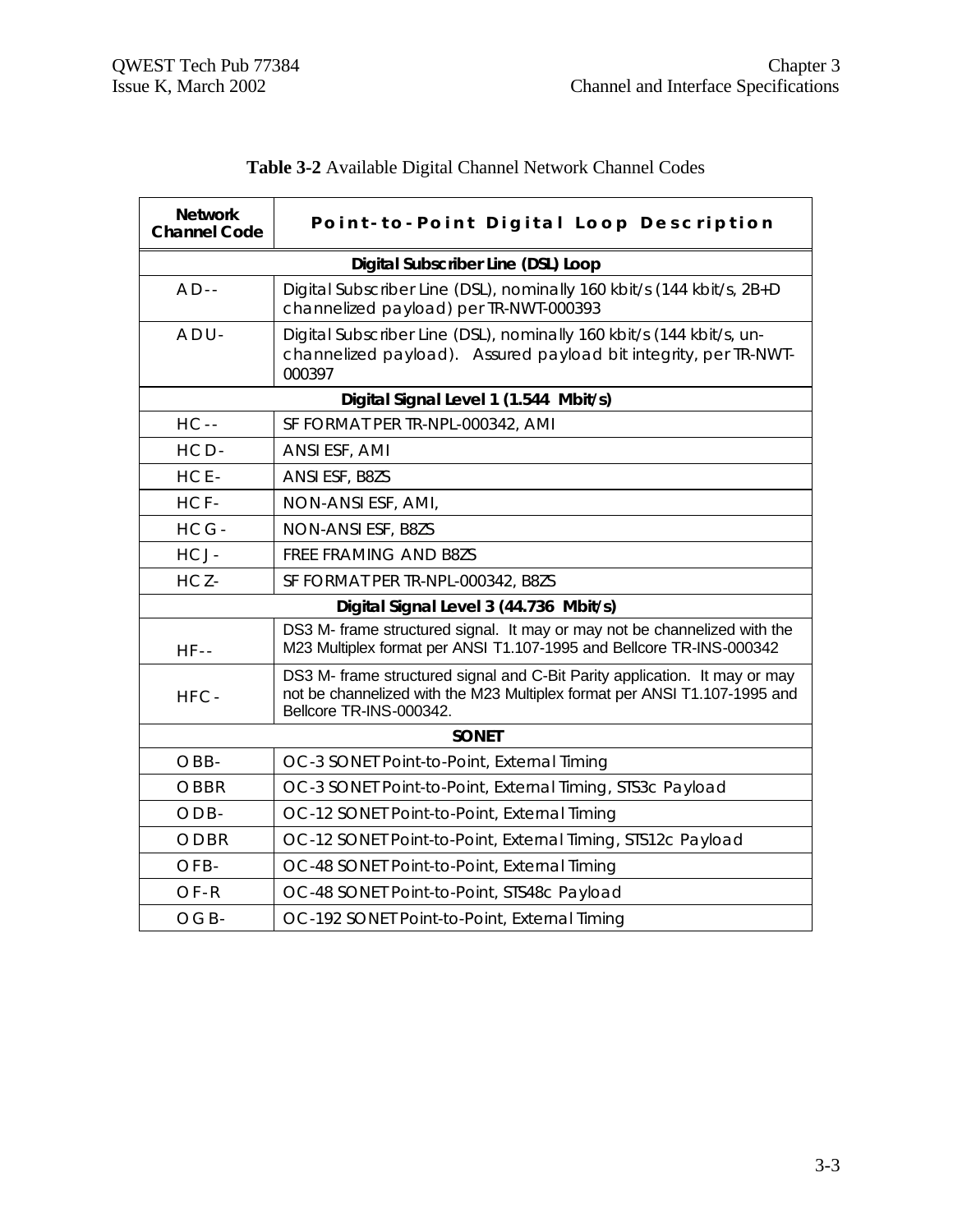Table 3-3 contains the available NC codes for Unbundled Digital Channels up to and including 64 kbit/s.

| <b>Table 3-3</b> Available Network Channel Codes for Digital Data Service (DDS) Channel up to and |
|---------------------------------------------------------------------------------------------------|
| including 64 kbit/s                                                                               |

| <b>Network</b><br>Channel<br>Code | Point-to-Point Digital Data Service<br>Channel Description                   |  |  |  |  |  |  |
|-----------------------------------|------------------------------------------------------------------------------|--|--|--|--|--|--|
|                                   | Digital Data Service Channel                                                 |  |  |  |  |  |  |
| LX-N                              | Digital Data Service Channel SVC DA1, 2.4 kbit/s                             |  |  |  |  |  |  |
| $LX - N$                          | Digital Data Service Channel SVC DA1, with secondary<br>channel, 2.4 kbit/s  |  |  |  |  |  |  |
| LX-N                              | Digital Data Service Channel SVC DA2, 4.8 kbit/s                             |  |  |  |  |  |  |
| $LX - N$                          | Digital Data Service Channel SVC DA2, with secondary<br>channel, 4.8 kbit/s  |  |  |  |  |  |  |
| LX-N                              | Digital Data Service Channel SVC DA3, 9.6 kbit/s                             |  |  |  |  |  |  |
| LX-N                              | Digital Data Service Channel SVC DA3, with secondary<br>channel, 9.6 kbit/s  |  |  |  |  |  |  |
| LX-N                              | Digital Data Service Channel SVC DA5, 19.2 kbit/s                            |  |  |  |  |  |  |
| $LX-N$                            | Digital Data Service Channel SVC DA5, with secondary<br>channel, 19.2 kbit/s |  |  |  |  |  |  |
| $LX-N$                            | Digital Data Service Channel SVC DA4, 56 kbit/s                              |  |  |  |  |  |  |
| LX-N                              | Digital Data Service Channel SVC DA4, with secondary<br>channel, 56 kbit/s   |  |  |  |  |  |  |
| LX-N                              | Digital Data Service Channel SVC DA6, 64 kbit/s                              |  |  |  |  |  |  |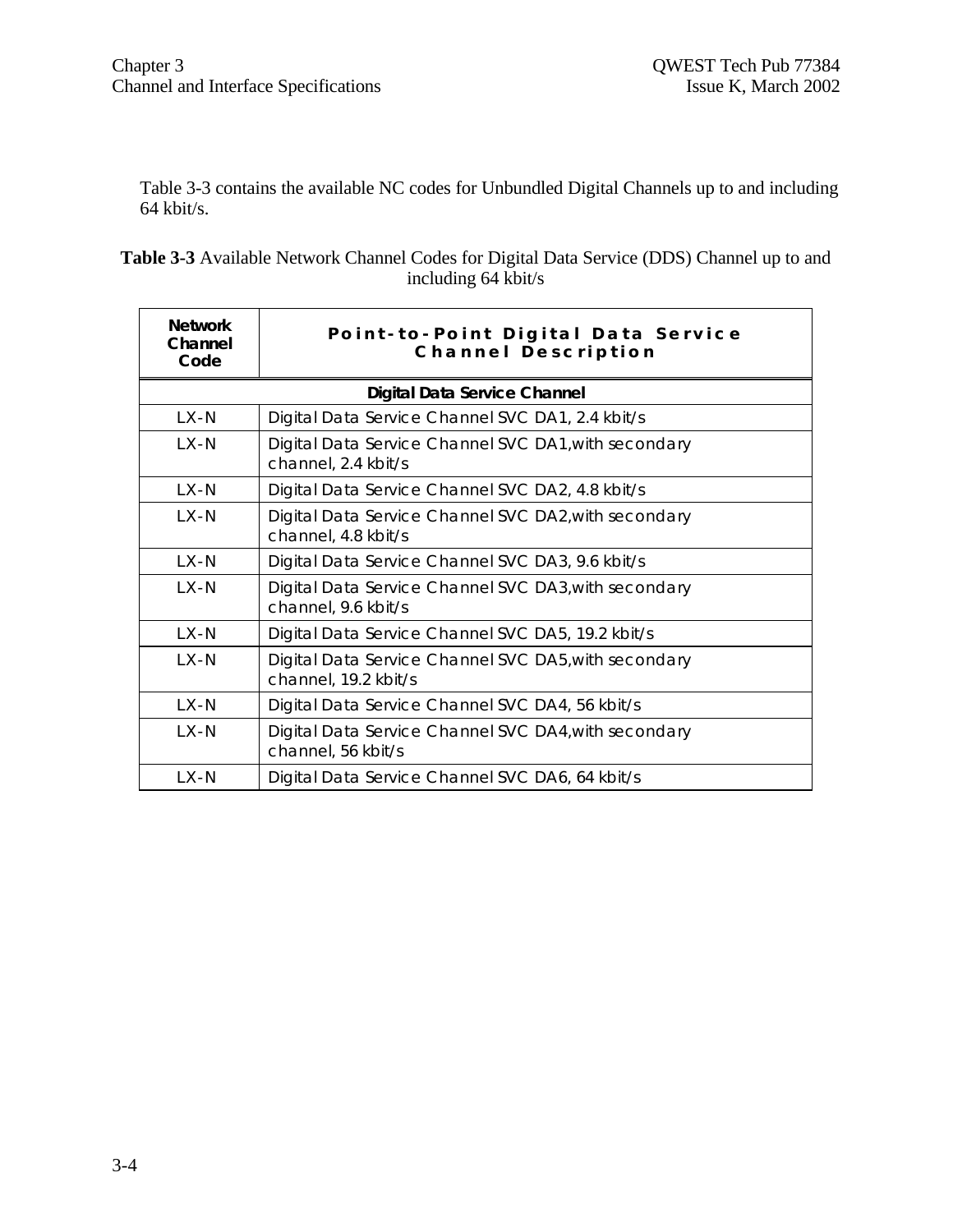# **3.4.3 Unbundled xDSL Loop NC Codes**

For Unbundled xDSL Loop channels the first two characters indicate the requested family of services. The third and fourth characters provide further service features as needed.

The following table contains available NC codes for Unbundled xDSL Loops.

| <b>Network</b><br><b>Channel Code</b> | Point-to-Point Non-Loaded Loop<br>Description                                                                                                                           |
|---------------------------------------|-------------------------------------------------------------------------------------------------------------------------------------------------------------------------|
|                                       | Non-Loaded Loop                                                                                                                                                         |
| $LX-N$                                | Dedicated Facility (without equipment), Metallic portion of facility<br>contains no loading coils                                                                       |
| $IXR-$                                | Dedicated Facility (without equipment), Metallic portion of facility<br>contains no loading coils and conforms to Revised Resistance<br>Design (RRD) Engineering Rules. |

**Table 3-4** Available Unbundled xDSL Loop Network Channel Codes

For Unbundled Loop LX-N and LXR-, Network Channel (NC) codes, the Network Channel Interface (NCI) codes are informative to QWEST. The customer specifies the NCIs to communicate to QWEST the character of the signals the customer is connecting to the network at each end-point of the metallic circuit. The NCIs do not affect transport designs or performance. The associated NC codes require that the service use non-loaded, metallic facilities. Those facilities shall be free of faults. The customer has responsibilities to inspect the character of the facilities, e.g. gauge, length, etc., and determine that it is appropriate for their application.

# **3.5 Network Channel Interface (NCI) Code Function**

The NCI code is an encoded representation used to identify five interface elements located at a Point Of Termination (POT) at the CO or at the EU's location. The interface elements are physical conductors, protocol, impedance, protocol options and Transmission Level Points (TLPs). Only the first four components are used for Unbundled Loop service.

# **3.6 NCI Code Components and Format**

Technical specifications for an interface are encoded into NCI codes. An NCI code tells a QWEST engineer and the circuit design system, of specific technical, customer requirements at a Network Interface.

This section gives a brief description of the NCI code format. Specific technical information about the NCI codes may be found in the appropriate technical publication. Some additional information may be found later in this document in the chapters describing the specific unbundled network element.

# **3.6.1 NCI Format**

An NCI code is a maximum twelve-character code that consists of five (5) data elements:

Total Conductors Protocol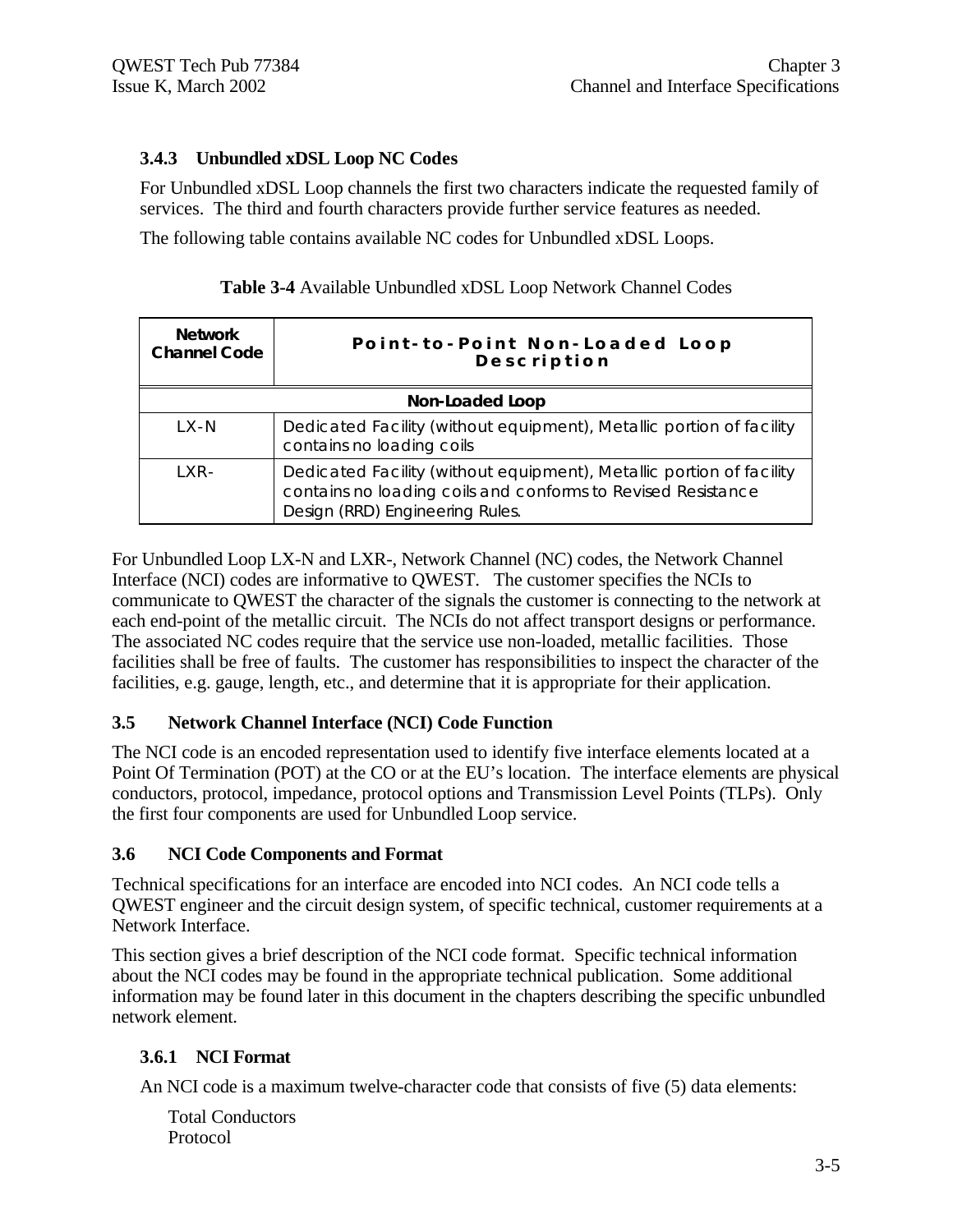Impedance Protocol Options Transmission Level Point(s) (TLP)

The first three fields are required. The last two are generally optional but may be required in certain situations. Only the first four components are used for Unbundled Loops. The format is illustrated in Figures 3-2 and 3-3.

**Total Conductors** (character positions 1 and 2) is a two-character numeric code that represents the total number of physical conductors (e.g., wires or fibers) required at the interface.

**Protocol** (character position 3 and 4) is a two-character alpha code that defines requirements for the interface regarding signaling/transmission.

**Impedance** (character position 5) is a one-character alpha or numeric code representing the nominal reference impedance, presented toward the network, that will terminate the channel for the purpose of evaluating transmission performance. Values are listed in Table 3-6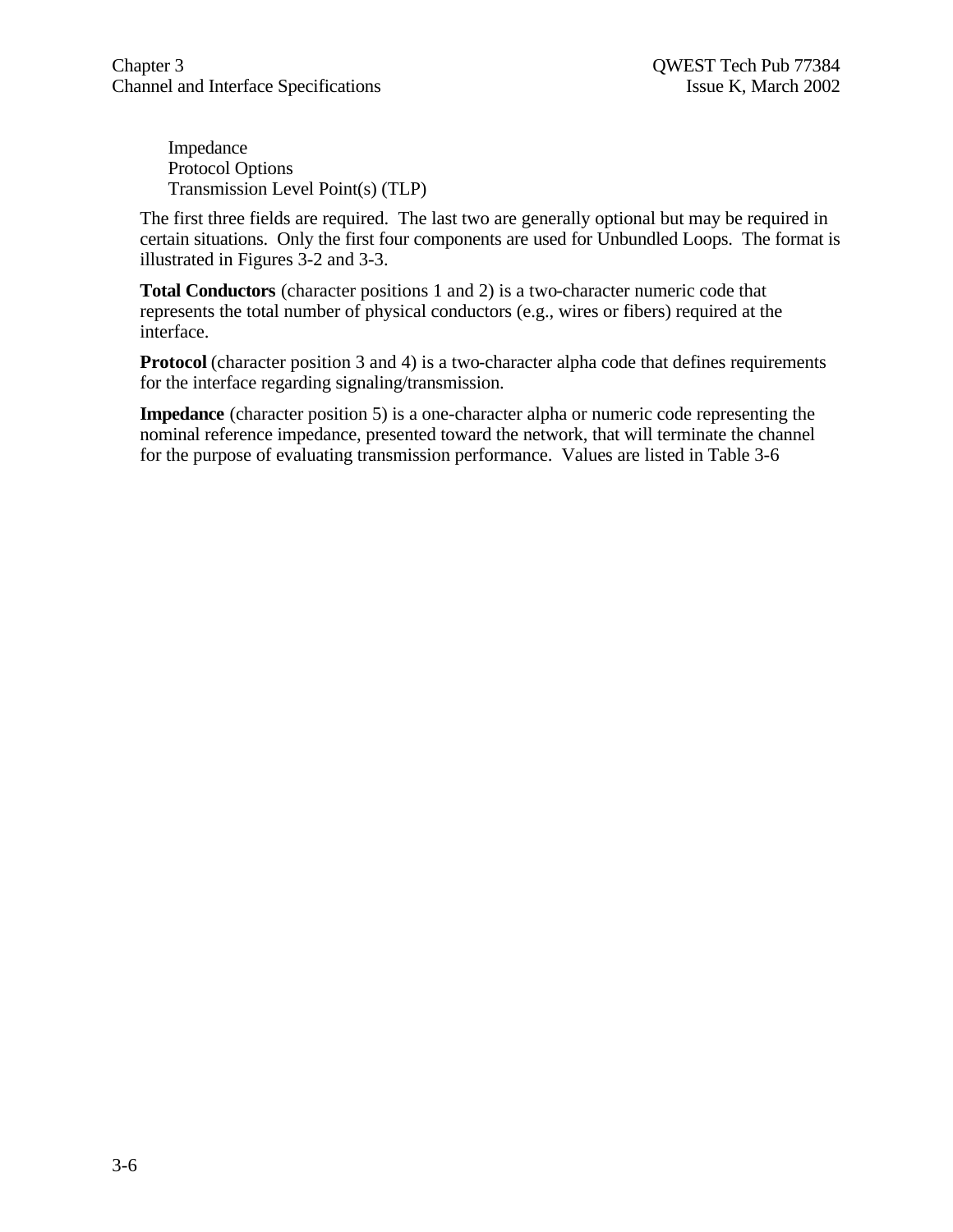| <b>Total Conductors</b> |   |   | Protocol |   | D |   | <b>Protocol Options</b> |   | D         |        | <b>TLP Level</b>  |
|-------------------------|---|---|----------|---|---|---|-------------------------|---|-----------|--------|-------------------|
|                         |   |   |          | m | e |   |                         |   | e         |        | R                 |
|                         |   |   |          | p |   |   |                         |   |           |        | e                 |
|                         |   |   |          | e |   |   |                         |   |           | a      | C                 |
|                         |   |   |          | d | m |   |                         |   | m         | n      | e                 |
|                         |   |   |          | a | e |   |                         |   |           | S      |                   |
|                         |   |   |          | n |   |   |                         |   |           | m      | v                 |
|                         |   |   |          | C | e |   |                         |   | e         |        | e                 |
|                         |   |   |          | e |   |   |                         |   |           |        |                   |
|                         | 2 | 3 | 4        | 5 | 6 |   | 8                       | 9 | 10        | 11     | $12 \overline{ }$ |
| N                       | N | A | A        | Χ | ٠ | Χ | Χ                       | Χ | $\bullet$ | X or - | X or -            |

| Network Channel Interface Code |  |  |
|--------------------------------|--|--|
|--------------------------------|--|--|

 $A = Alpha$ 

N = Numeric

- $X =$  Alphanumeric
- = Delimiter (normally a period)
- $-$  = Hyphen

# **Figure 3-2** Format Structure for NCI Codes

| Impedance in Ohms<br>(Character Position 5) |      |                 |      |
|---------------------------------------------|------|-----------------|------|
| Data Value                                  | Code | Data Value      | Code |
| 110                                         | 0    | 124             |      |
| 150                                         |      | Variable        | 8    |
| 600                                         | 2    | 100             | 9    |
| 900                                         | $3*$ | Fiber           | F    |
| 1200                                        | 4    | Radio           |      |
| 135                                         | 5    | 50 Coaxial      |      |
| 75                                          | 6    | Multi-Impedance | M    |

# **Table 3-5** NCI Impedance Values

\* Except for interface code 04DD3, the impedance character 3, when used with a 4-wire voice-frequency path at the POT, denotes a historical customer (Interexchange Carrier) provided transmission termination rather than a 900 ohm impedance. Such terminations were provided by customers in accordance with FCC Docket No. 20099 settlement Agreement and by Automatic Transmission Test and Control Circuit used in the previous provisioning process.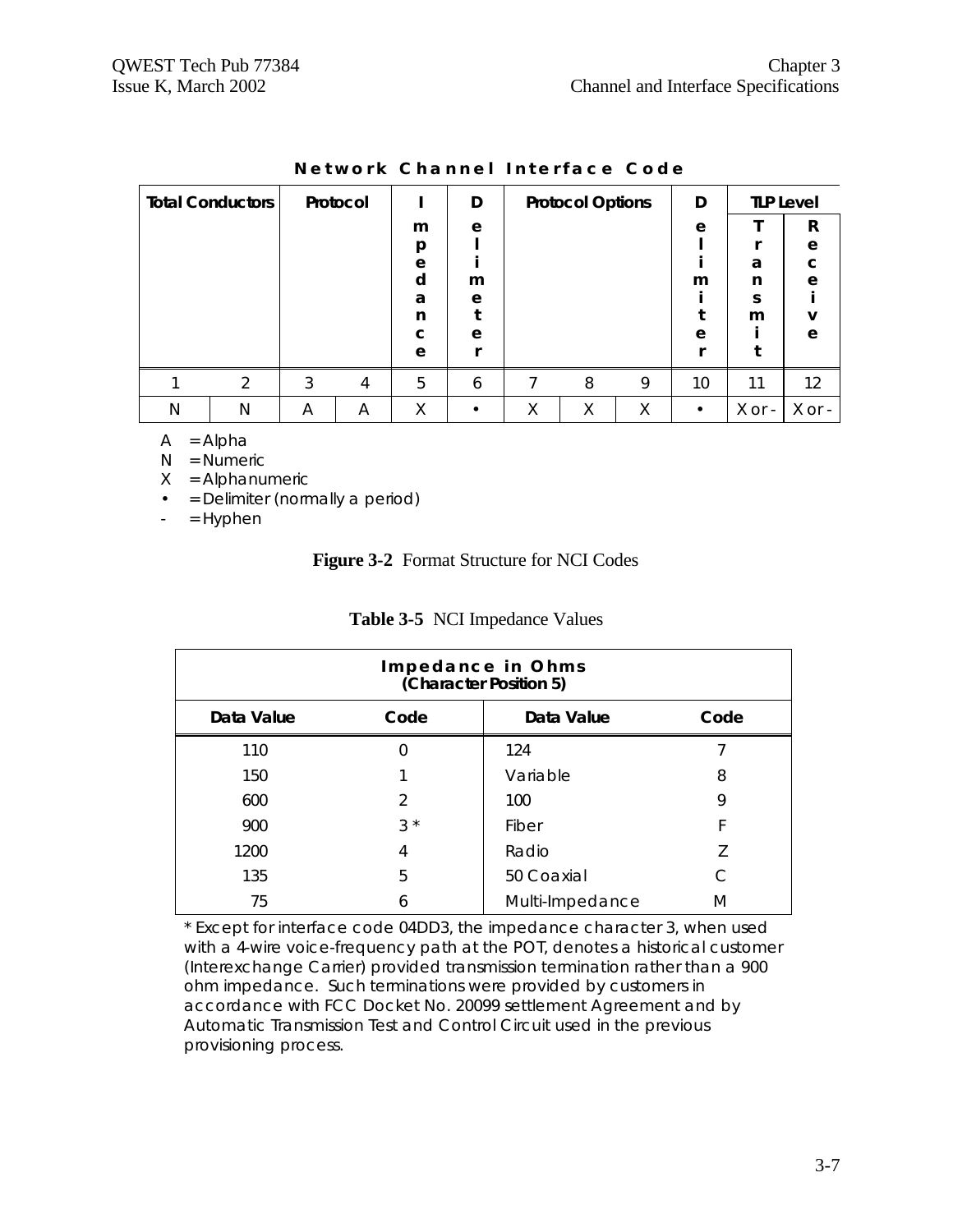**Protocol Options** (character positions 7, 8, and 9) is a one to three character alpha, numeric, or alphanumeric code that describes additional features (e.g., bit rate or bandwidth) on the Protocol to be used. It is an optional field that is always left justified.

**Transmission Level Point(s)** (character positions 8 through 12) is assigned one or two-character alpha code corresponding to a value for Transmission Level Point(s) (TLPs) from either the Exchange Carrier/service provider or customer end. This NCI function does not apply to Unbundled Loop transport.

# **3.6.2 Example**

A compatible NCI code for the NC code LX-- is 02QC3.OOD. The "02" indicates that there are two (2) conductors (metallic wires in this case). The "QC" describes the interface as "Manual Cross-Connect DS0/Voice Termination" (See reference publications for further information). The impedance value of "3" indicates 900 ohms (Table 3-5). The option codes "OOD" Loop Start, Loop Signaling, Open End. Detailed description of the functions at the interface are as described in reference publications, particularly Telcordia's GR-334-CORE.

This example is an NCI code for a Loop Start Open-End (Switch) interface at a Central Office.



**Figure 3-3** NCI Code Components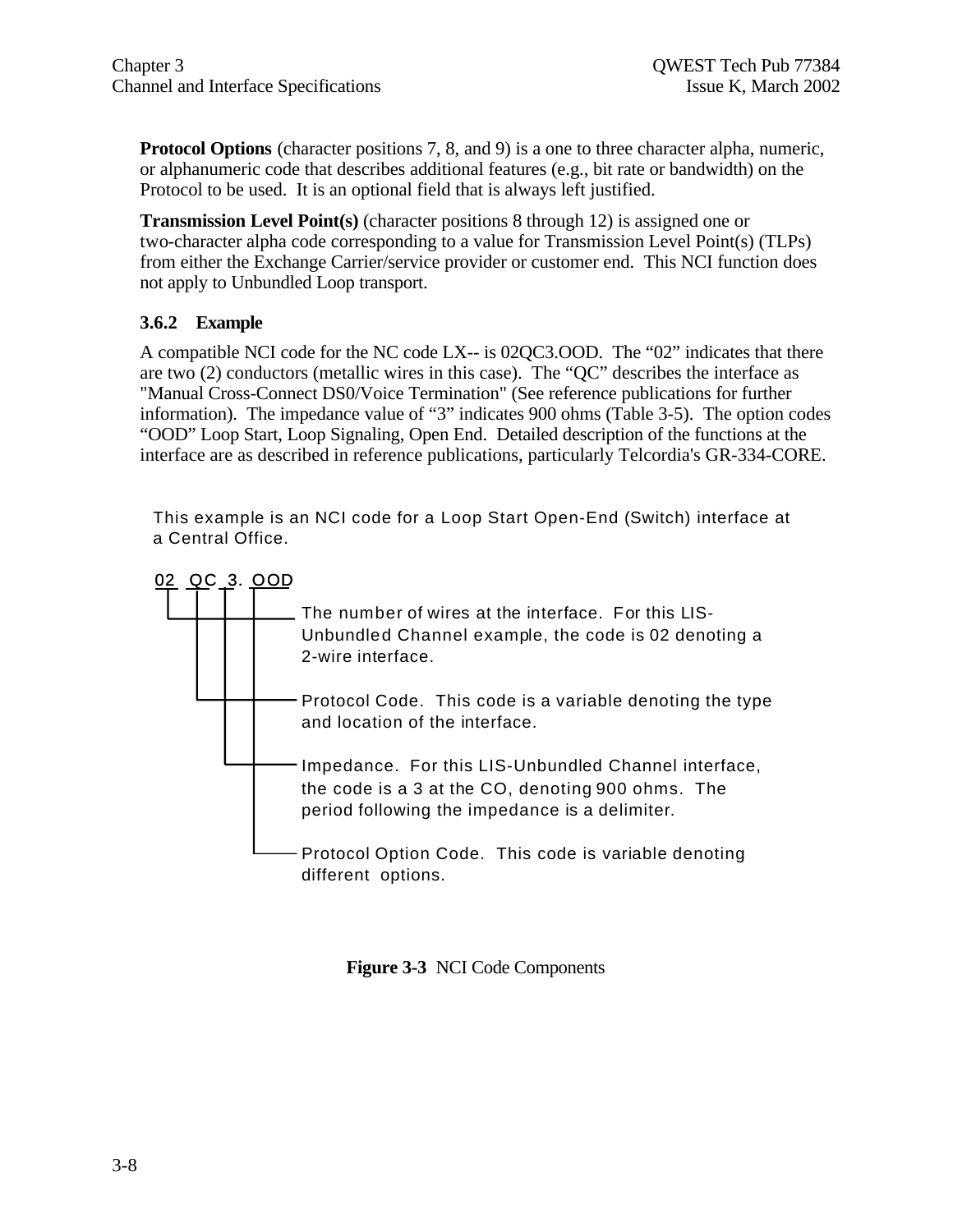# **3.7 Unbundled Loop Available NCI Codes**

This Section provides the available Network Channel Interface Codes to use when establishing an Unbundled Loop.

#### **3.7.1 Available Voiceband Channel - NCI Codes**

| Table 3-6 Voiceband Channel NCI Protocol and Protocol Option Codes |
|--------------------------------------------------------------------|
|--------------------------------------------------------------------|

| Protocol    |             |                                                                                                                                                    |
|-------------|-------------|----------------------------------------------------------------------------------------------------------------------------------------------------|
| $C$ o d $e$ | Option      | Definition *                                                                                                                                       |
| $3\quad 4$  | 789         |                                                                                                                                                    |
| QC          |             | Central Office Manual Cross-Connect DS0/Voice Termination                                                                                          |
|             | $O$ $O$ $B$ | Ground Start Loop Signaling, open end                                                                                                              |
|             | $O$ $O$ $D$ | Loop Start Loop Signaling, open end                                                                                                                |
|             | O O F       | Transmission only, no signaling                                                                                                                    |
|             | R V O       | Reverse Battery Originating: Loop closure provided by the Access<br>Customer (AC) to the Access Provider (AP); Battery provided by AP to<br>$AC.*$ |
|             | R V T       | Reverse Battery Terminating: Loop closure provided by the AP to the AC;<br>Battery Provided by AC to AP. *                                         |
| GO          |             | Ground-start signaling -- open end (switch) function presented by Access Customer<br>at interface to QWEST Access Service.                         |
| G S         |             | Ground-start signaling -- closed end (station) function presented by Access<br>Customer or End-user at interface to QWEST Access Service.          |
| L O         |             | Loop-start loop signaling -- open end (switch) function presented by customer at<br>interface to QWEST Access Service.                             |
| L S         |             | Loop-start signaling -- closed end (station) function presented by the customer at<br>the interface to OWEST access service.                       |
| N O         |             | Connects customer to an Access Service suitable for voice transmission with no<br>signaling provided by QWEST                                      |
| R V         |             | Reverse battery (Trunk signaling) at interface                                                                                                     |
|             | $\circ$     | Loop closure provided by Access Customer to QWEST; Battery provided by QWEST<br>to Access Customer                                                 |
|             | Τ           | Loop closure provided by QWEST to End-User; Battery provided by End-User to<br><b>OWEST</b>                                                        |

\* The standard definitions defined in the reference documents should be modified to fit the Unbundled application. For example, the term "Interconnector" or "Alternate Exchange Carrier" should be substituted for "IC-POT" or "IC" in the standard definitions. The Access Provider (AP) is QWEST. The Access Customer (AC) is the Interconnector (or their customer).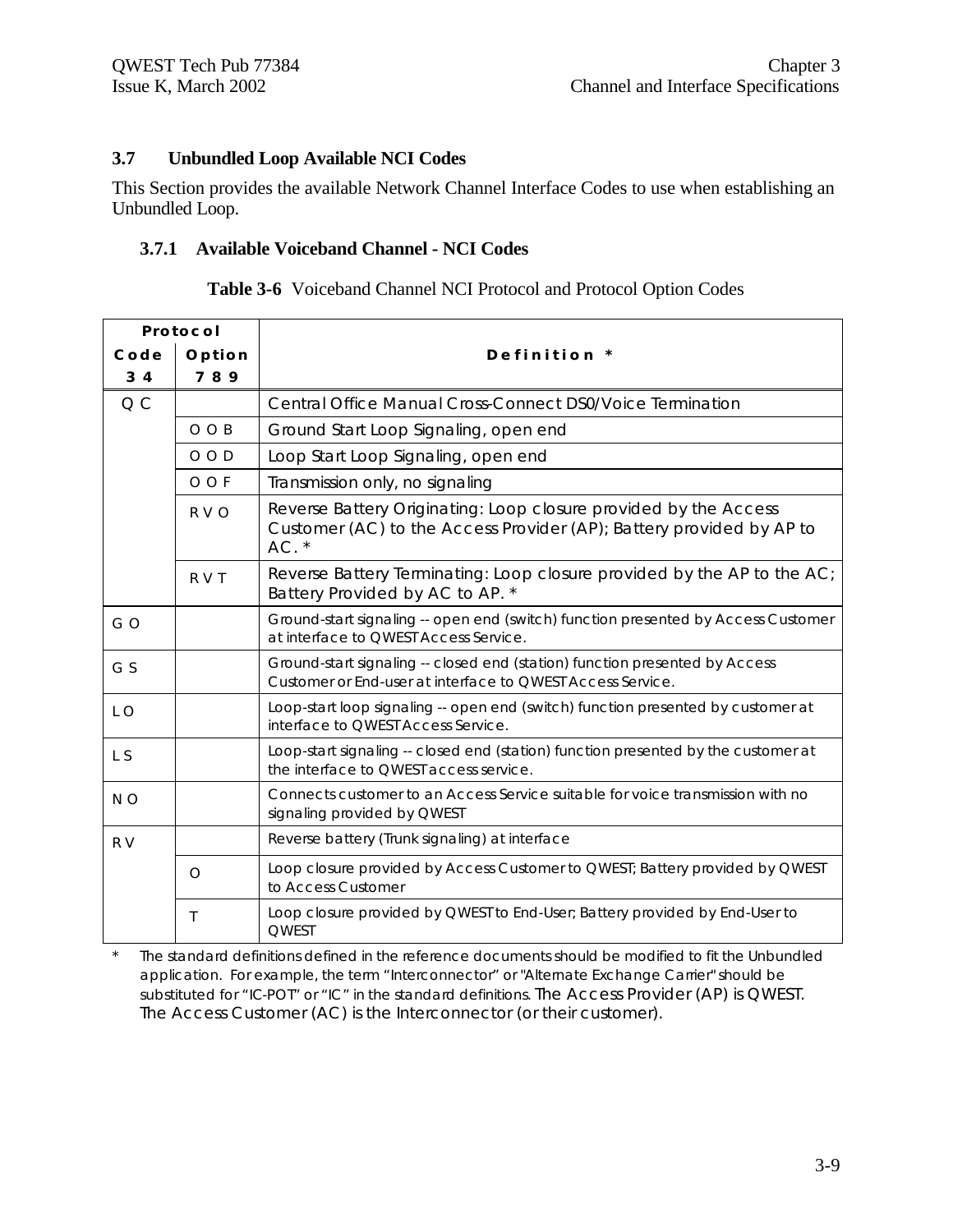# **3.7.2 Available Digital Channel - Electrical NCI Codes**

# **Table 3-7** Digital Channel Electrical NCI Protocol and Protocol Option Codes

|                | Protocol       |                                                                                                                                                                                               |
|----------------|----------------|-----------------------------------------------------------------------------------------------------------------------------------------------------------------------------------------------|
| Code           | Option         | Definition                                                                                                                                                                                    |
| 3 <sub>4</sub> | 789            |                                                                                                                                                                                               |
| $Q$ $B$        |                | Central Office Manual Cross-Connect Termination with No Subrating Capability                                                                                                                  |
|                | 0 <sub>0</sub> | <b>MDF Cross-Connect</b>                                                                                                                                                                      |
|                | 11             | DS1 to DS1, This code may or may not meet DS1 Signal Levels as specified by<br>ANSI T1.102-1999                                                                                               |
|                | 33             | DS3 to DS3, This code may or may not meet DS3 Signal Levels as specified by<br>ANSI T1.102-1999                                                                                               |
|                | L L            | Fiber Cross-Connect on Fiber Distribution Bay                                                                                                                                                 |
| Q <sub>C</sub> |                | Central Office Manual Cross-Connect Termination DS0/Voice Termination                                                                                                                         |
|                | $O$ O S        | Basic Rate ISDN, LT Function Presented to Service Provider                                                                                                                                    |
|                | O O V          | Basic Rate ISDN, NT Function Presented to Service Provider                                                                                                                                    |
| D S            |                | Digital Hierarchy Interface                                                                                                                                                                   |
|                | 44             | 44.736 Mbit/s, DS3 M-frame structured signal with M23 Multiplex<br>format and 28 DS1 Channels application per ANSI T1.107-1995.                                                               |
|                | 44A            | 44.736 Mbit/s, DS3 M-frame structured signal with C-bit Parity<br>application. It is an unchannelized signal application, supporting a<br>user payload of 44.210 Mbit/s per ANSI T1.107-1995. |
|                | 441            | 44.736 Mbit/s, DS3 M-frame structured signal with C-Bit Parity<br>application and 28 DS1 Channels per ANSI T1.107-1995.                                                                       |
|                | 4 4 R          | 44.736 Mbit/s, DS3 M-frame structured signal. It is an unchannelized<br>signal application, supporting a user payload of 44.210 Mbit/s per<br>ANSI T1.107-1995.                               |
| DU             |                | End User Digital Access Interface                                                                                                                                                             |
|                | 1 K N          | 1,544 Mbit/s, ANSI Extended Super Frame (ESF), Alternate Mark<br>Inversion (AMI), without Line Power.                                                                                         |
|                | 1 K X          | 1,544 Mbit/s, ANSI Extended Super Frame (ESF), Alternate Mark<br>Inversion (AMI), without Line Power, DSX-1 Interface.                                                                        |
|                | 1 S N          | 1,544 Mbit/s, ANSI ESF, Binary 8-Zero Substitution (B8ZS), without Line<br>Power                                                                                                              |
|                | 1 S X          | 1,544 Mbit/s, ANSI ESF, Binary 8-Zero Substitution (B8ZS), without Line<br>Power, DSX-1 Interface.                                                                                            |
|                | A N            | 1,544 Mbit/s, Free Framing, B8ZS, without Line Power.                                                                                                                                         |
|                | A X            | 1,544 Mbit/s, Free Framing, B8ZS, without Line Power, DSX-1 Interface.                                                                                                                        |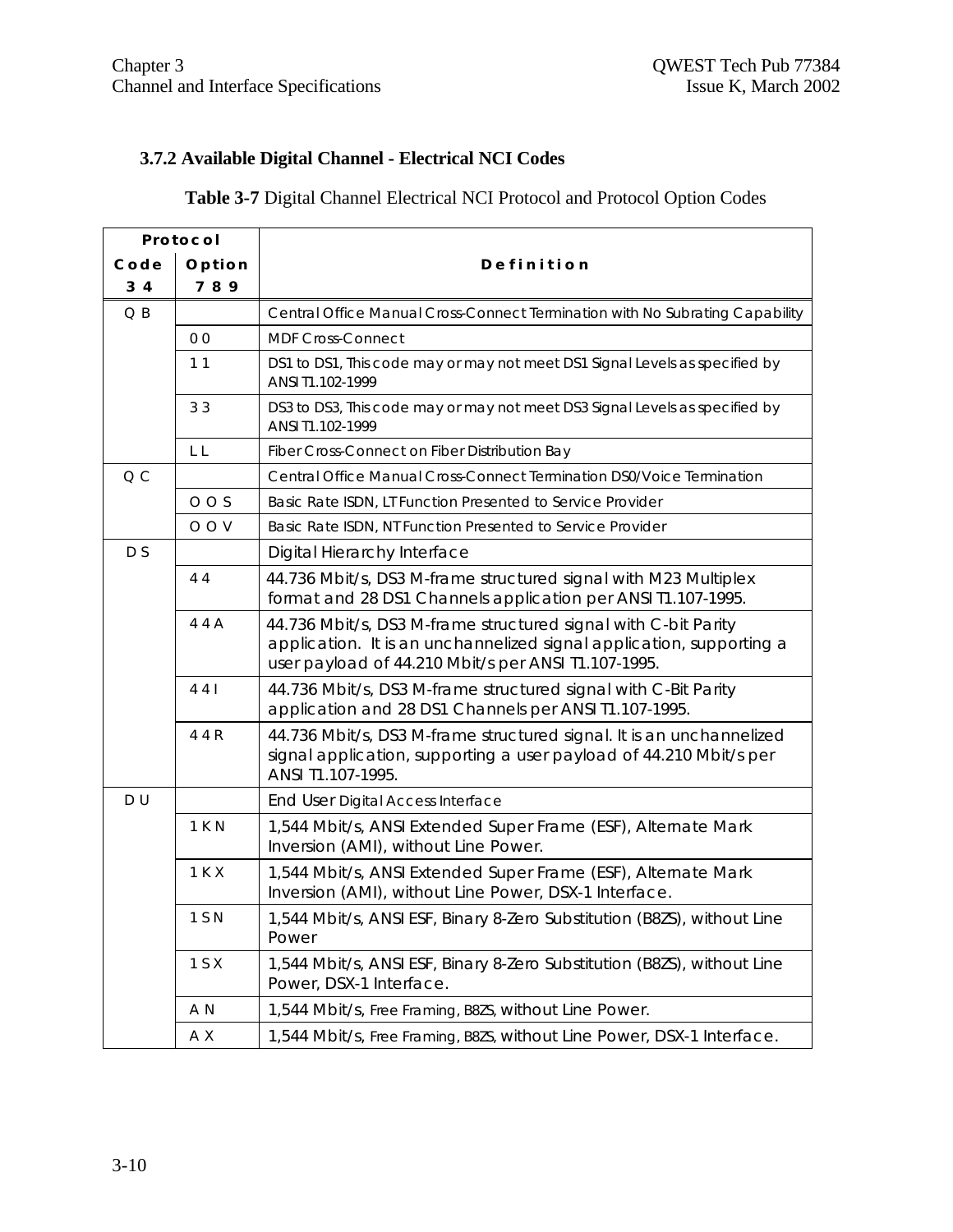# **Table 3-7** Digital Channel Electrical NCI Protocol and Protocol Option Codes (Continued)

| Code | Option | Definition                                                                                                   |
|------|--------|--------------------------------------------------------------------------------------------------------------|
| 3 4  | 789    |                                                                                                              |
| D U  |        | End User Digital Access Interface                                                                            |
|      | B N    | 1,544 Mbit/s, Super Frame (SF) Format per GR-54-CORE, AMI, without Line<br>Power.                            |
|      | B X    | 1,544 Mbit/s, Super Frame (SF) Format per GR-54-CORE, AMI, without Line<br>Power, DSX-1 Interface.           |
|      | C N    | 1,544 Mbit/s, Non-ANSI ESF, AMI, without Line Power.                                                         |
|      | C X    | 1,544 Mbit/s, Non-ANSI ESF, AMI, without Line Power, DSX-1 Interface.                                        |
|      | D N    | 1,544 Mbit/s, SF, B8ZS, without Line Power.                                                                  |
|      | D X    | 1,544 Mbit/s, SF, B8ZS, without Line Power, DSX-1 Interface.                                                 |
|      | S N    | 1,544 Mbit/s, Non-ANSI ESF, B8ZS, without Line Power.                                                        |
|      | S X    | 1,544 Mbit/s, Non-ANSI ESF, B8ZS, without Line Power, DSX-1 Interface.                                       |
| I S  |        | 2B1Q Signaling Format - U interface per ANSI T1.601, e.g., Basic Rate ISDN,<br>Digital Subscriber Line (DSL) |
|      | L      | Basic Rate ISDN, Customer Provides LT Function Presented to QWEST                                            |
|      | N      | Basic Rate ISDN, Customer Provides NT Function Presented to QWEST                                            |

DS1 channels are provided to Carrier's and to End-User's (EU's) premises. The Network Interface (NI) at a Carrier premises will be at the end of a DSX-1 jumper wire or cable with signal characteristics described in QWEST Technical Publication 77375.

The NI at an EU customer premises may be either a DSX-1 interface or a conventional interface. Signal characteristics, limitations, and the physical means of connection at the NI for each interface are described in QWEST Technical Publication 77375. Conventional interfaces use one of the Registration Jacks described by the three Universal Service Ordering Codes (USOC) RJ48C, RJ48M and RJ48H. End-User, DSX-1 interfaces are available where the end user's premises is served by an on-site, optic terminal. In those situations, conventional interfaces are not available.

Additional information on the physical DS1 and DSX-1 NI configurations may be found in QWEST Technical Publication 77375.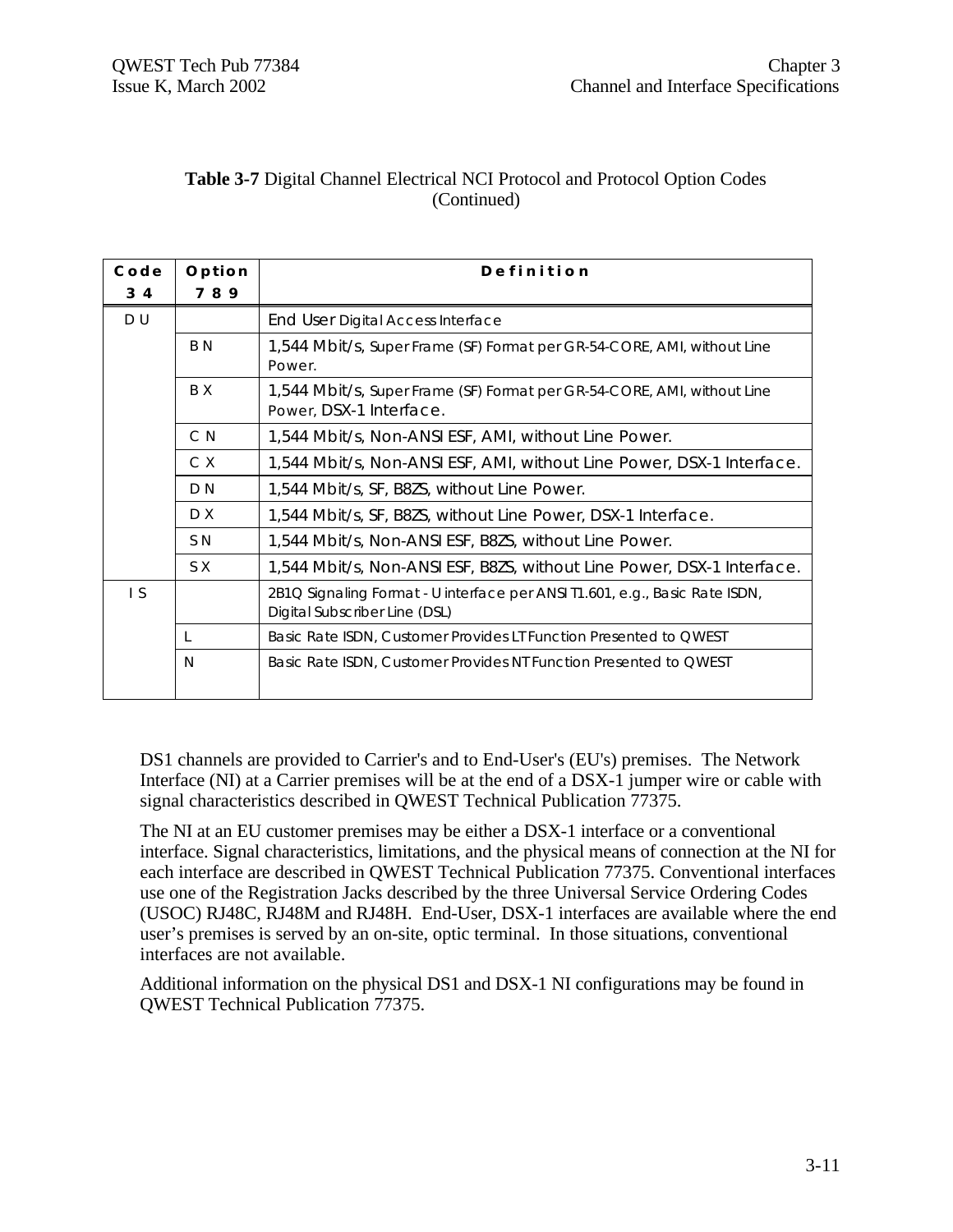# **3.7.3 Available Digital Channel - Optical NCI Codes**

The SONET optical NCI codes listed below are available.

# **Table 3-8** Optical Interface (SONET) NCI Protocol and Protocol Option Codes

| Protocol  |        |                                                                   |  |
|-----------|--------|-------------------------------------------------------------------|--|
| Code      | Option | Definition                                                        |  |
| $3\quad4$ | 789    |                                                                   |  |
| S O       |        | SONET / SDH Optical Interface                                     |  |
|           | B      | (Long Reach - Single-Longitudinal Mode)<br>ANSI LR1-SLM           |  |
|           | D      | (Intermediate Reach - Single - Longitudinal Mode)<br>ANSI IR1-SLM |  |
|           |        | ANSI SR-MLM<br>(Short Reach - Multi--Longitudinal Mode)           |  |

Notes: Not all interfaces are available for every SONET rate.

#### **3.7.4 Available xDSL and Advanced Digital Transport Loop - NCI Codes**

The xDSL and Advanced Digital Transport NCI codes listed below are available.

| Protocol |        |                                                                              |
|----------|--------|------------------------------------------------------------------------------|
| Code     | Option | Definition                                                                   |
| 3 4      | 789    |                                                                              |
| D U      |        | <b>Digital Access Interface</b>                                              |
|          | 00F    | HDSL4, Technology Specific, Transmission System Per ANSI Standard T1.417     |
|          | 00G    | G.shdsl, Technology Specific, Transmission System Per ANSI Standard T1.417   |
|          | 00S    | 2B1Q SDSL, Technology Specific, Transmission System Per ANSI Standard T1.417 |
|          | 001    | Spectrum Management Class 1, Per ANSI Standard T1.417                        |
|          | 002    | Spectrum Management Class 2, Per ANSI Standard T1.417                        |
|          | 003    | Spectrum Management Class 3, Per ANSI Standard T1.417                        |
|          | 004    | Spectrum Management Class 4, Per ANSI Standard T1.417                        |
|          | 005    | Spectrum Management Class 5, Per ANSI Standard T1.417                        |
|          | 006    | Spectrum Management Class 6, Per ANSI Standard T1.417                        |
|          | 007    | Spectrum Management Class 7, Per ANSI Standard T1.417                        |
|          | 008    | Spectrum Management Class 8, Per ANSI Standard T1.417                        |
|          | 009    | Spectrum Management Class 9, Per ANSI Standard T1.417                        |

**Table 3-9** xDSL and Advanced Digital Transport NCI Protocol and Protocol Option Codes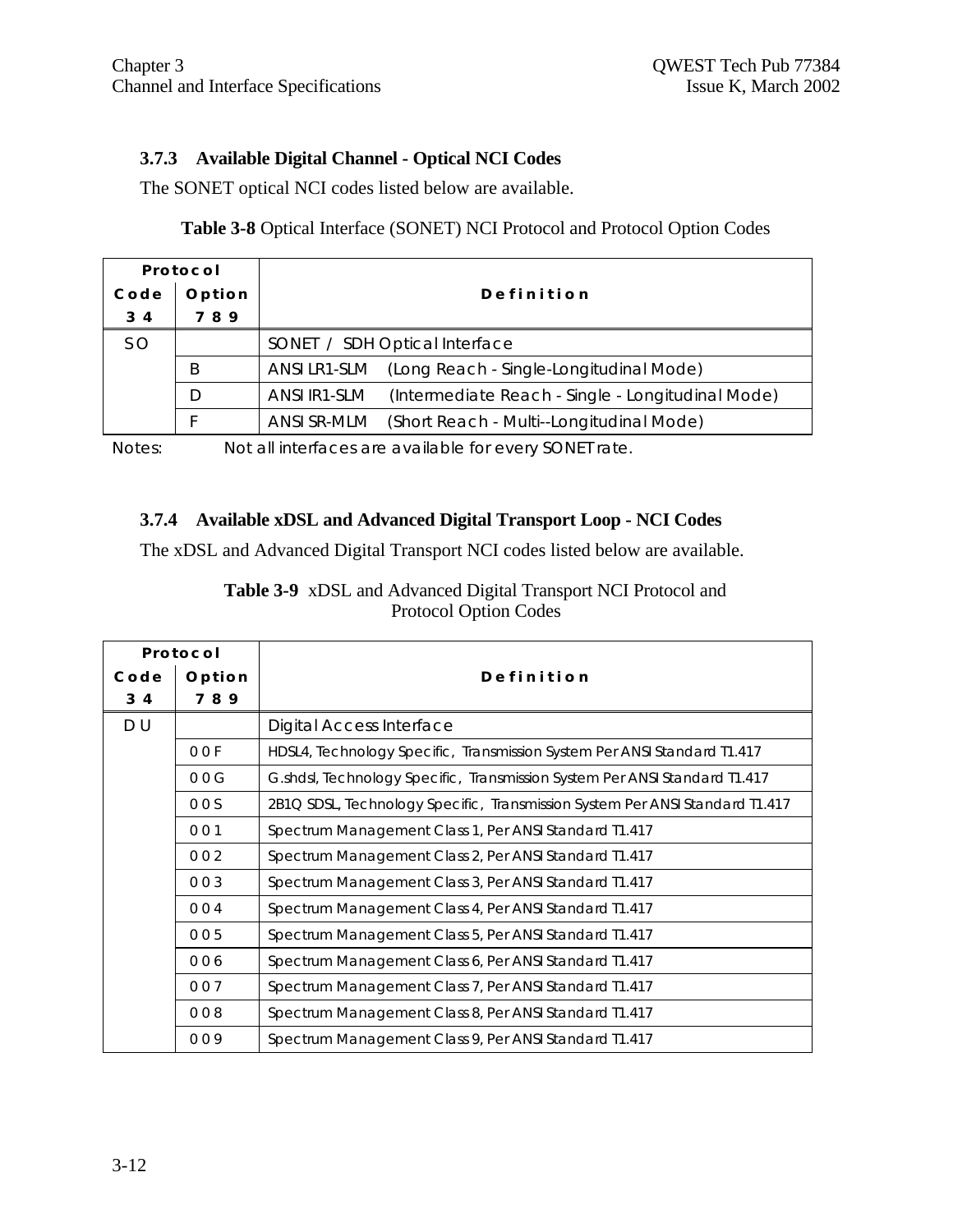| Protocol       |        |                                                                                                              |  |  |
|----------------|--------|--------------------------------------------------------------------------------------------------------------|--|--|
| Code           | Option | Definition                                                                                                   |  |  |
| 3 <sub>4</sub> | 789    |                                                                                                              |  |  |
| DU             |        | <b>Digital Access Interface</b>                                                                              |  |  |
|                | 00A    | ADSL Using Discrete Multi-Tone (DMT) Format, per ANSI T1.413                                                 |  |  |
|                | 01A    | One POTS channel and ADSL Using Discrete Multi-Tone (DMT) Format,<br>per ANSI T1.413                         |  |  |
|                | 00C    | ADSL Using Carrierless Amplitude Phase Modulation (CAP) Format,<br>per ANSI T1.413                           |  |  |
|                | 01C    | One POTS channel and ADSL Using Carrierless Amplitude Phase<br>Modulation (CAP) Format, per ANSI T1.413      |  |  |
|                | 00H    | High-Bit-Rate Digital Subscriber Line (HDSL) per ANSI T1.E1 Report<br>Number 28                              |  |  |
| $\mathsf{I}$ S |        | 2B1Q Signaling Format - U interface per ANSI T1.601, e.g., Basic Rate<br>ISDN, Digital Subscriber Line (DSL) |  |  |
|                | N      | Basic Rate ISDN, Customer Provides NT Function Presented to Service<br>Provider                              |  |  |
| $Q$ $B$        |        | Central Office Manual Cross-Connect Termination with No Subrating<br>Capability                              |  |  |
|                | 00F    | HDSL4, Technology Specific, Transmission System Per ANSI Standard T1.417                                     |  |  |
|                | 00G    | G.shdsl, Technology Specific, Transmission System Per ANSI Standard T1.417                                   |  |  |
|                | 00S    | 2B1Q SDSL, Technology Specific, Transmission System Per ANSI Standard T1.417                                 |  |  |
|                | 001    | Spectrum Management Class 1, Per ANSI Standard T1.417                                                        |  |  |
|                | 002    | Spectrum Management Class 2, Per ANSI Standard T1.417                                                        |  |  |
|                | 003    | Spectrum Management Class 3, Per ANSI Standard T1.417                                                        |  |  |
|                | 004    | Spectrum Management Class 4, Per ANSI Standard T1.417                                                        |  |  |
|                | 005    | Spectrum Management Class 5, Per ANSI Standard T1.417                                                        |  |  |
|                | 006    | Spectrum Management Class 6, Per ANSI Standard T1.417                                                        |  |  |
|                | 007    | Spectrum Management Class 7, Per ANSI Standard T1.417                                                        |  |  |
|                | 008    | Spectrum Management Class 8, Per ANSI Standard T1.417                                                        |  |  |
|                | 009    | Spectrum Management Class 9, Per ANSI Standard T1.417                                                        |  |  |
|                | 00A    | ADSL Using Discrete Multi-Tone (DMT) Format, per ANSI T1.413                                                 |  |  |
|                | 01A    | One POTS channel and ADSL Using Discrete Multi-Tone (DMT) Format,<br>per ANSI T1.413                         |  |  |

#### **Table 3-9** xDSL and Advanced Digital Transport NCI Protocol and Protocol Option Codes (Continued)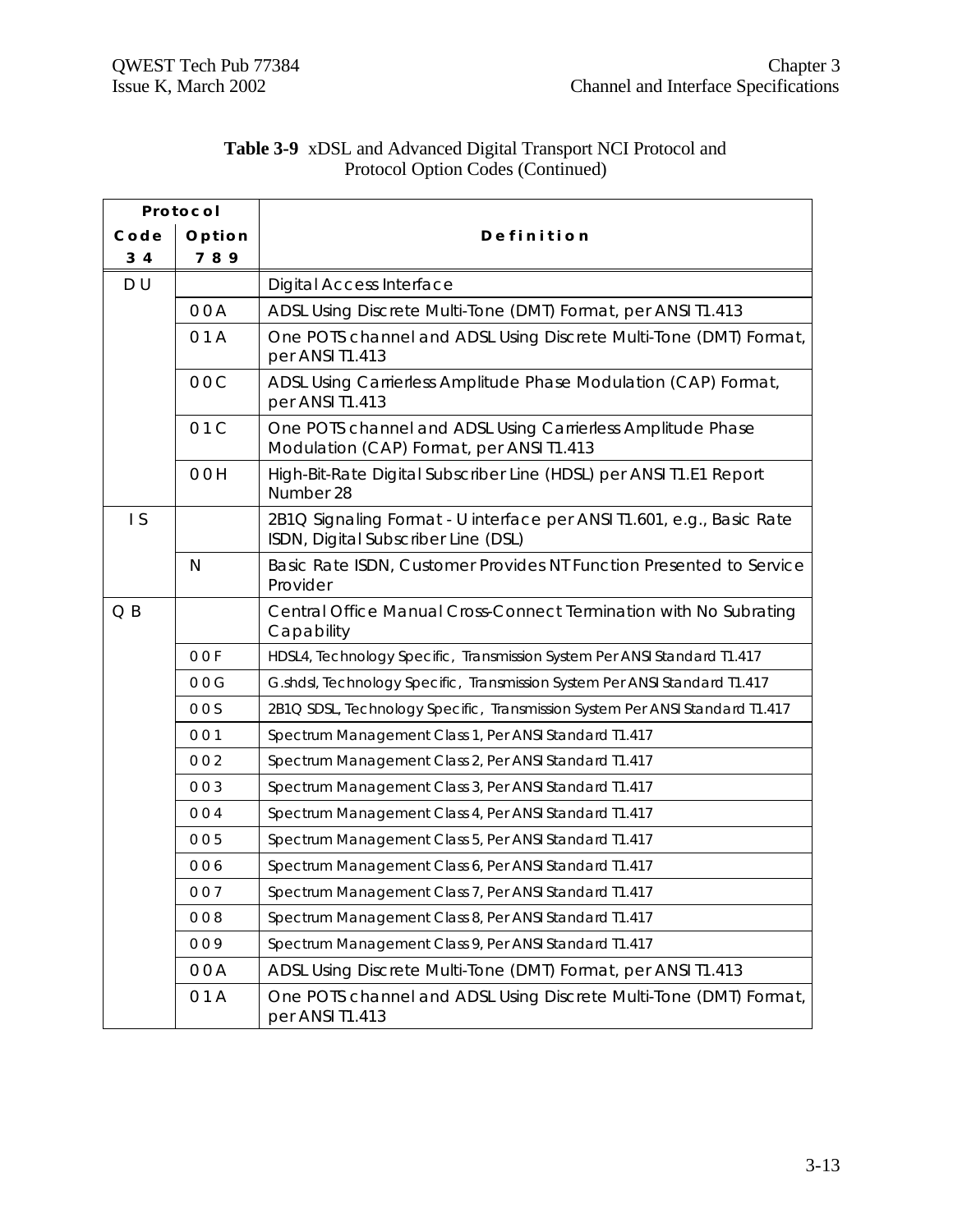| Protocol               |        |                                                                                                         |  |  |
|------------------------|--------|---------------------------------------------------------------------------------------------------------|--|--|
| Code                   | Option | Definition                                                                                              |  |  |
| 34                     | 789    |                                                                                                         |  |  |
| $Q$ $B$                |        | Central Office Manual Cross-Connect Termination with No Subrating<br>Capability                         |  |  |
| 00C<br>per ANSI T1.413 |        | ADSL Using Carrierless Amplitude Phase Modulation (CAP) Format,                                         |  |  |
|                        | 01C    | One POTS channel and ADSL Using Carrierless Amplitude Phase<br>Modulation (CAP) Format, per ANSI T1.413 |  |  |
|                        | 00H    | High-Bit-Rate Digital Subscriber Line (HDSL) per ANSI T1.E1 Report<br>Number 28                         |  |  |
| O C                    |        | Central Office Manual Cross-Connect Termination DS0/Voice<br>Termination                                |  |  |
|                        | OOS    | Basic Rate ISDN, LT Function Presented to Service Provider                                              |  |  |

#### **Table 3-9** xDSL and Advanced Digital Transport NCI Protocol and Protocol Option Codes (Continued)

#### **3.8 Compatible Network Channel and Network Channel Interface Code Combinations**

This section provides code combinations used to order Unbundled Loop interfaces and services of the following types:

- Unbundled Voiceband Channels
- Unbundled Digital Channels
- Unbundled xDSL Loops including Advanced Digital Transport Loops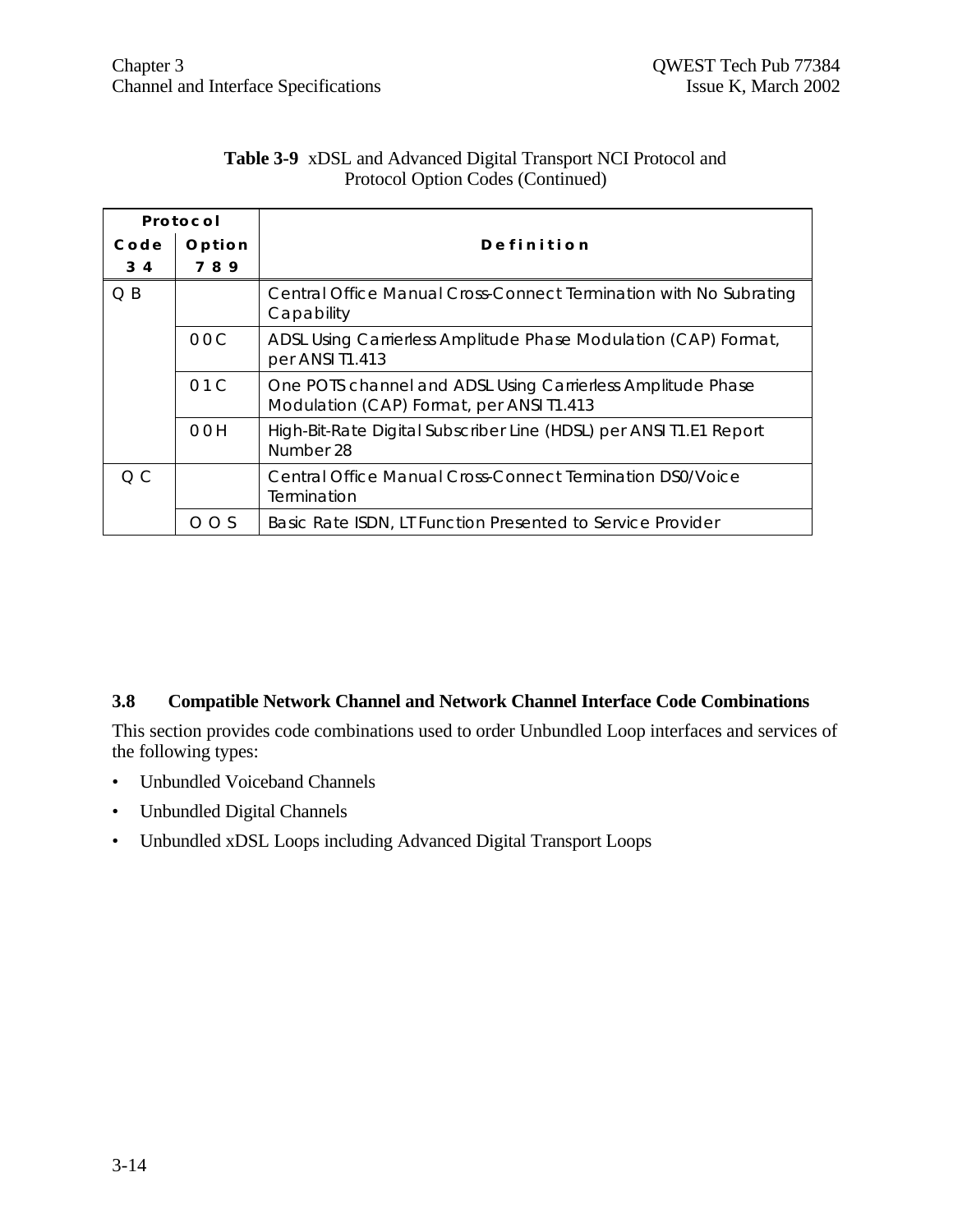# **3.8.1 Unbundled Voiceband Channel NC/NCI Codes**

The following table shows the currently available NC/NCI code combinations for Unbundled Voiceband Channel.

|                | <b>NCI Code</b> |                |                                                                  |
|----------------|-----------------|----------------|------------------------------------------------------------------|
| N <sub>C</sub> | <b>OWEST</b>    | End-User       | <b>DESCRIPTION</b>                                               |
| Code           | CO-NI           | EU-NI          |                                                                  |
|                |                 |                | <b>VOICEBAND CHANNELS</b>                                        |
| $LX -$         | 02QC3.OOD       | 02LS2          | Loop Start (LS) Signaling: Open End (LO)<br>at CO                |
| $LX -$         | 02QC3.OOB       | 02GS2          | Ground Start(GS) Signaling: Open End (GO)<br>at CO               |
| LX--           | 02QC3.RVT       | 02RV2.O        | Reverse Battery (RV): Loop closure provided by<br>the End User   |
| $LX -$         | 02QC3.RVO       | $02$ RV $2$ .T | Reverse Battery(RV): Reverse Battery provided by<br>the End User |
| $LX -$         | 02QC2.OOF       | 02NO2          | No Signaling: Transmission Only (NO)                             |
| LX - -         | 04QC2.OOF       | 04NO2          | No Signaling: Transmission Only (NO)                             |

| <b>Table 3-10</b> Unbundled Voiceband Channels NC/NCI Code Combinations |
|-------------------------------------------------------------------------|
|-------------------------------------------------------------------------|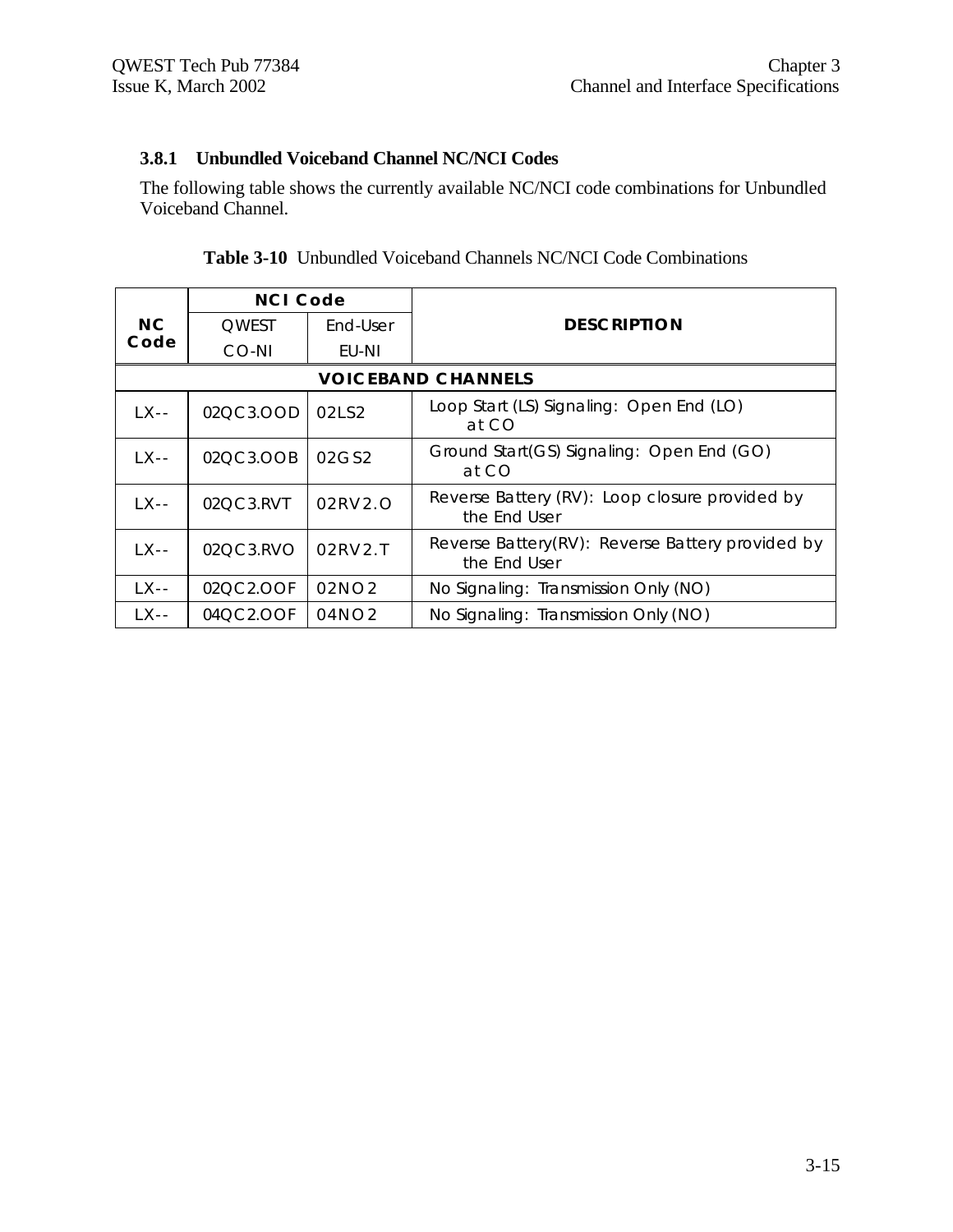# **3.8.2 Unbundled Digital Channel NC/NCI Codes**

Table 3-11 lists NC/NCI Code combinations for Digital Channel Unbundled Loops

# **Table 3-11** Digital Channel Unbundled Loop NC/NCI Code Combinations

|                                           | <b>NCI Code</b> |                            |                                                                          |  |
|-------------------------------------------|-----------------|----------------------------|--------------------------------------------------------------------------|--|
| <b>NC</b>                                 | <b>QWEST</b>    | End-User                   | <b>DESCRIPTION</b>                                                       |  |
| Code                                      | CO-NI           | EU-NI                      |                                                                          |  |
|                                           |                 |                            | 160 kbit/s DIGITAL SUBSCRIBER LNE (DSL)                                  |  |
| $AD -$                                    | 02QC5.OOS       | 021S5.N                    | Digital Subscriber Line with 2B1Q Signaling Format,<br>NT function at EU |  |
| $AD -$                                    | 02QC5.OOV       | 021S5.L                    | Digital Subscriber Line with 2B1Q Signaling Format,<br>LT function at EU |  |
| $ADU -$                                   | 02QC5.OOS       | 021S5.N                    | xDSL-I, 2B1Q Signaling Format, NT function at EU                         |  |
| $ADU -$                                   | 02QC5.OOV       | 021S5.L                    | xDSL-I, 2B1Q Signaling Format, LT function at EU                         |  |
| 1.544 Mbit/s DS1 (ALSO SEE 77200 & 77375) |                 |                            |                                                                          |  |
| $HC -$                                    | 04QB9.11        | 04DU9.BN<br>04DU9.BX       | SF Format PER TR-NPL-000342, AMI                                         |  |
| HCD-                                      | 04QB9.11        | 04DU9.1KN<br>04DU9.1KX     | ANSI ESF, AMI                                                            |  |
| HCE-                                      | 04QB9.11        | 04DU9.1SN<br>04DU9.1SX     | ANSI ESF, B8ZS                                                           |  |
| HCF-                                      | 04QB9.11        | $04DU9$ . $CN$<br>04DU9.CX | Non-ANSI ESF, AMI                                                        |  |
| HCG-                                      | 04QB9.11        | 04DU9.SN<br>04DU9.SX       | Non-ANSI ESF, B8ZS                                                       |  |
| HCJ-                                      | 04QB9.11        | 04DU9.AN<br>04DU9.AX       | Free Framing, B8ZS                                                       |  |
| HCZ-                                      | 04QB9.11        | 04DU9.DN<br>04DU9.DX       | SF, B8ZS                                                                 |  |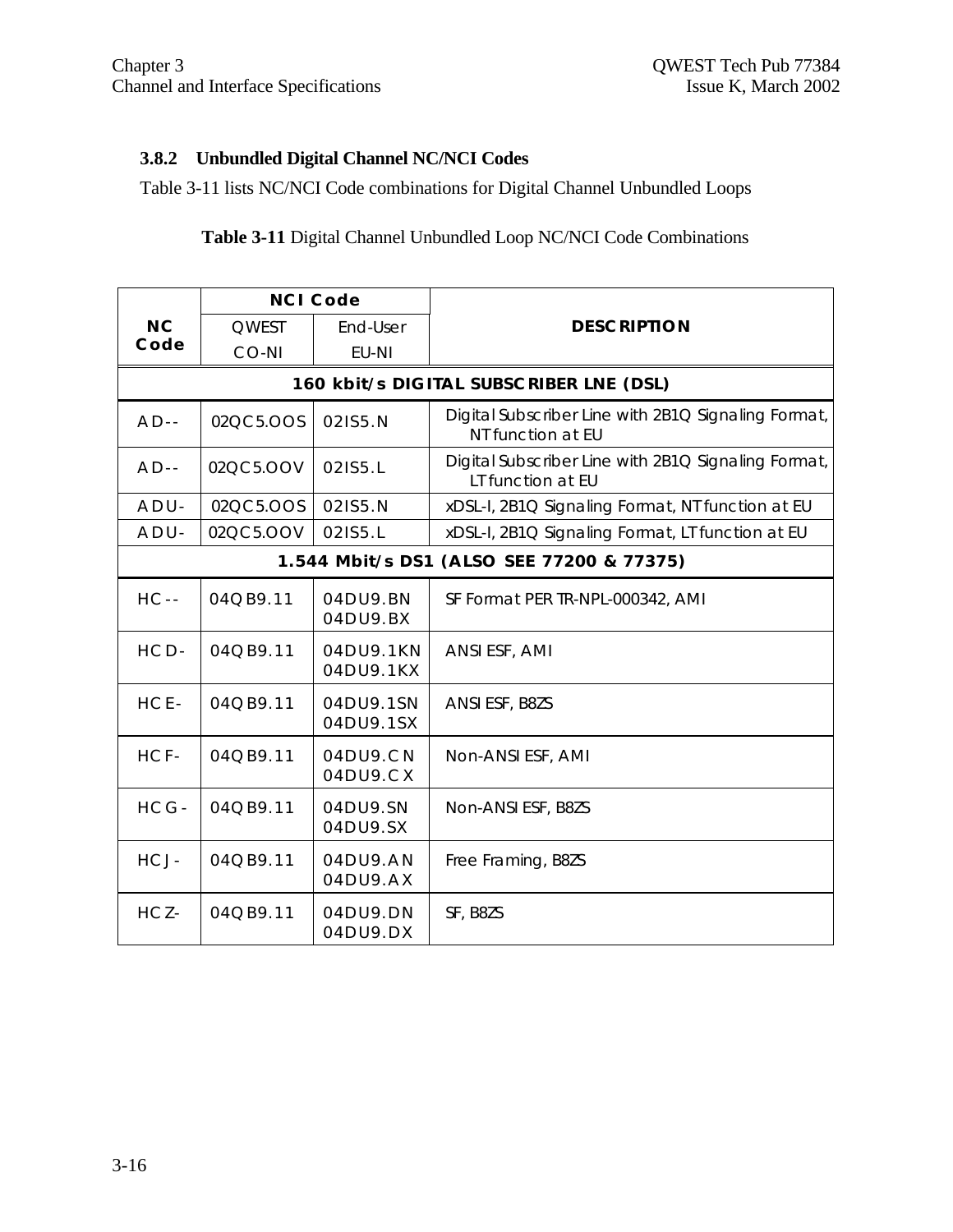|                        | <b>NCI Code</b> |           |                                                                                                               |  |
|------------------------|-----------------|-----------|---------------------------------------------------------------------------------------------------------------|--|
| <b>NC</b>              | OWEST           | End-User  | <b>DESCRIPTION</b>                                                                                            |  |
| Code                   | CO-NI           | EU-NI     |                                                                                                               |  |
|                        |                 |           | 44.736 Mbit/s DS3 (ALSO SEE 77324)                                                                            |  |
| $HF - -$               | 04QB6.33        | 04DS6.44R | DS3 M-frame structured signal. It is an<br>unchannelized signal application.                                  |  |
| $HF-$                  | 04QB6.33        | 04DS6.44  | DS3 M-frame structured signal with M23 Multiplex<br>format and 28 DS1 Channels application.                   |  |
| HFC-                   | 04QB6.33        | 04DS6.44A | DS3 M-frame structured signal with C-bit Parity<br>application. It is an unchannelized signal<br>application. |  |
| HFC-                   | 04QB6.33        | 04DS6.44I | DS3 M-frame structured signal with C-Bit Parity<br>application and 28 DS1 Channels.                           |  |
| SONET (ALSO SEE 77346) |                 |           |                                                                                                               |  |
| OBB-                   | 04QBF.LL        | 04SOF.*   | OC-3 SONET Point-to-Point, External Timing                                                                    |  |
| OBBR                   | 04QBF.LL        | 04SOF.*   | OC-3 SONET Point-to-Point, External Timing, STS3c<br>Payload                                                  |  |
| $ODB -$                | 04QBF.LL        | 04SOF.*   | OC-12 SONET Point-to-Point, External Timing                                                                   |  |
| ODBR                   | 04QBF.LL        | 04SOF.*   | OC-12 SONET Point-to-Point, External Timing,<br>STS12c Payload                                                |  |
| OFB-                   | 04QBF.LL        | 04SOF.*   | OC-48 SONET Point-to-Point, External Timing                                                                   |  |
| $OF-R$                 | 04QBF.LL        | 04SOF.*   | OC-48 SONET Point-to-Point, STS48c Payload                                                                    |  |
| $OGB-$                 | 04QBF.LL        | 04SOF.*   | OC-192 SONET Point-to-Point, External Timing                                                                  |  |

# **Table 3-11** Digital Unbundled Loop NC/NCI Code Combinations (Continued)

Note: For SONET, EU NCI's a Protocol option code (\*) is also required. See table below for description of available codes (F, D, and B).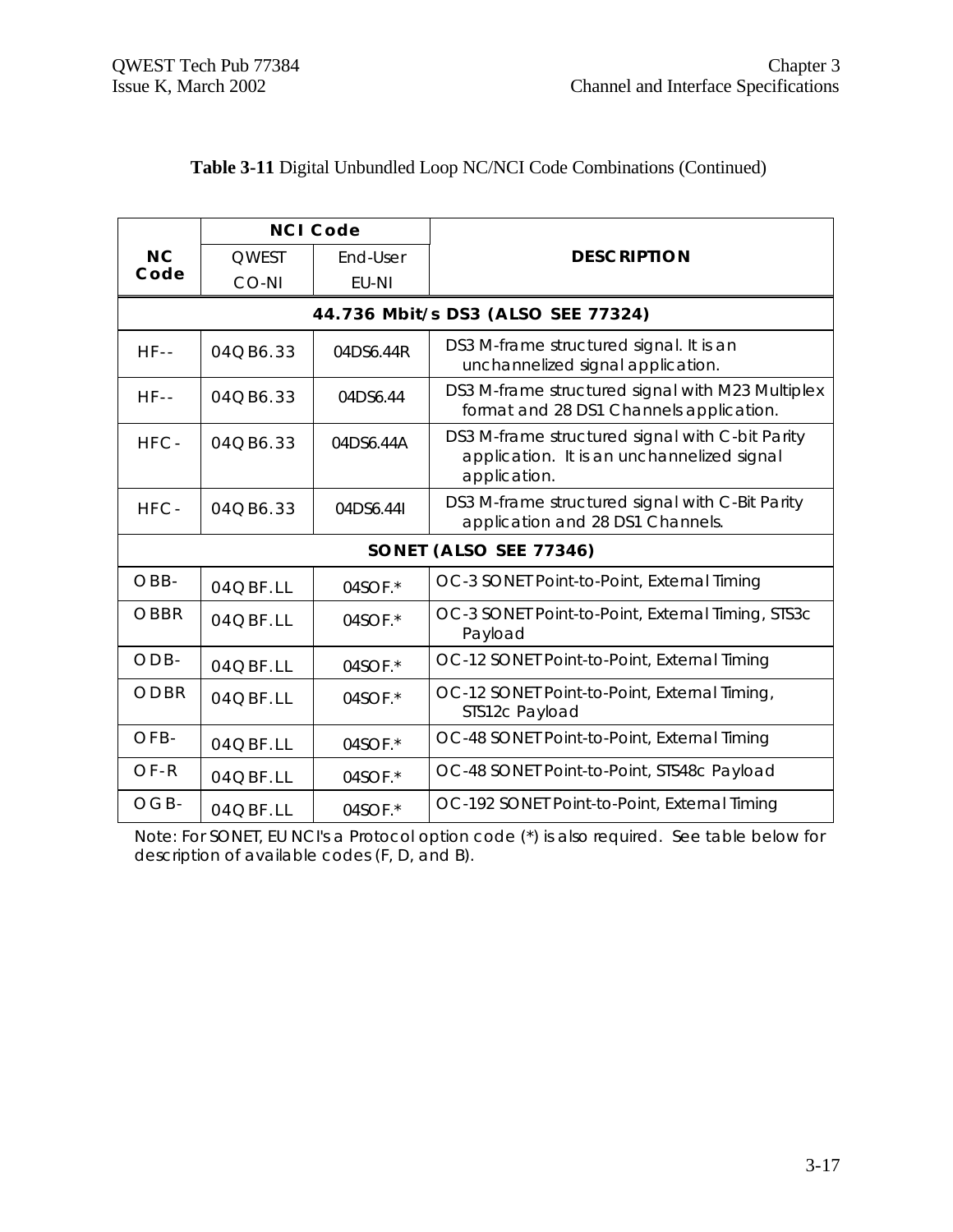| <b>SONET</b><br><b>PROTOCOL</b><br><b>OPTION CODE</b> | <b>DESCRIPTION</b>                                              | Application                                                      |
|-------------------------------------------------------|-----------------------------------------------------------------|------------------------------------------------------------------|
|                                                       | SR-MLM (Short Reach -<br>Multi--Longitudinal Mode)              | Digital fiber optic interface: OC-3<br>and OC-12                 |
| D                                                     | IR1-SLM (Intermediate<br>Reach - Single -<br>Longitudinal Mode) | Digital fiber optic interface: OC-3, OC-<br>12 and OC-48         |
| B                                                     | LR1-SLM (Long Reach -<br>Single-Longitudinal Mode)              | Digital fiber optic interface: OC-3, OC-<br>12, OC-48 and OC-192 |

# **Table 3-12** Optical Interface NCI Protocol Option Codes (SONET)

The following table shows the currently available NC/NCI code combinations for Digital Data Service.

| Table 3-13 Point-to-Point Digital Channel, DDS NC and NCI Code Combinations |  |
|-----------------------------------------------------------------------------|--|
|-----------------------------------------------------------------------------|--|

|          | <b>NCI Code</b> |           |                                                             |
|----------|-----------------|-----------|-------------------------------------------------------------|
| NC.      | <b>OWEST</b>    | End-User  | DESCRIPTION: APPLICATION OF OWEST'S                         |
| Code     | CO-NI           | EU-NI     | <b>UNBUNDLED LOOP</b>                                       |
|          |                 |           | <b>DIGITAL DATA SERVICE TRANSPORT</b>                       |
| $LX - N$ | 04QB5.00        | 04DU5.24  | 2.4 kbit/s, not DS0A Level signal                           |
| $LX-N$   | 04QB5.00        | 04DU5.24S | 2.4 kbit/s, with secondary chan., not DS0A Level signal     |
| LX-N     | 04QB5.00        | 04DU5.48  | 4.8 kbit/s, not DS0A Level signal                           |
| $LX-N$   | 04QB5.00        | 04DU5.48S | 4.8 kbit/s, with secondary chan., not DS0A Level signal     |
| LX-N     | 04QB5.00        | 04DU5.96  | 9.6 kbit/s, not DS0A Level signal                           |
| $LX-N$   | $04$ QB5.00     | 04DU5.96S | 9.6 kbit/s, with secondary chan., not DS0A Level signal     |
| LX-N     | $04$ QB5.00     | 04DU5.19  | 19.2 kbit/s, not DS0A Level signal                          |
| $LX-N$   | 04QB5.00        | 04DU5.19S | 19.2 kbit/s, with secondary chan., not DS0A Level<br>signal |
| $LX - N$ | 04QB5.00        | 04DU5.56  | 56.0 kbit/s, not DS0A Level signal                          |
| LX-N     | 04QB5.00        | 04DU5.56S | 56.0 kbit/s, with secondary chan., not DS0A Level<br>signal |
| LX-N     | 04QB5.00        | 04DU5.64  | 64.0 kbit/s, not DS0A Level signal                          |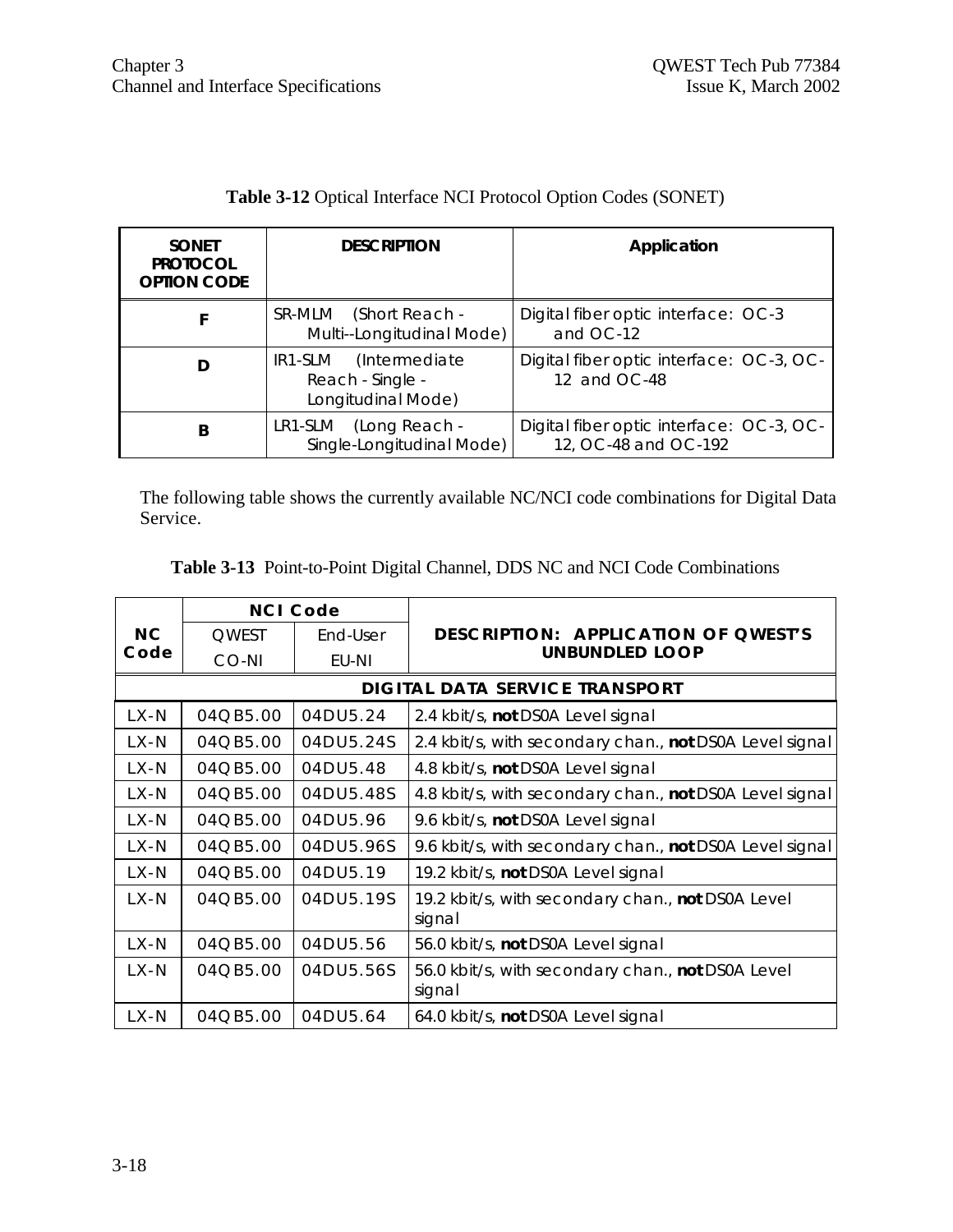#### **3.8.3 Unbundled xDSL and Advanced Digital Transport Loop NC/NCI Codes**

Table 3-8 lists available NC/NCI code combinations for Unbundled xDSL and Advanced Digital Transport Loops. For Unbundled Loop LX-N and LXR-, Network Channel (NC) codes, the Network Channel Interface (NCI) codes are informative to QWEST. The customer specifies the NCIs to communicate to QWEST the character of the signals the customer is connecting to the network at each end-point of the metallic circuit. The NCIs do not affect transport designs or performance. The associated NC codes require that the service use nonloaded, metallic facilities. Those facilities shall be free of faults. The customer has responsibilities to inspect the character of the facilities, e.g. gauge, length, etc., and determine that it is appropriate for their application.

|          | <b>NCI Code</b> |           |                                                                                                                            |
|----------|-----------------|-----------|----------------------------------------------------------------------------------------------------------------------------|
| NC       | <b>OWEST</b>    | End-User  | DESCRIPTION: APPLICATION OF QWEST'S                                                                                        |
| Code     | CO-NI           | EU-NI     | <b>UNBUNDLED LOOP</b>                                                                                                      |
|          |                 |           | ADVANCED DIGITAL TRANSPORT -<br>SPECTRUM MANAGEMENT COMPATIBLE                                                             |
| $LX-N$   | 02QB5.001       | 02DU5.001 | Advanced Digital Transport Loop, Signals at<br>interfaces conform to ANSI Standard, T1.417<br>Spectrum Management Class 1  |
| LX-N     | 02QB5.002       | 02DU5.002 | Advanced Digital Transport Loop, Signals at<br>interfaces conform to ANSI Standard, T1.417<br>Spectrum Management Class 2  |
| $LX-N$   | 02QB5.003       | 02DU5.003 | Advanced Digital Transport Loop, Signals at<br>interfaces conform to ANSI Standard, T1.417<br>Spectrum Management Class 3  |
| $IX - N$ | 04QB5.003       | 04DU5.003 | Advanced Digital Transport Loop, Signals at<br>interfaces conform to ANSI Standard, T1.417<br>Spectrum Management Class 3  |
| $IX - N$ | 02QB5.004       | 02DU5.004 | Advanced Digital Transport Loop, Signals at<br>interfaces conform to ANSI T Standard, 1.417<br>Spectrum Management Class 4 |
| $IX - N$ | 02OB9.005       | 02DU9.005 | Advanced Digital Transport Loop, Signals at<br>interfaces conform to ANSI Standard T1.417<br>Spectrum Management Class 5   |

**Table 3-14** Unbundled xDSL Loop NC/NCI Code Combinations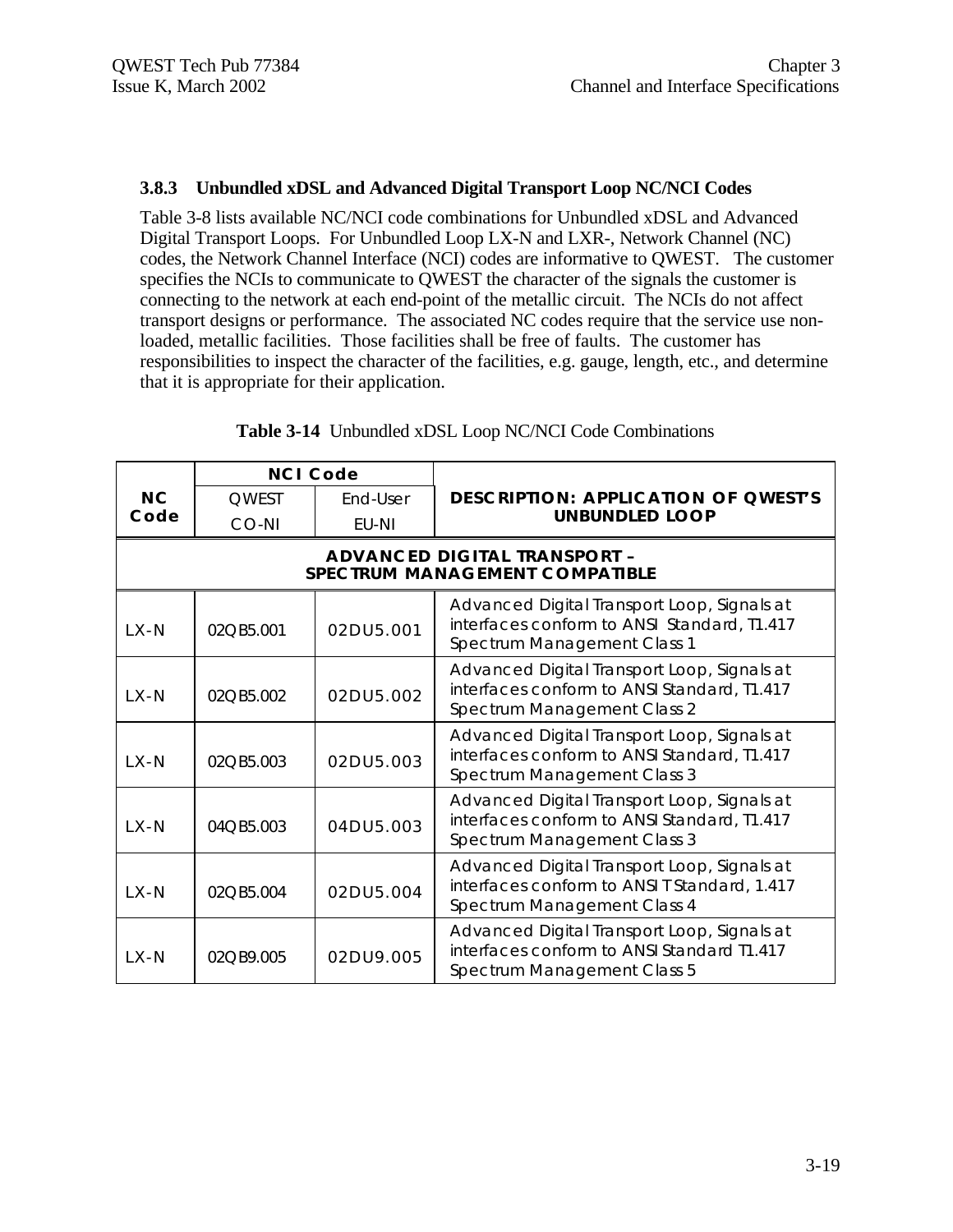| <b>Table 3-14</b> Unbundled xDSL Loop NC/NCI Code Combinations |
|----------------------------------------------------------------|
| (Continued)                                                    |

|                   | <b>NCI Code</b> |           |                                                                                                                                                                                                   |
|-------------------|-----------------|-----------|---------------------------------------------------------------------------------------------------------------------------------------------------------------------------------------------------|
| <b>NC</b><br>Code | <b>QWEST</b>    | End-User  | DESCRIPTION: APPLICATION OF QWEST'S                                                                                                                                                               |
|                   | CO-NI           | EU-NI     | <b>UNBUNDLED LOOP</b>                                                                                                                                                                             |
|                   |                 |           | ADVANCED DIGITAL TRANSPORT -<br>SPECTRUM MANAGEMENT COMPATIBLE                                                                                                                                    |
| $1 X - N$         | 02QB9.006       | 02DU9.006 | Advanced Digital Transport Loop, Signals at<br>interfaces conform to ANSI Standard, T1.417<br>Spectrum Management Class 6                                                                         |
| LX-N              | 02QB5.007       | 02DU5.007 | Advanced Digital Transport Loop, Signals at<br>interfaces conform to ANSI Standard, T1.417<br>Spectrum Management Class 7                                                                         |
| LX-N              | 02QB5.008       | 02DU5.008 | Advanced Digital Transport Loop, Signals at<br>interfaces conform to ANSI Standard, T1.417<br>Spectrum Management Class 8                                                                         |
| LX-N              | 02QB9.009       | 02DU9.009 | Advanced Digital Transport Loop, Signals at<br>interfaces conform to ANSI Standard, T1.417<br>Spectrum Management Class 9                                                                         |
| $LX-N$            | 04QB5.00F       | 04DU5.00F | Advanced Digital Transport Loop, Signals at<br>interfaces conform to ANSI Standard, T1.417<br>Spectrum Management HDSL4, Technology Specific,<br>Transmission System Per ANSI Standard T1.417     |
| $LX - N$          | 02QB5.00G       | 02DU5.00G | Advanced Digital Transport Loop, Signals at<br>interfaces conform to ANSI Standard, T1.417<br>Spectrum Management G.shdsl, Technology<br>Specific, Transmission System Per ANSI Standard T1.417   |
| $LX-N$            | 04QB5.00G       | 04DU5.00G | Advanced Digital Transport Loop, Signals at<br>interfaces conform to ANSI Standard, T1.417<br>Spectrum Management G.shdsl, Technology<br>Specific, Transmission System Per ANSI Standard T1.417   |
| $LX-N$            | 02QB5.00S       | 02DU5.00S | Advanced Digital Transport Loop, Signals at<br>interfaces conform to ANSI Standard, T1.417<br>Spectrum Management 2B1Q SDSL, Technology<br>Specific, Transmission System Per ANSI Standard T1.417 |
| $LX - N$          | 04QB5.00S       | 04DU5.00S | Advanced Digital Transport Loop, Signals at<br>interfaces conform to ANSI Standard, T1.417<br>Spectrum Management 2B1Q SDSL, Technology<br>Specific, Transmission System Per ANSI Standard T1.417 |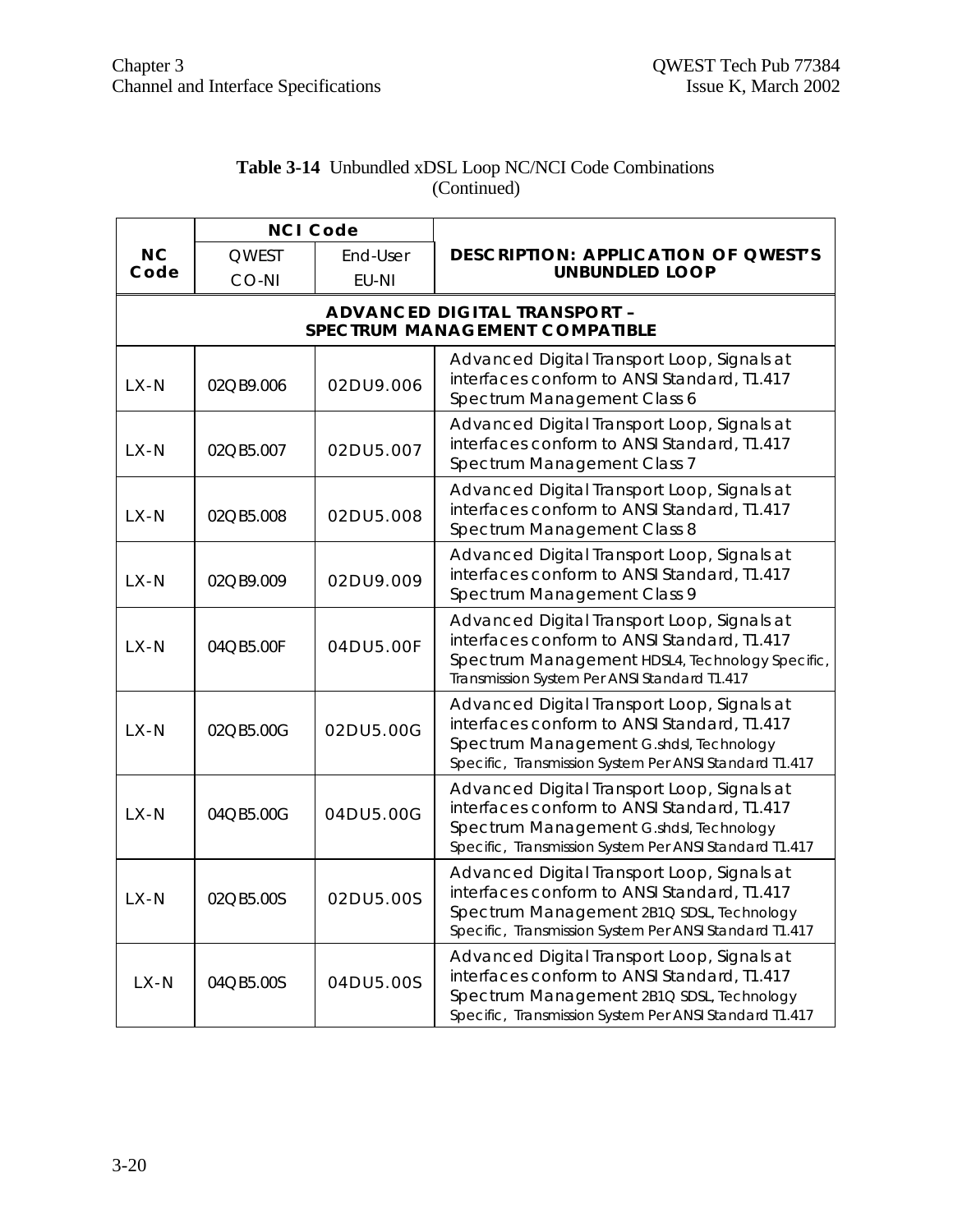|          | <b>NCI Code</b>          |           |                                                                                           |
|----------|--------------------------|-----------|-------------------------------------------------------------------------------------------|
| N C      | <b>OWEST</b>             | End-User  | <b>DESCRIPTION: APPLICATION OF QWEST'S</b>                                                |
| Code     | CO-NI                    | EU-NI     | <b>UNBUNDLED LOOP</b>                                                                     |
|          |                          |           | DIGITAL SUBSCRIBER LINE (BASIC RATE ISDN -- DSL) COMPATIBLE *                             |
| $LX-N$   | 02QC5.OOS                | 021S5.N   | Digital Subscriber Line with 2B1Q Signaling Format<br>Compatible Loop                     |
|          |                          |           | HIGH-BIT-RATE DIGITAL SUBSCRIBER LINE (HDSL) COMPATIBLE *                                 |
| $LX-N$   | 02QB9.00H                | 02DU9.00H | HDSL Compatible Loop, Metallic Facility ONLY<br>per ANSI T1E1 Technical Report Number 28  |
| $IX - N$ | 04OB9.00H                | 04DU9.00H | HDSL Compatible Loop, Metallic Facility ONLY<br>per ANSI T1E1 Technical Report Number 28  |
|          |                          |           | ASYMMETRIC DIGITAL SUBSCRIBER LINE (ADSL) COMPATIBLE *                                    |
| $IXR-$   | $02$ $O$ $B9$ , $00$ $A$ | 02DU9.00A | Revised Resistance Design (RRD)n Non-Loaded<br>Loop with ANSI T1.413 DMT Signaling Format |
| LXR-     | 02QB9.01A                | 02DU9.01A | RRD, Non-Loaded Loop with ANSI T1.413 DMT<br>Signaling Format and one POTS Channel        |
| LXR-     | 02QB9.00C                | 02DU9.00C | RRD, Non-Loaded Loop with CAP Signaling<br>Format                                         |
| $IXR-$   | $02$ $O$ $B9$ , $01$ $C$ | 02DU9.01C | RRD, Non-Loaded Loop with CAP Signaling<br>Format and one POTS Channel                    |

#### **Table 3-14** Unbundled xDSL Loop NC/NCI Code Combinations (Continued)

\* NOTE: These Code combinations are transitioning to Advanced Digital Transport - Spectrum Management Compatible Loops. Customers ordering xDSL loops should use an equivalent Spectrum Management Code combination.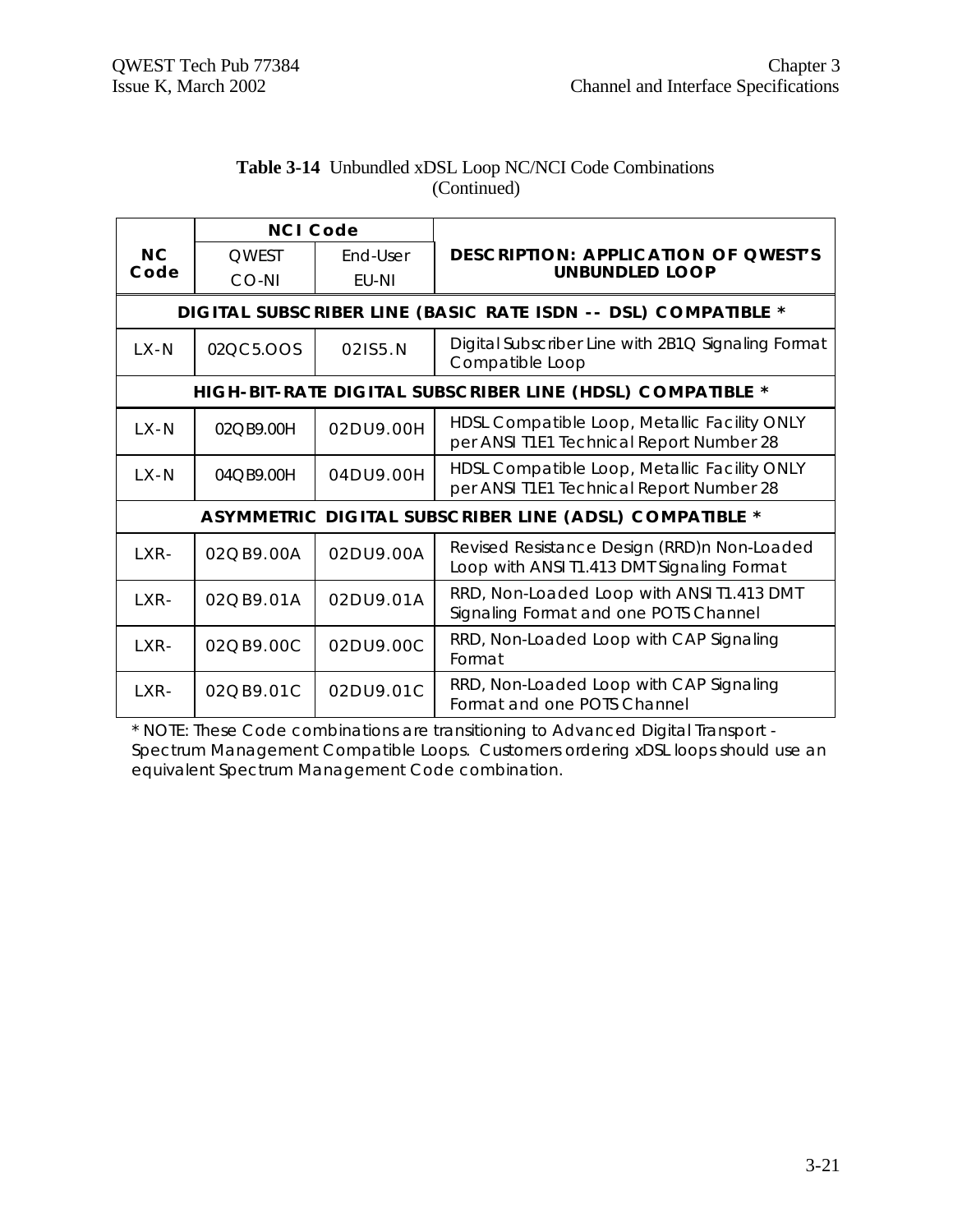# **CONTENTS**

# **Chapter and Section Page**

| $\mathbf 4$ |     |       |                                                  |  |
|-------------|-----|-------|--------------------------------------------------|--|
|             | 4.1 |       |                                                  |  |
|             | 4.2 |       |                                                  |  |
|             | 4.3 |       |                                                  |  |
|             |     |       | 4.3.1 Available Signaling Transport Capability - |  |
|             |     |       |                                                  |  |
|             |     |       |                                                  |  |
|             |     |       |                                                  |  |
|             |     |       |                                                  |  |
|             |     |       | 4.3.5 Unbundled Voiceband Channel Transmission   |  |
|             |     |       |                                                  |  |
|             |     | 4.3.6 |                                                  |  |
|             |     | 4.3.7 |                                                  |  |
|             |     |       |                                                  |  |

# **Tables**

# **Figures**

| $4-1$ |  |
|-------|--|
|       |  |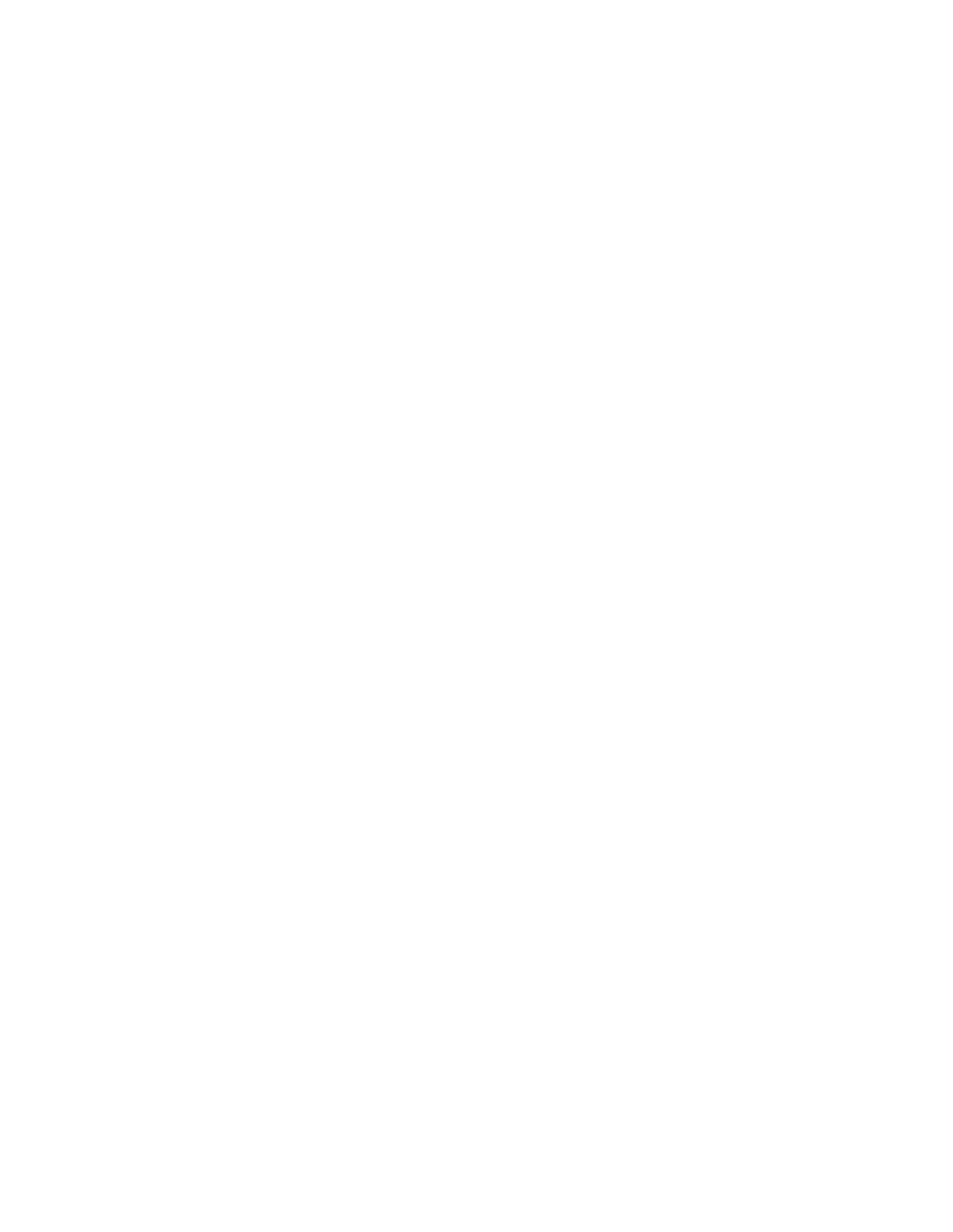# **4. Technical Specifications Unbundled Voiceband Channels**

#### **4.1 General**

This chapter details the technical characteristics; available configurations; signaling capabilities (if any); and transmission performance parameter limits for each of the Interconnection - Unbundled Loop compatible NCIs listed in Table 3-6. For those loops using traditional, switched network interfaces, i.e., loop start, ground start and reverse battery, they shall function corresponding to the Class 5 switch expectations of SR-2275, Telcordia *Notes on the Networks*, Issue 4.

Channels exceeding the performance characteristics listed bellow are available in some locations. When these channels are requested and provided: the following specifications shall not apply.

#### **4.2 Transmission Performance Parameters**

Transmission performance parameter limits are specified as the (minimum or maximum) measured transmission parameter value permitted at the interfaces.

The parameters assured at new service turn-up include:

- Free of defects, i.e., shorts, grounds, crosses
- Voice Frequency (VF) Continuity
- Measured Loss (1004 Hz)
- C-Message Noise

When an Unbundled Voiceband Channel is provided over carrier derived facilities, transmission performance is evaluated by measuring analog VF parameters on the channel between the End-User Network Interface (EU-NI) and the Central Office Network Interface (CO-NI).

#### **4.3 Unbundled Voiceband Channels**

Unbundled Voiceband 2-Wire and 4-Wire analog channels provide a voice frequency, transmission path between the EU-NI at a designated premise and QWEST's CO-NI. They terminate using analog interfaces. Usable frequencies are nominally 300 to 3000 Hz.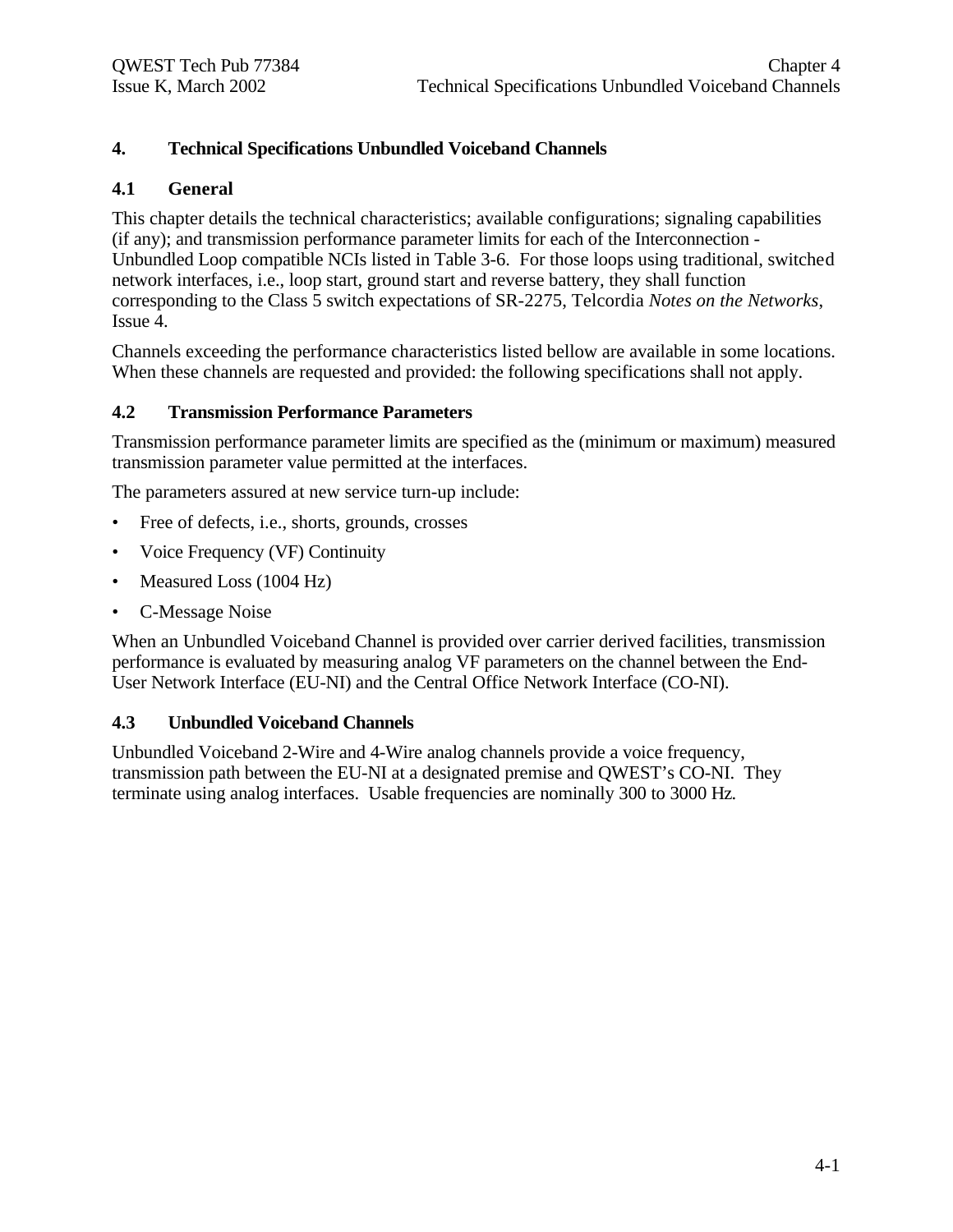Figure 4-1 illustrates a typical 2-Wire configuration.





Figure 4-2 illustrates a typical 4-Wire configuration.



**Figure 4-2:** Typical Unbundled Voiceband Channel, 4-Wire Configuration

Transmission characteristics of the transmit and receive directions of the 4-Wire configuration may not be identical.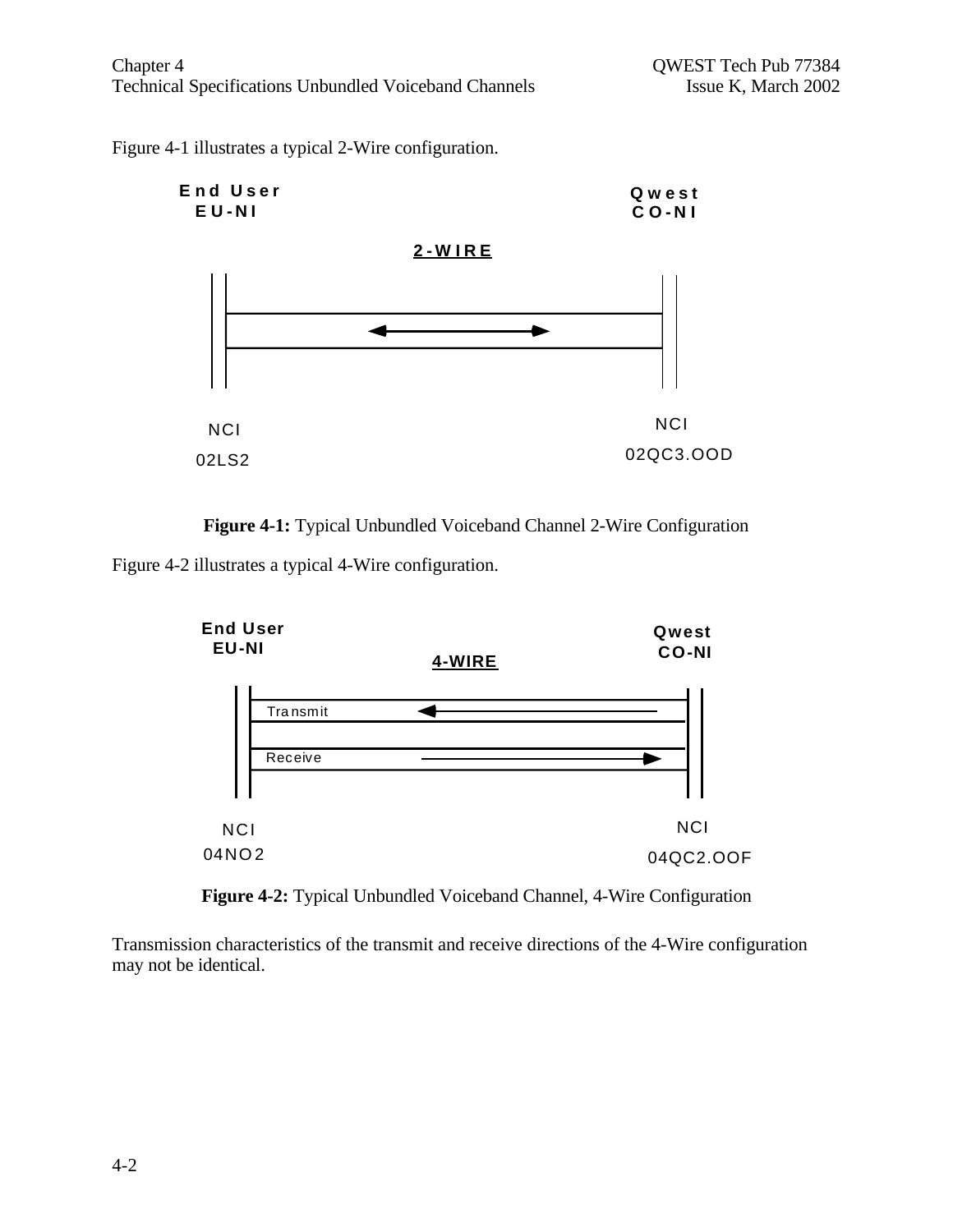#### **4.3.1 Available Signaling Transport Capability - Unbundled Voiceband Channel**

- No signaling (other than customer generated, in-band, multi-state signaling for addressing, etc.).
- Loop-start on the "closed-end" EU-NI to loop-start on the "open-end" at the CO-NI.
- Ground-start on the "closed-end" at the EU-NI to ground-start on the "open-end" at the CO-NI.
- Loop-reverse battery supervision (trunk signaling). Loop closure provided to the end user; end-user provides normal and reverse battery.
- Loop-reverse battery supervision (trunk signaling). End user provides loop closure; normal and reverse battery provided to the end-user.

#### **4.3.2 Available Options**

There are no options available for an Unbundled Loop service.

#### **4.3.3 Loss**

Insertion Loss at 1004 Hz of an Unbundled Voiceband Channel will generally be within the range of 0.0 dB to 8.5 dB. Channels that exceed 8.5 dB exist in some areas.

Three-Tone Slope Deviation is the loss deviation at 404 Hz and 2804 Hz relative to the Actual Measured Loss (AML) -16 dBm0 signal at 1004 Hz.

**Table 4-1:** Three-Tone Slope Deviation from Actual Measured Loss (AML)

| Frequency        | Deviation      |
|------------------|----------------|
| 404 Hz & 2804 Hz | $-1.5/+9.5$ dB |

Attenuation Distortion is the loss variation measured over the indicated frequency ranges relative to the Actual Measured Loss (AML) -16 dBm0 signal at 1004 Hz.

**Table 4-2: Attenuation** Distortion from AML

| <b>Frequency Band</b> | Deviation            |
|-----------------------|----------------------|
| 504 Hz to 2504 Hz     | $-1.5$ to $+7.5$ dB  |
| 404 Hz to 2804 Hz     | $-1.5$ to $+9.5$ dB  |
| 304 Hz to 3004 Hz     | $-2.5$ to $+11.5$ dB |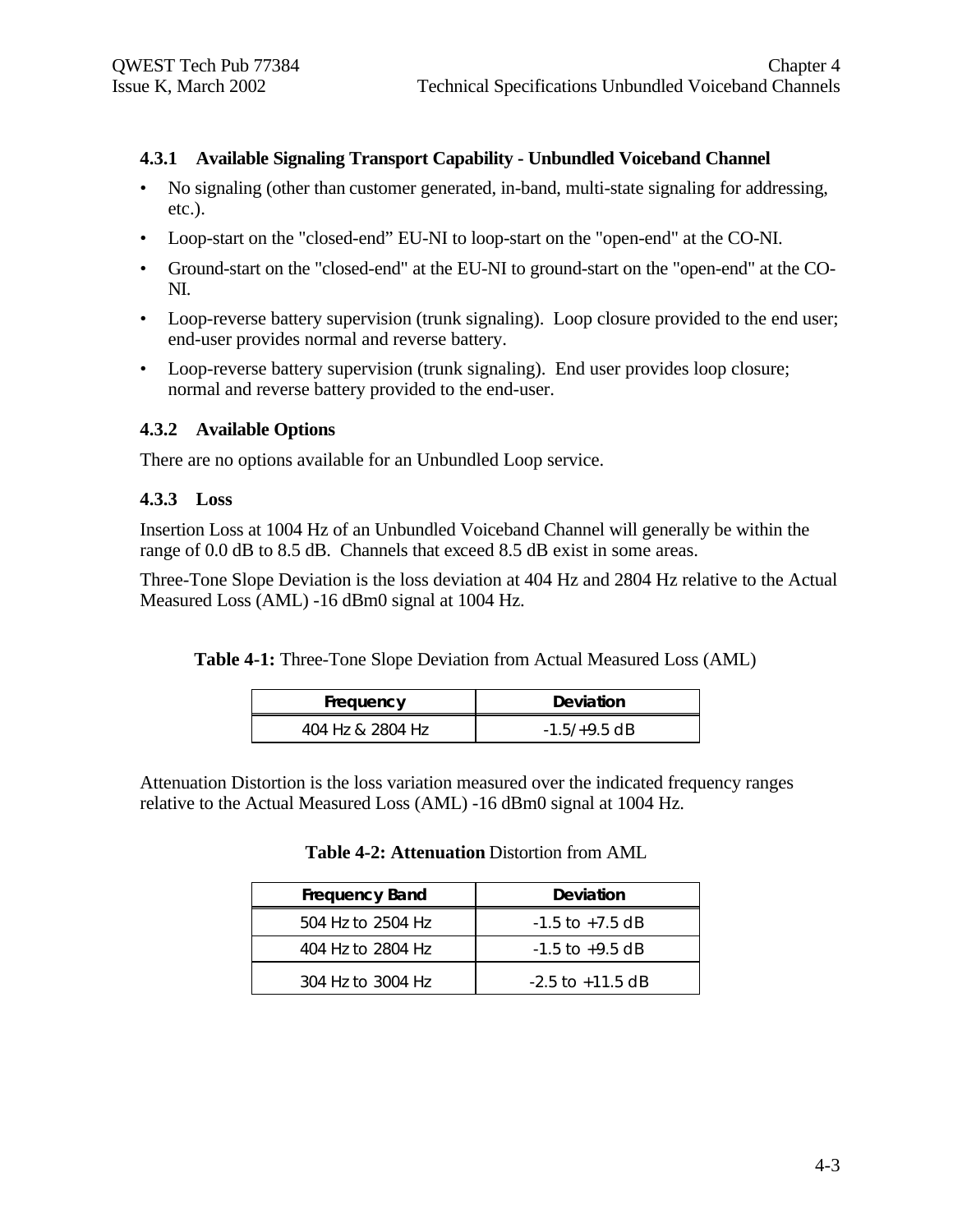# **4.3.4 Loop Noise and Foreign Voltage**

Noise level will be:

< 30 dBrnC, Metallic  $\leq$  90 dBrnC, Longitudinal

< 45 dBrnC-Notched, Only circuits provisioned over facilities where there are active electronics are candidates for C-Notched noise requirements.

Balance will be  $\geq 50$  dB.

Open circuit, AC voltage, measured with Tip and Ring shorted and grounded at far end will be  $< 50$  V rms.

Leakage resistance will be  $\geq 10,000$  Ohms and foreign battery will be  $\leq 8$  Volts DC.

## **4.3.5 Unbundled Voiceband Channel Transmission Level Point (TLP) Ranges at the Network Interfaces**

The TLP is a point in a transmission system at which the ratio, expressed in decibels, of the power of a test signal at that point to the power of the test signal at a reference point is specified. The zero transmission level point (0 TLP) is an arbitrarily established point in an Unbundled Loop circuit to which all relative levels at other points in the circuit are referred.

Regardless of the TLP, the maximum signal power that may appear at the CO-NI is -13 dBm.

Table 4-3 shows the allowable TLP ranges at the EU-NI.

| Table 4-3: Transmission Level Point Ranges at the EU-NI |  |  |
|---------------------------------------------------------|--|--|
|                                                         |  |  |

| <b>Protocol Code</b> | Transmit | Receive          |
|----------------------|----------|------------------|
| LS, GS, NO           | ).0 dB   | $-8.5$ to 0.0 dB |

Table 4-4 shows the allowable TLP ranges at the CO-NI.

#### **Table 4-4:** Transmission Level Point Ranges at the CO-NI

| Protocol   | Transmit | Receive        |
|------------|----------|----------------|
| LO, GO, NO | 0.0 dB   | -8.5 to 0.0 dB |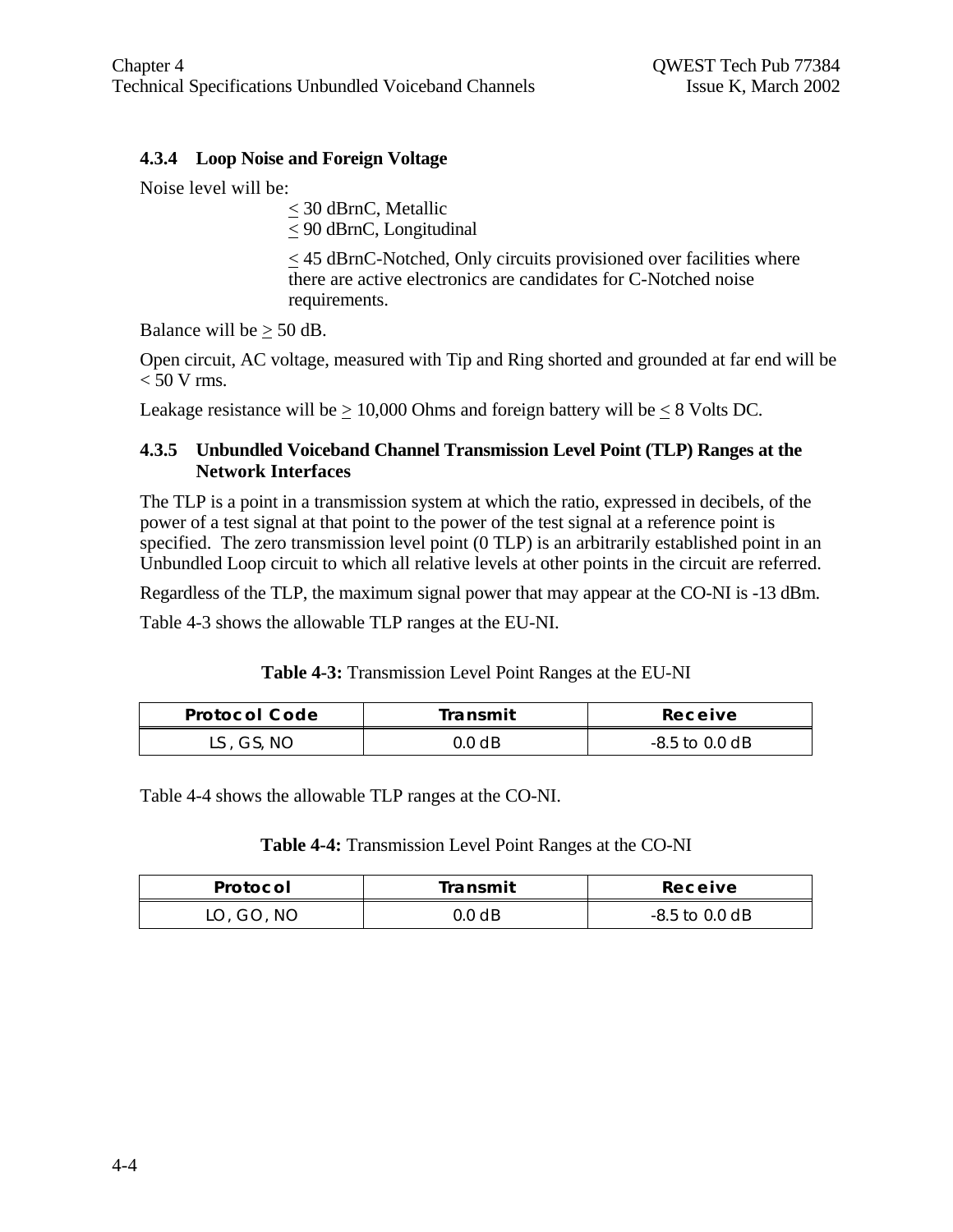#### **4.3.6 Resistance to Ground**

For metallic facilities it is important that there not be excessive leakage to ground. The following Table 4-5 shows minimum resistance to ground for unbundled channels.

| Parameter      | Minimum       |
|----------------|---------------|
| Tip to Ground  | 3.3 Mega Ohms |
| Ring to Ground | 3.3 Mega Ohms |

**Table 4-5:** Resistance to Ground Objectives

#### **4.3.7 Conductor Loop Resistance**

Wire based, physical facilities from CO-NIs to EU-NIs have been built consistent with available CO switch capabilities and engineering design rules applied at the time of their construction. Depending upon the situation, maximum conductor loop resistance requirements have ranged from 1300 Ohms to 3600 Ohms. Facilities for traditional switched services with a conductor loop resistance  $> 1501$  Ohms shall have Range Extension with Gain (REG) units provided. The REG units are central office based, active electronics that compensate for the resistance and loss of loops that exceed that particular central office's capabilities.

Recent and current design rules specify that the maximum-engineered loop resistance is 2800 Ohms. This includes allowances for DC resistance of a telephone set, station wiring, drop wire, CO wiring and ancillary CO equipment to enable proper function of a typical CO line. However, Unbundled Loop channels may be available in some locations using facilities designed to earlier standards.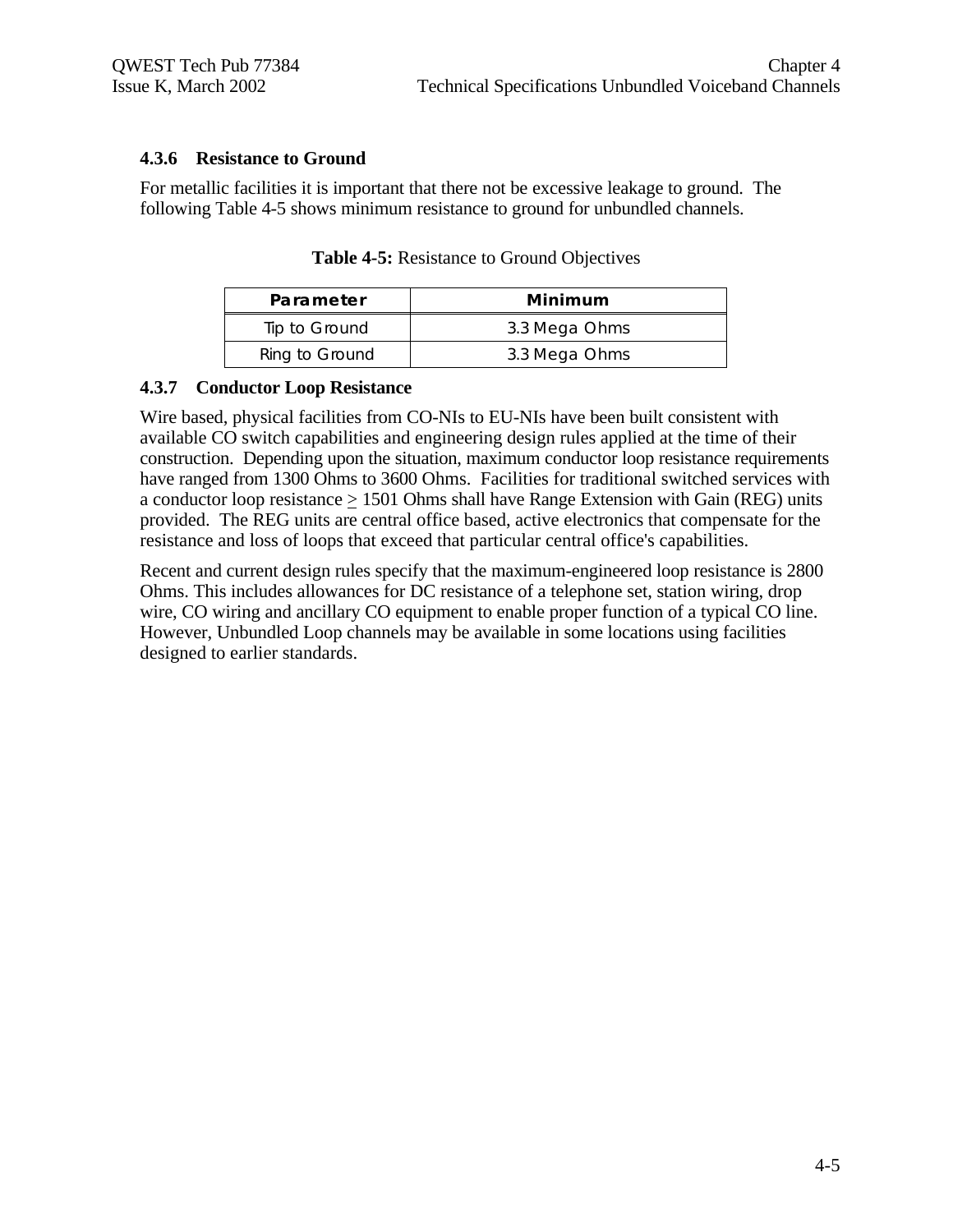# **CONTENTS**

|                | <b>Chapter and Section</b> |                                                               | Page |
|----------------|----------------------------|---------------------------------------------------------------|------|
| 5.             |                            |                                                               |      |
|                | 5.1                        |                                                               |      |
|                | 5.2                        |                                                               |      |
|                | 5.3                        | Unbundled 160 kbit/s Digital Subscriber Line (DSL) Channel5-1 |      |
|                | 5.4                        |                                                               |      |
|                | 5.5                        |                                                               |      |
|                | 5.7                        |                                                               |      |
|                | 5.8                        |                                                               |      |
| <b>Figures</b> |                            |                                                               |      |
| $5 - 1$        |                            |                                                               |      |
| $5 - 2$        |                            |                                                               |      |
| $5 - 3$        |                            |                                                               |      |
| $5 - 4$        |                            |                                                               |      |
| $5 - 5$        |                            |                                                               |      |
| $5-6$          |                            |                                                               |      |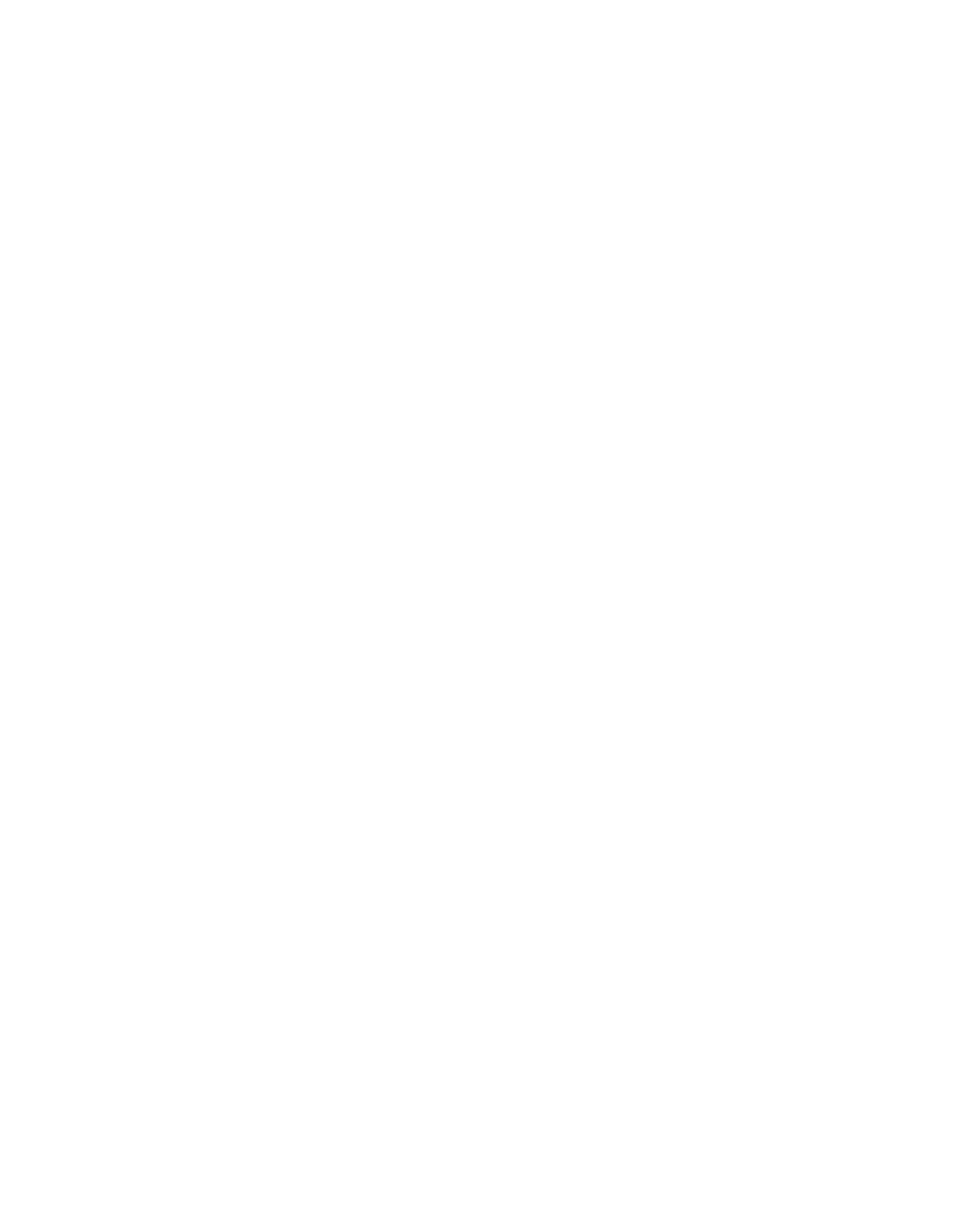# **5. Technical Specifications Unbundled Digital Channels**

#### **5.1 General**

An Interconnection -- Unbundled Digital Channel is a digital transmission path that runs from a QWEST central office (CO) building (from a main distribution frame, DSX or other suitable frame called the Central Office Network Interface [CO-NI]) to an End-User Network Interface (EU-NI). The EU-NI is located at the EU's designated premises within the serving area of the QWEST CO. The EU-NI is typically a Network Interface Device or NID. The NID divides the QWEST facility and the EU's customer installation, i.e., inside wiring and customer premises equipment.

# **5.2 Unbundled Digital Data Services (DDS) Channel**

An Interconnection - Unbundled Digital Data Services (DDS) Channel is based on ANSI Standard T1.410, *Carrier-to-Customer Metallic Interface - Digital Data at 64kbps and Subrates,* and operates at 64 kbit/s and subrates of 2.4, 4.8, 9.6, 19.2, and 56 kbit/s. It is a digital transmission path that runs from a QWEST Central Office, CO-NI to the EU-NI located at the EU's designated premises within the serving area of the QWEST CO. Secondary channels may be transmitted with any subrate. An Interconnector gains access to these unbundled services at the QWEST CO through established Physical or Virtual Collocation arrangements

Characteristics associated with an Unbundled DDS Channel interface as defined are 4-wire, conform to ANSI T1.410, and are nominally 2.4, 4.8, 9.6, 19.2, 56, and 64 kbit/s. See Technical Publication 77204, *QWEST Digital Data Service Product Description, Applications, and Interface Combinations* for performance, testing and additional details*.* Figure 5-1 illustrates a typical DDS Channel configuration.



**Figure 5-1:** Typical Unbundled DDS Channel

#### **5.3 Unbundled 160 kbit/s Digital Subscriber Line (DSL) Channel**

The 160 kbit/s Digital Subscriber Line Channel is a QWEST facility with two-Wire interfaces that provides connectivity from the QWEST serving Central Office Network Interface (CO-NI), generally a Distributing Frame (DF) to a Network Interface at the end user's location (EU-NI). The EU-NI is typically a Network Interface Device or NID. The NID divides the QWEST facility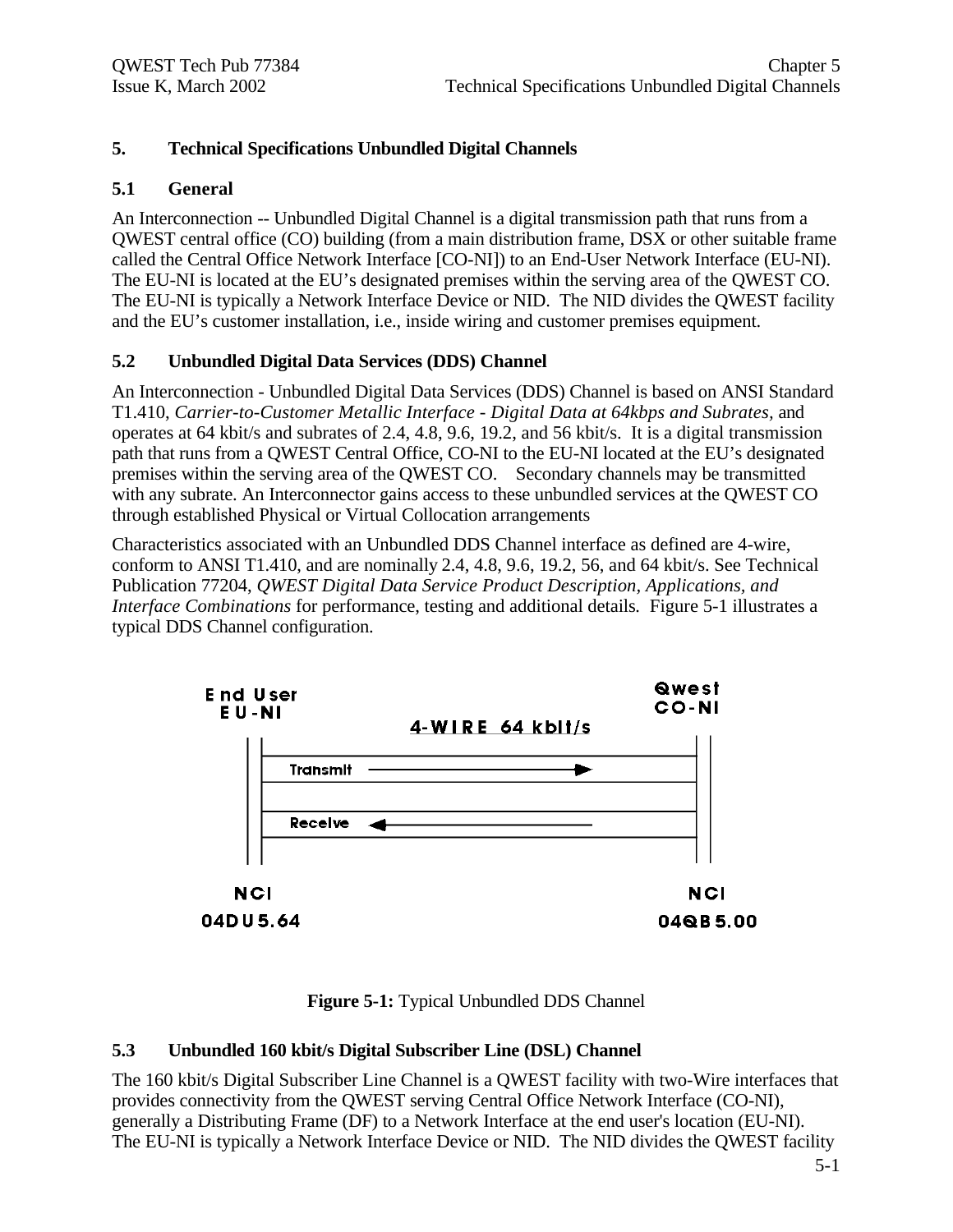and the EU's customer installation, i.e., inside wiring and customer premises equipment. This loop will meet the design requirements for Basic Rate (BRI) ISDN standards of 144 kbps customer useable data capacity that is channelized as  $2B + D$ . The transmission path's facility is consistent with Telcordia Technical Reference, TR-TSY-00393, *ISDN Basic Access Digital Subscriber Lines and ANSI T1.601-1999, Telecommunications - Integrated Services Digital Network (ISDN) Basic Access Interface for Use on Metallic Loops for Application on the Network Side of the NT (Layer 1 Specification)*. They will not have excessive bridged tap. They terminate using digital interfaces.

The BRI ISDN Channel shall have one of the following configurations:

- Non loaded metallic loop that is technically qualified for BRI ISDN transmission without the need for additional equipment. A loop is qualified when its Expected Measured Loss (EML) is less than or equal to 40 dB at 40 kHz and its Actual Measured Loss (AML) is less than or equal to 42 dB at 40 kHz. Loss measurements will use 135 Ohm terminations.
- A Central Office based range extension unit with a long, non-loaded metallic loop
- A combination of a long, non-loaded metallic loop, a mid-span regenerator and Central Office power unit.
- A combination of Subscriber Loop Carrier channels and a qualified non-loaded metallic loop.

There are some end user locations served by loop facilities and transmission equipment that are not compatible with the BRI ISDN technical requirements. QWEST shall process requests for BRI ISDN loop to these locations on an Individual Case Basis.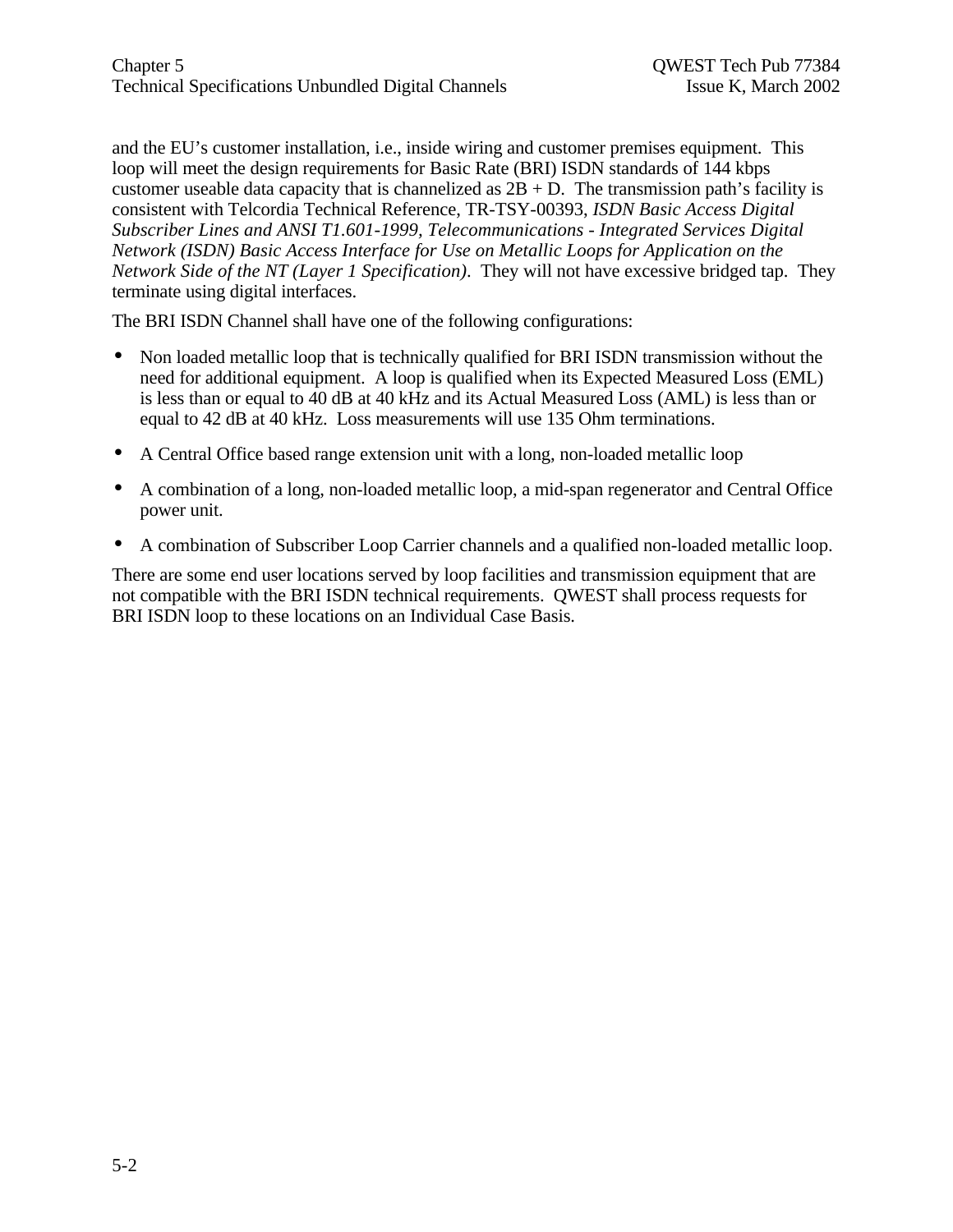Figure 5-2 illustrates a typical 2-Wire, DSL configuration.



**Figure 5-2:** Typical Unbundled DSL Channel

#### **5.4 Unbundled xDSL-I Channel**

The xDSL-I Channel is a QWEST facility with two-Wire interfaces that provides connectivity from the QWEST serving Central Office Network Interface (CO-NI), generally a Distributing Frame (DF) to a Network Interface at the end user's location (EU-NI). The EU-NI is typically a Network Interface Device or NID. The NID divides the QWEST facility and the EU's customer installation, i.e., inside wiring and customer premises equipment. This loop will meet the design requirements for Digital Subscriber Loop standards of 144 kbps customer useable data capacity that is not channelized. The transmission path's facility is consistent with Telcordia Technical Reference, TR-TSY-00393, *ISDN Basic Access Digital Subscriber Lines and ANSI T1.601-1999, Telecommunications - Integrated Services Digital Network (ISDN) Basic Access Interface for Use on Metallic Loops for Application on the Network Side of the NT (Layer 1 Specification)*. They will not have excessive bridged tap. Additionally, the facility is consistent with Bellcore Technical Reference, TR-NWT-000397. *ISDN Basic Access Transport System Requirements*, with the exception of all forms of access and use of the M1, M2 and M3 overhead bits. XDSL-I Channels terminate using digital interfaces.

The xDSL-I Channel shall have one of the following configurations:

- Non loaded metallic loop that is technically qualified for BRI ISDN transmission without the need for additional equipment.
- A combination of a long non-loaded metallic loop, a mid-span regenerator and Central Office power unit.
- A combination of Subscriber Loop Carrier channels and a qualified non-loaded metallic loop.

There are some end user locations served by loop facilities and transmission equipment that are not compatible with the xDSL-I technical requirements. QWEST shall process requests for xDSL-I Channels to these locations on an Individual Case Basis.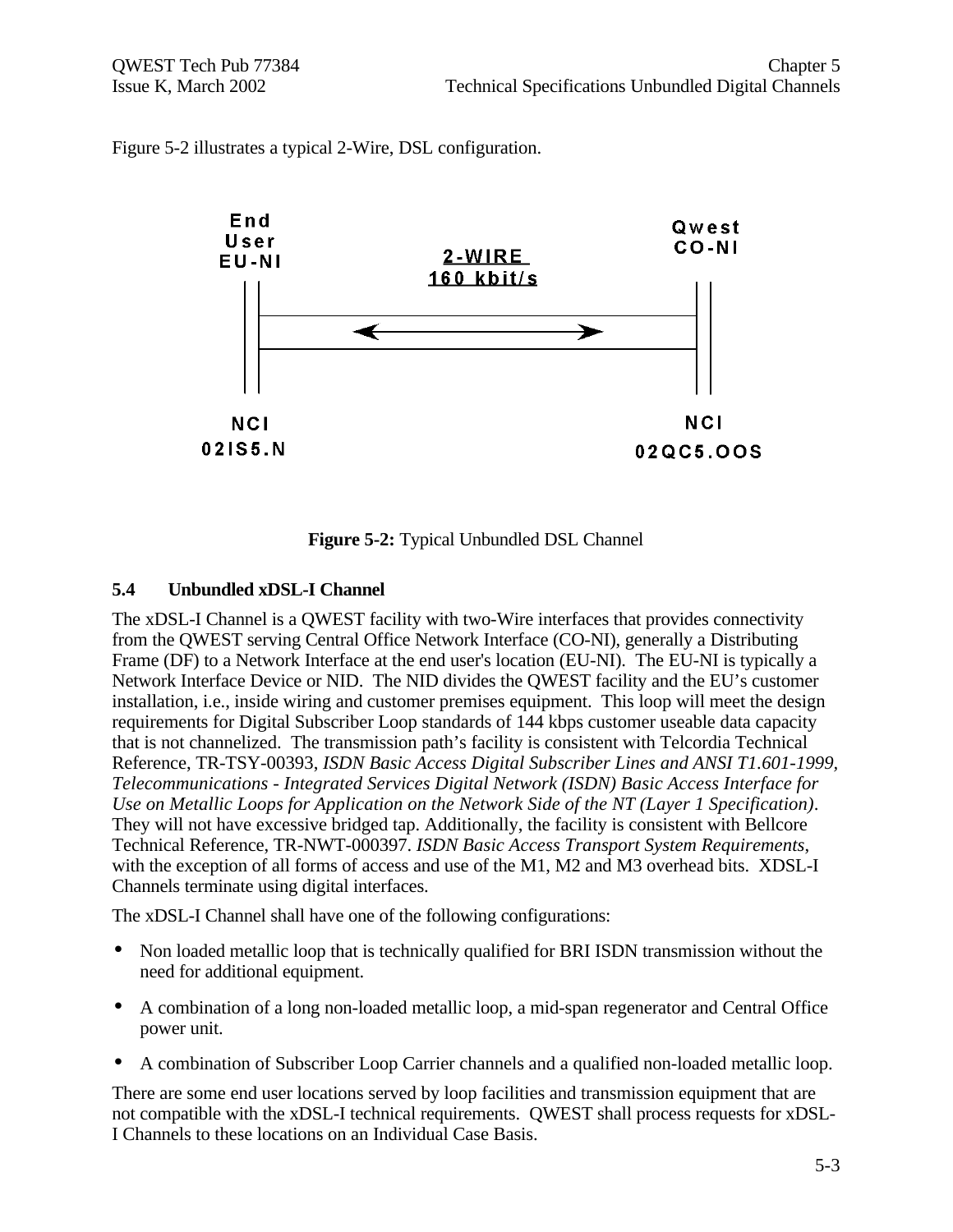#### Chapter 5 Chapter 5 QWEST Tech Pub 77384<br>Technical Specifications Unbundled Digital Channels Specifications Unbundled Digital Channels Specifications Unbundled Digital Channels Technical Specifications Unbundled Digital Channels

Figure 5-3 illustrates a typical 2-Wire, x DSL-I Channel configuration.



**Figure 5-3:** Typical Unbundled xDSL-I Channel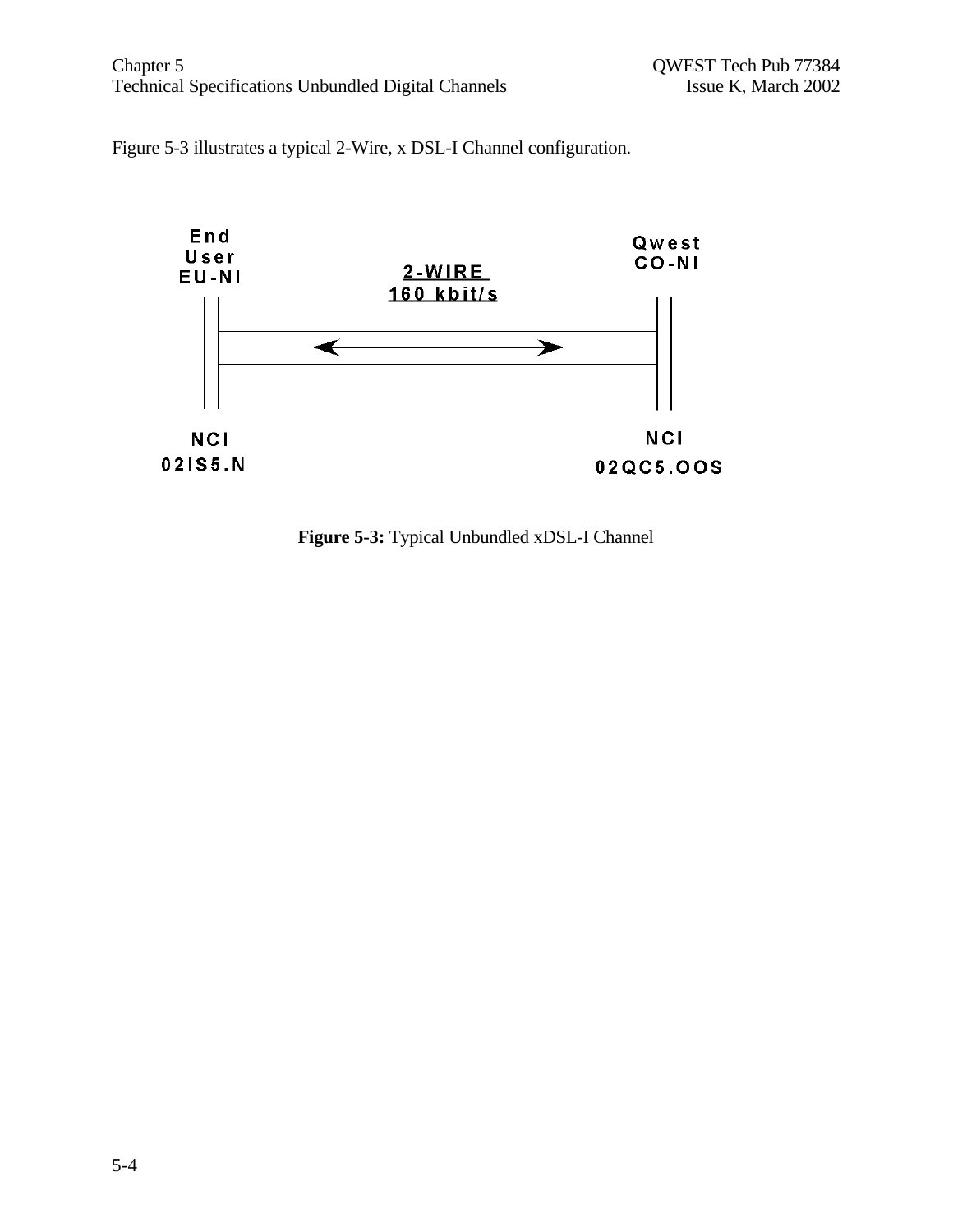#### **5.5 Testing Unbundled DSL and xDSL-I Channels**

These tests are done for bringing a circuit into service, either on completion of a new installation (acceptance) or after repair activity (repair verification). These are intrusive, out-of-service tests. In addition to tests that assure the facility is trouble free; an Actual Measured Loss (AML) test at 40 kHz shall be made.

The circuit under test shall be properly designed, having an Expected Measured Loss (EML) that is equal to or less than 40 dB at 40 kHz. The Actual Measured Loss (AML) at 40 kHz shall be less than or equal to 42 dB.

#### **5.6 Unbundled DS1 Channel**

The DS1 Channel is a transmission path between a CO Network Interface at a DSX-1 panel or equivalent in a QWEST serving Central Office and the Network Interface at the end user location. The DS-1 Channel transports bi-directional DS1 signals with a nominal transmission rate of 1.544 Mbit/s.

DS1 Channel will typically have one of the following configurations:

- Metallic based span with HDSL or T-1 equipment.
- Channel of a fiber based system
- Combination of both fiber and metallic based facilities.

There are some end user locations served by facilities and transmission equipment that are not compatible with DS1 transport technical requirements. QWEST shall process requests for DS1 loop for these locations on an Individual Case Basis.

End User Network Interfaces shall be as described in Technical Publication 77375. The CO Network Interface at a DSX-1 panel may not be the physical, demarcation interface to the collocated Competitive Local Exchange Carrier (CLEC). The DSX-1 cross-connect may be the "Design-To" point as detailed in Technical Publication 77386, *Interconnection and Collocation for Transport and Switched Unbundled Network Elements and Finished Services*. The NCI code applied at the point of demarcation is 04QB9.11. An Interconnection Distribution Frame (ICDF) is commonly the point of demarcation. See Technical Publication 77386 for details. This code indicates that the signal is not necessarily a templated signal per ANSI T1.102. It may be attenuated, in one direction, by the length of cable from the QWEST DSX-1 and, in the other direction, by the length of cable from the CLEC's equipment. Performance shall meet end-to-end accuracy and availability objectives stated in ANSI Document T1.510-1999, *Network Performance Parameters for Dedicated Digital Services*.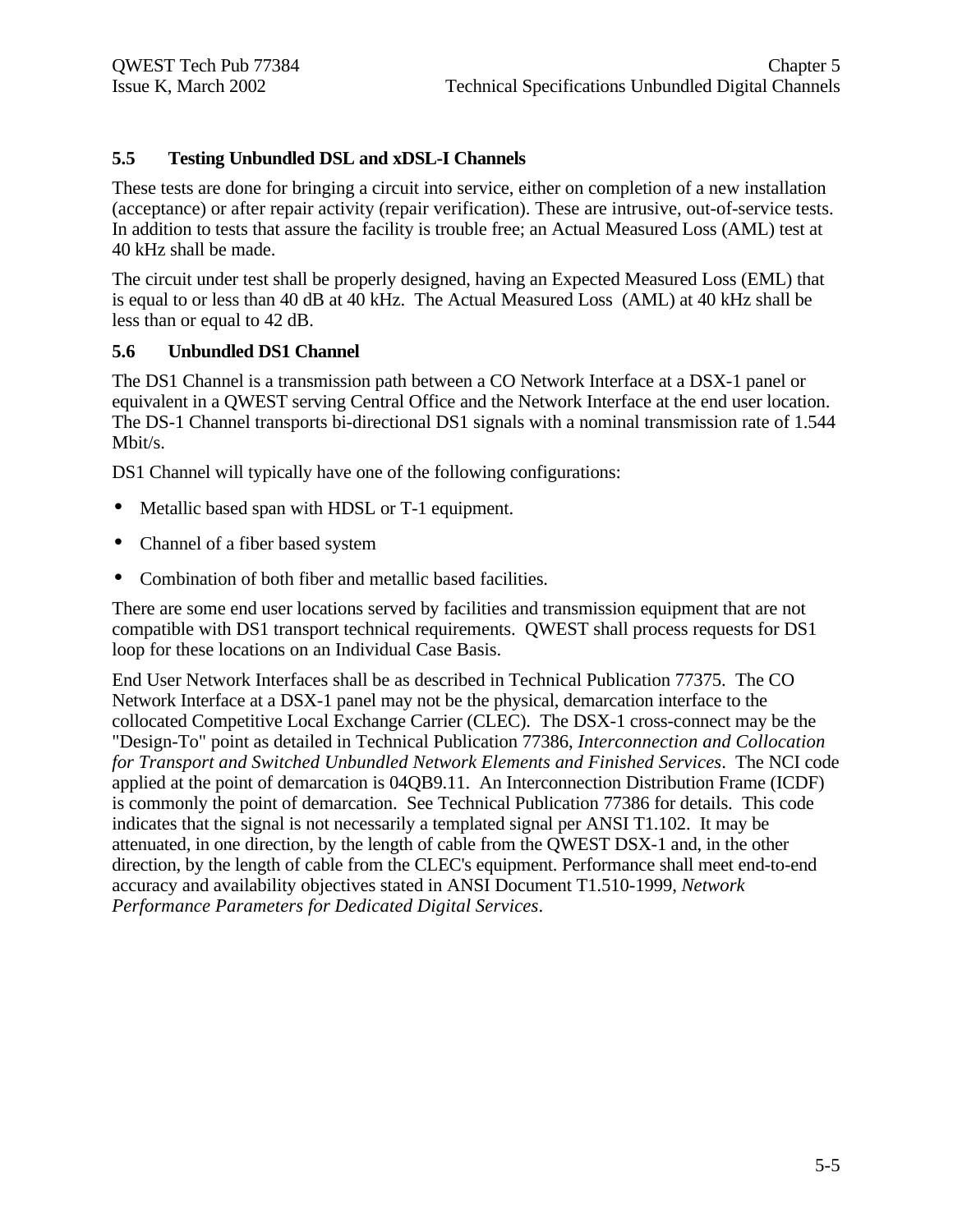



**Figure 5-4:** Typical DS1 Unbundled Channel.

# **5.7 Unbundled DS3 Channel**

The DS3 Channel is a transmission path between a CO Network Interface at a DSX-3 panel or equivalent in a QWEST serving Central Office and the Network Interface at the end user location. The DS-3 Channel transports bi-directional DS3 signals with a nominal transmission rate of 44.736 Mbit/s. QWEST will deliver the DS3 service to the End User's network interface consistent with Technical Publication 77324.

DS3 Channels will typically have the following configuration:

• Channel of a fiber based system

There are some end user locations served by loop facilities and transmission equipment that are not compatible with DS3 transport technical requirements. QWEST shall process requests for DS3 Channel for these locations on an Individual Case Basis.

Network Interfaces shall be as described in Technical Publication 77324. The CO Network Interface at a DSX-3 panel may not be the physical, demarcation interface to the collocated Competitive Local Exchange Carrier (CLEC). The DSX-3 cross-connect may be the "Design-To" point as detailed in Technical Publication 77386, *Interconnection and Collocation for Transport and Switched Unbundled Network Elements and Finished Services*. The NCI code applied at the point of demarcation is 04QB6.33. An Interconnection Distribution Frame (ICDF) is commonly the point of demarcation. See Technical Publication 77386 for details. This code indicates that the signal is not necessarily a templated signal per ANSI Standard T1.102. It may be attenuated, in one direction, by the length of cable from the QWEST DSX-3 and, in the other direction, by the length of cable from the CLEC's equipment. Performance shall meet end-to-end accuracy and availability objectives stated in ANSI Standard T1.510, *Network Performance Parameters for Dedicated Digital Services*.

Figure 5-5 illustrates a typical DS3 Channel configuration.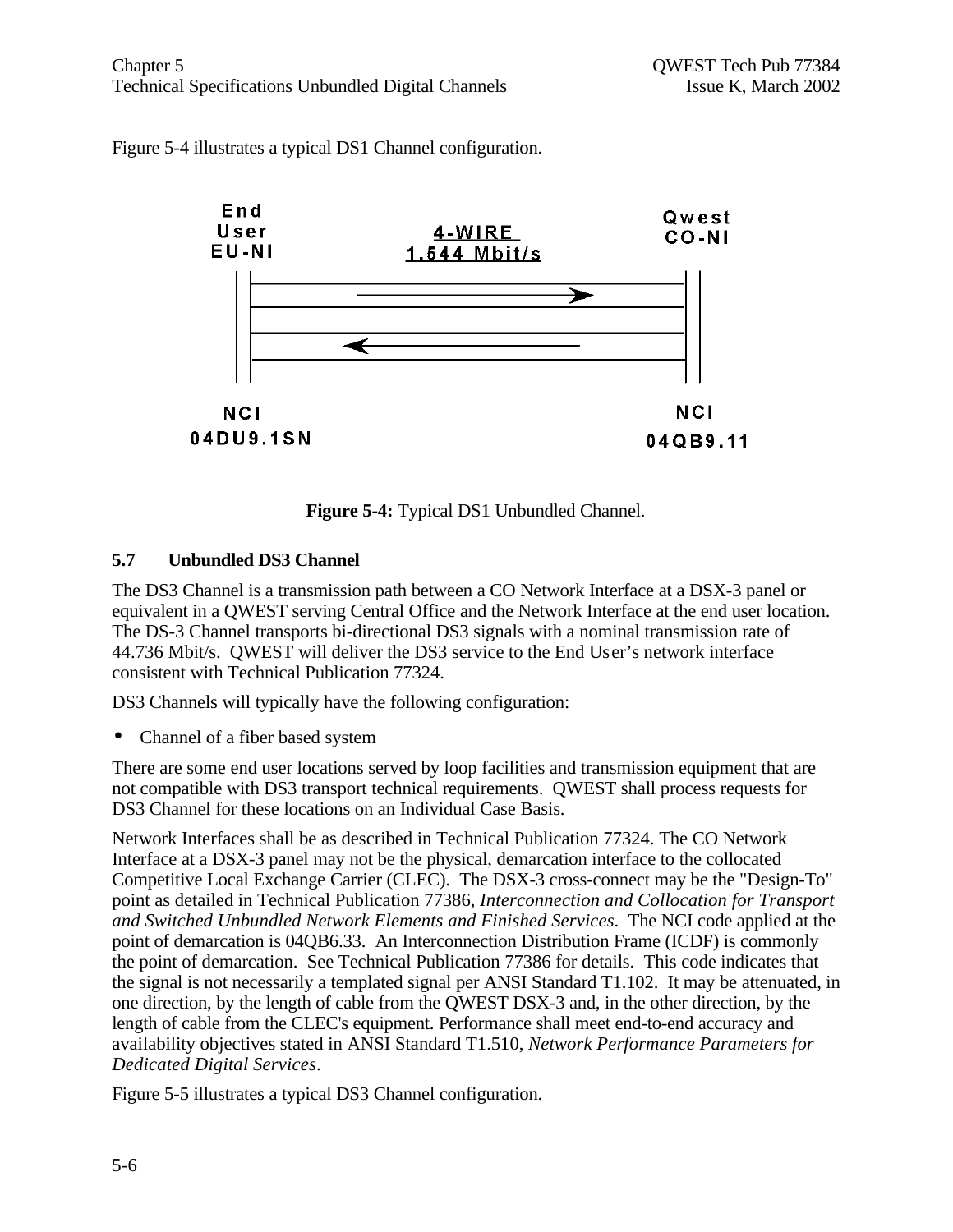

**Figure 5-5:** Typical DS3 Unbundled Channel.

#### **5.8 Unbundled SONET Channel**

The SONET Channel is a transmission path between a CO Network Interface at a Fiber Distribution Panel (FDP) or equivalent in a QWEST serving Central Office and an FDP or equivalent, Network Interface at the end user location. The SONET Channel transports bidirectional SONET signals of the Standard STS-3, STS-12, STS-48 or STS-192 rates. QWEST will deliver the SONET Channel to the End User's network interface consistent with Technical Publication 77346.

SONET Channels will typically have the following configuration:

• Channel of a fiber based, SONET system

There are some end user locations served by loop facilities and transmission equipment that are not compatible with SONET transport technical requirements. QWEST shall process requests for these locations on an Individual Case Basis.

Network Interfaces shall be as described in Technical Publication 77346*, Synchronous Service Transport (Synchronous Optical Transport)*. The CO Network Interface at an FDP to the collocated Competitive Local Exchange Carrier (CLEC) is as detailed in Technical Publication 77386, *Interconnection and Collocation for Transport and Switched Unbundled Network Elements and Finished Services*. Performance shall meet end-to-end accuracy and availability objectives stated in ANSI Standard T1.514, *Network Performance Parameters for Dedicated Digital Services -- SONET Bit Rates*.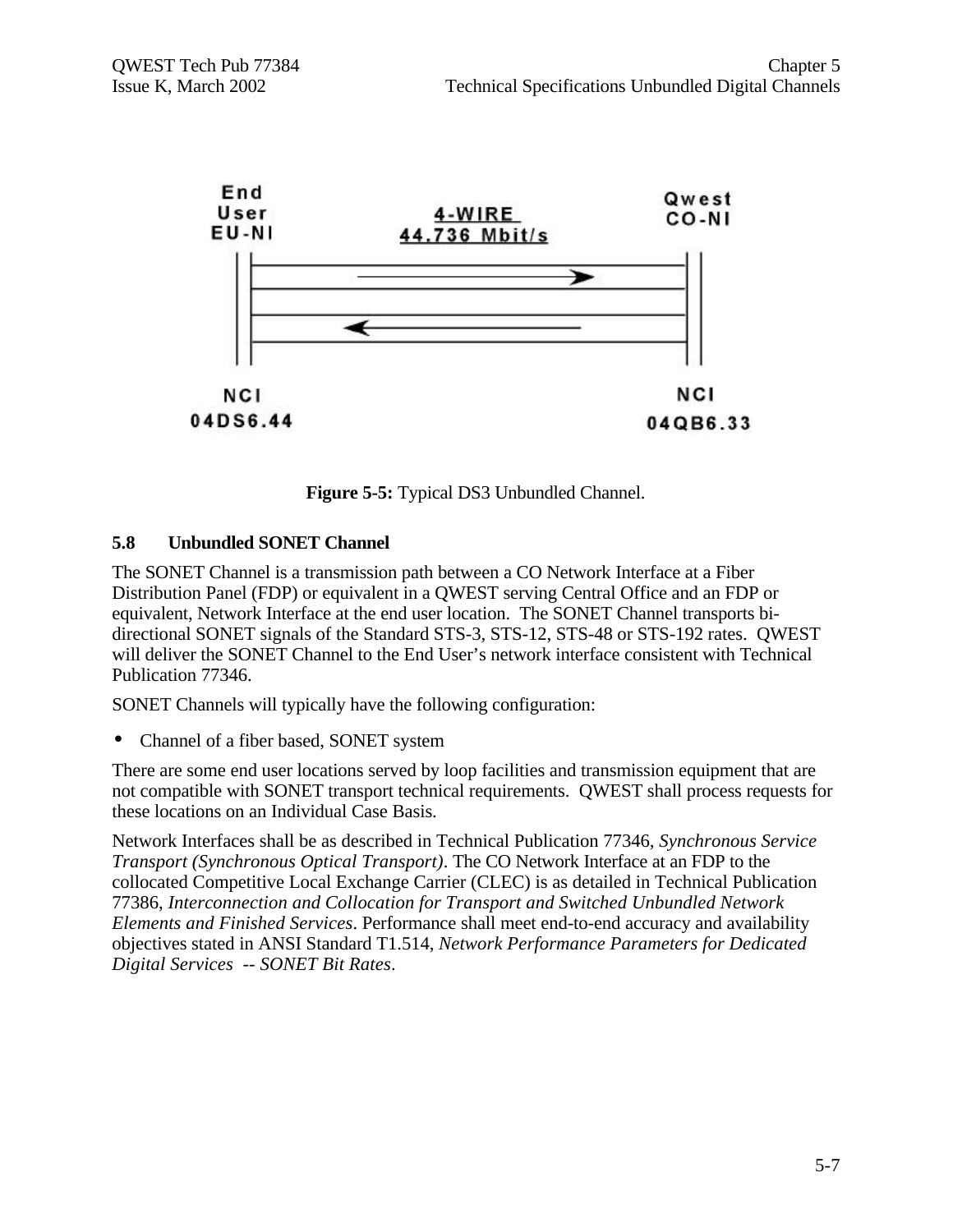



**Figure 5-6:** Typical SONET Unbundled Channel.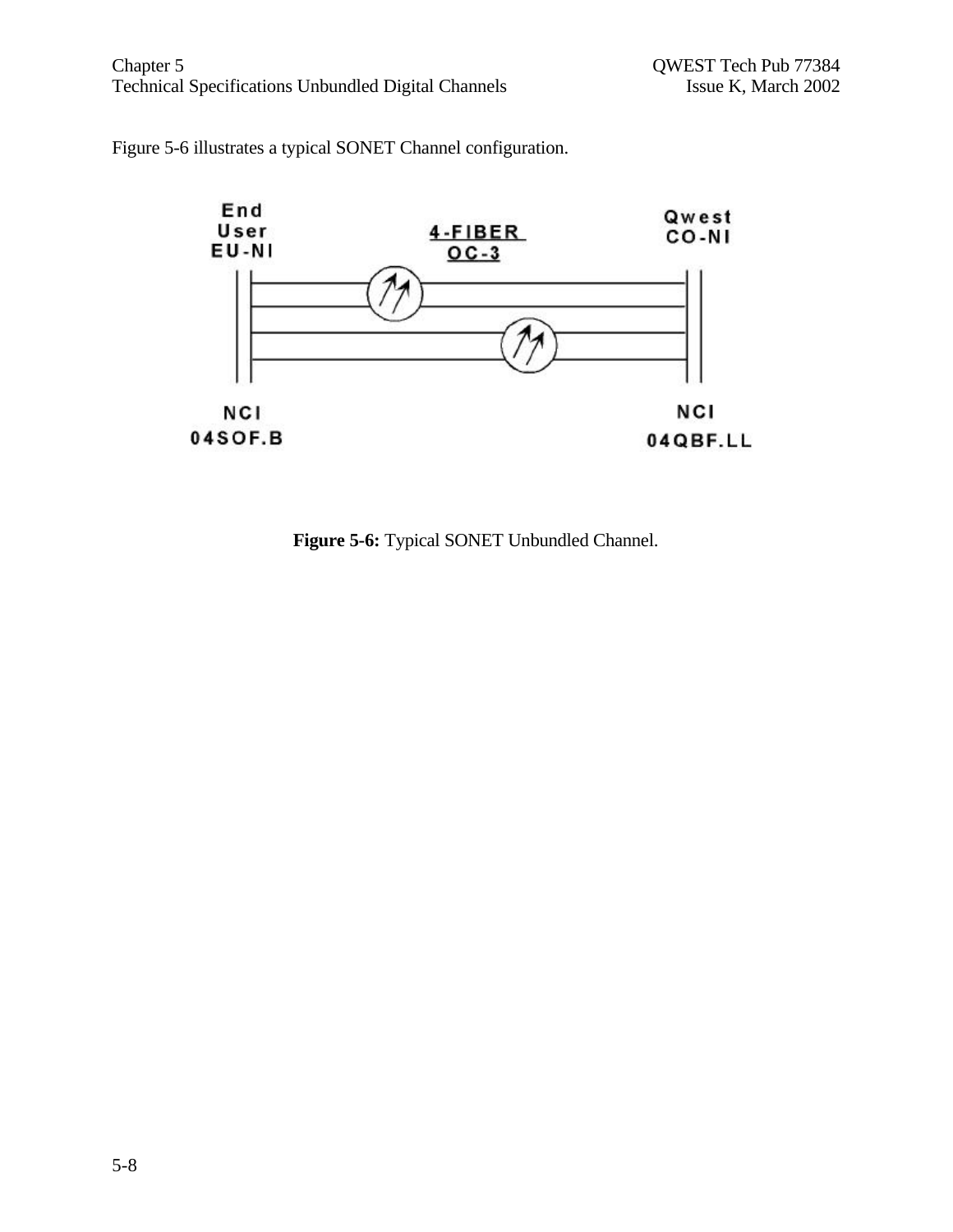# **CONTENTS**

# **Chapter and Section Page** 6. Technical Specifications Unbundled x DSL Loops...........................................................6-1 6.1 General.................................................................................................................6-1 6.2 Transmission Performance Parameters.................................................................6-2 6.2.1 Loss..........................................................................................................6-2 6.2.2 Loop Noise and Foreign Voltage ..............................................................6-2 6.2.3 Resistance to Ground................................................................................6-3 6.2.4 Conductor Loop Resistance......................................................................6-3 6.3 Unbundled Digital Subscriber Line (DSL) Loop ..................................................6-3 6.4 Unbundled High-Bit Rate Digital Subscriber Line (HDSL)) Loop.......................6-5 6.5 Unbundled Asymmetric Digital Subscriber Line (ADSL) Loop ...........................6-6 6.5 Unbundled Advanced Digital Transport Loop......................................................6-8 **Figures** 6-1 Typical Unbundled DSL Loop........................................................................................ 6-4

#### **Tables**

|--|--|--|--|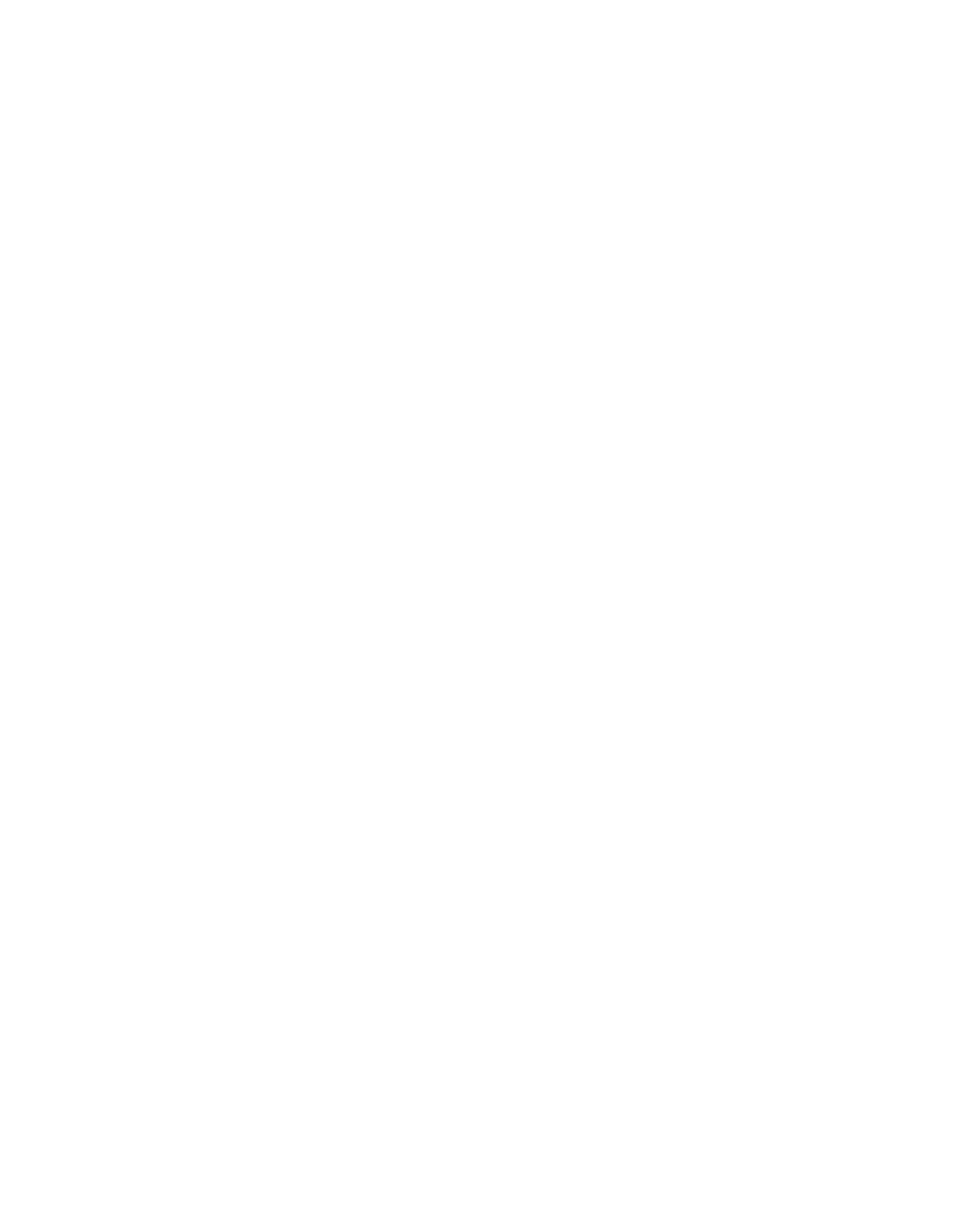## **6. Technical Specifications Unbundled x DSL Loops**

#### **6.1 General**

This chapter details the technical characteristics, available configurations and transmission performance parameter limits for the Interconnection - Unbundled xDSL Loop. This includes Advanced Digital Transport Loops, conforming to ANSI T1.417.

Unbundled xDSL Loop, 2 or 4-Wire, provides a transmission path between the QWEST's Central Office (CO)-Network Interface (NI) and the End User (EU)-NI at a designated premises within the serving area of the QWEST CO. They terminate at the EU-NI and at the CO-NI using digital interfaces of the same digital hierarchical level.

Each digital service and the specific transport equipment applied by the Competitive Local Exchange Carrier (CLEC) have its own tolerance to loop loss and bridged-tap. The CLEC shall determine whether the available loop satisfies their service requirements. A CLEC may use any method to make such a determination such as available raw loop data or by ordering and reviewing a QWEST provided Design Layout Record (DLR). The DLR provides information to the CLEC on items such as loop gauge make-up, bridged tap and the loop's total length. CLEC personnel shall determine if the available loop falls within the technical requirements of the service they intend to transport over the loop. For this unbundled service the NCI's are informative to QWEST and shall not affect the QWEST transport designs or performance. See Table 3-9 for compatible NCI codes.

If QWEST loop inventory records do not identify any non-loaded, metallic loops: the CLEC has the options of requesting to unload an available loop or order a finished transport, private line service. The CLEC must clearly specify the type of conditioning that needs to occur. Such conditioning would include loading coil removal and specific bridged tap removal.

QWEST reserves the right to make some cables unavailable to CLECs based on Spectrum Management considerations.

It is unlikely but remotely possible that some CLEC's service offerings may be incompatible with existing services on the QWEST network. QWEST reserves the right to identify CLEC services that interfere with other network services and disconnect them if necessary. In these situations the CLEC would be notified.

An Unbundled xDSL Loop provides a non-loaded, metallic transmission path between the EU-NI at a designated premises and QWEST's CO-NI. Digital transport systems require facilities of this type to function. They terminate using digital interfaces. There are no active electronic elements provided by QWEST.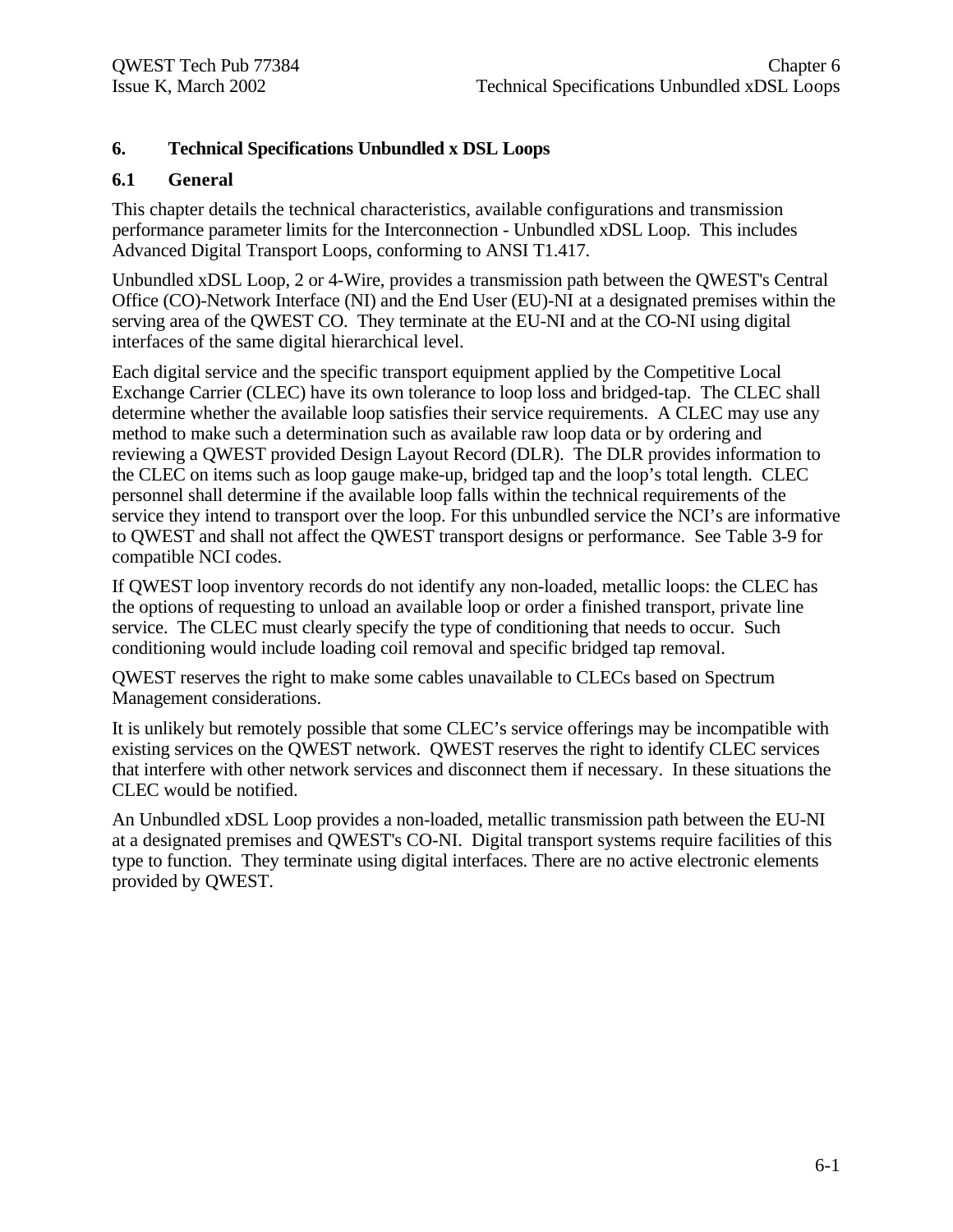The Unbundled xDSL loop has the following characteristics:

- Metallic facilities only -- no carrier segments
- No loading coils or build out capacitance, may have bridged tap
- Loop may be comprised of mixed gauges of cable
- Transmission characteristics of the two pairs making up the 4-wire facility may not be identical

#### **6.2 Transmission Performance Parameters**

Transmission performance parameter limits are specified as the (minimum or maximum) measured transmission parameter value permitted at the interfaces.

The parameters assured at new service turn-up include:

- Voice Frequency (VF) Continuity
- Measured Loss (1004 Hz)
- C-Message Noise, Noise Metallic

#### **6.2.1 Loss**

Insertion Loss at 1004 Hz of an Unbundled xDSL loop will generally be within the range of 0.0 dB to 8.5 dB. When an Unbundled xDSL loop is the result of requested conditioning, such as the removal of loading coils or is an area that where facilities are normally loaded but it exists due to prior application requirements, it should be expected that the 1004 Hz loss will higher than 8.5 dB. Loops that exceed 8.5 dB exist in some areas. No attenuation distortion objectives apply to this service.

#### **6.2.2 Loop Noise and Foreign Voltage**

Noise level will be:

< 30 dBrnC, Metallic < 90 dBrnC, Longitudinal

Balance will be  $\geq 50$  dB.

Open circuit, AC voltage, measured with Tip and Ring shorted and grounded at far end will be  $< 50$  V rms.

Leakage resistance will be  $> 10,000$  Ohms and foreign battery will be  $< 8$  Volts DC.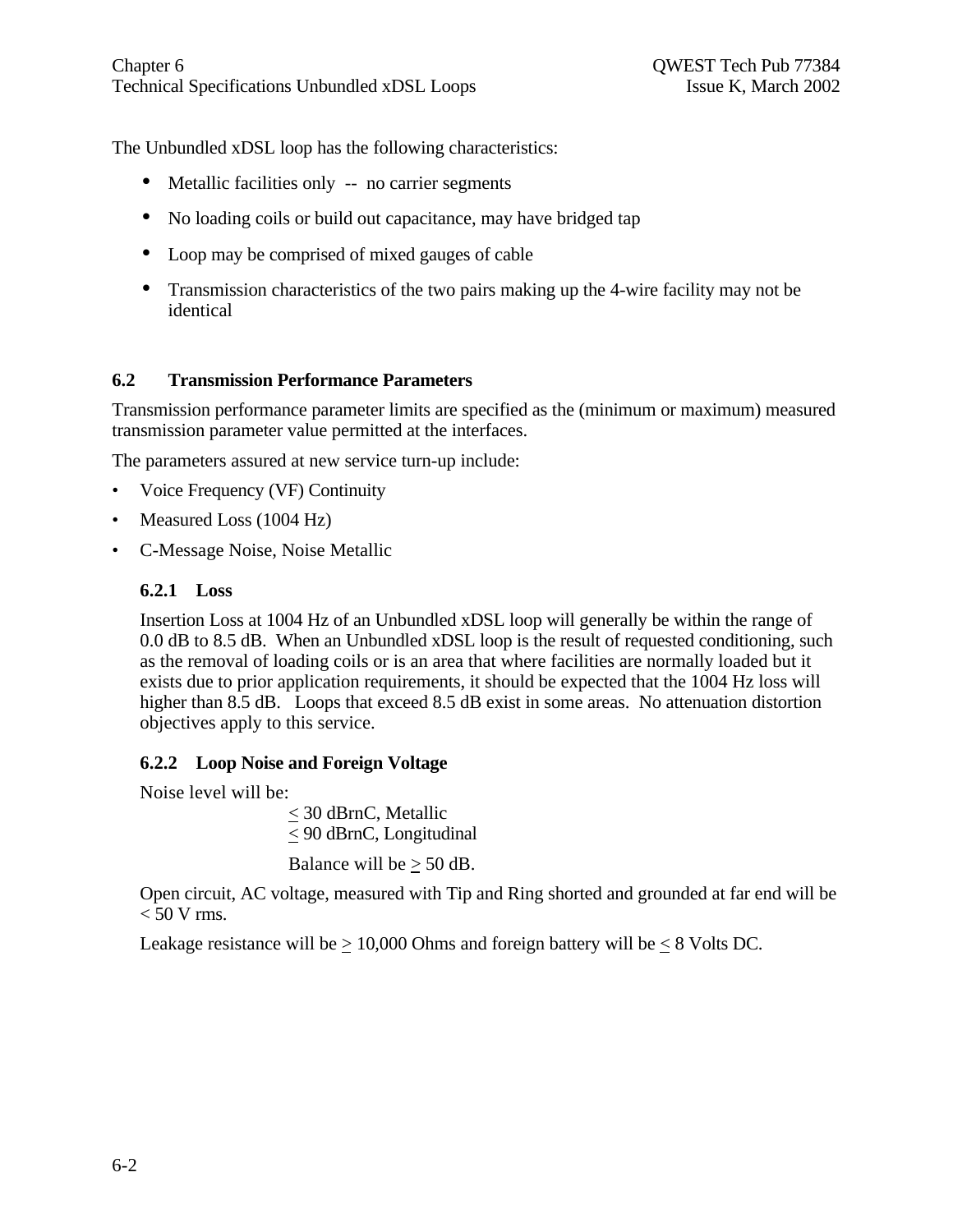#### **6.2.3 Resistance to Ground**

For metallic facilities it is important that there not be excessive leakage to ground. The following Table 6-1 shows minimum resistance to ground for unbundled loops.

| Parameter      | Minimum       |
|----------------|---------------|
| Tip to Ground  | 3.3 Mega Ohms |
| Ring to Ground | 3.3 Mega Ohms |

**Table 6-1** Resistance to Ground Objectives

#### **6.2.4 Conductor Loop Resistance**

Wire based, physical facilities from CO-NIs to EU-NIs have been built consistent with available CO switch capabilities and engineering design rules applied at the time of their construction. Depending upon the situation, maximum conductor loop resistance requirements have ranged from 1300 Ohms to 3600 Ohms.

Recent and current design rules specify that the maximum, engineered loop resistance is 2800 Ohms. This includes allowances for DC resistance of a telephone set, station wiring, drop wire, CO wiring and ancillary CO equipment to enable proper function of a typical CO line. However, Unbundled xDSL Loops may be available in some locations using facilities designed to earlier standards.

#### **6.3 Unbundled Digital Subscriber Line (DSL) Loop**

Figure 6-1 illustrates a typical 2-Wire, DSL Loop configuration.



**Figure 6-1** Typical Unbundled Digital Subscriber Line (DSL) Loop

The DSL Non-Loaded Loop is a QWEST facility with two-Wire interfaces that provides connectivity from the QWEST serving Central Office Network Interface (CO-NI), generally a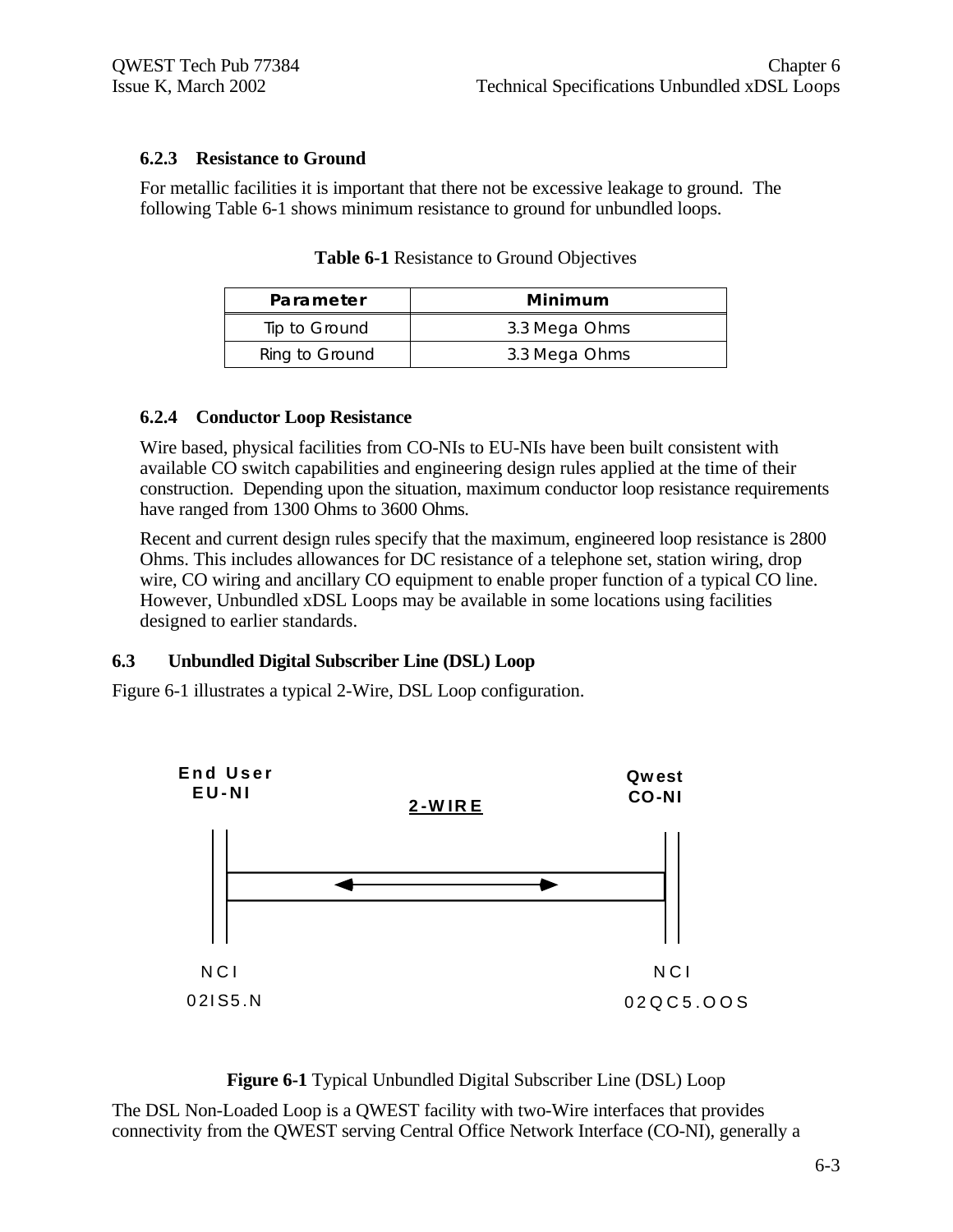Distributing Frame (DF) to a Network Interface at the end user's location (EU-NI). The EU-NI is typically a Network Interface Device or NID. The NID divides the QWEST facility and the EU's customer installation, i.e., inside wiring and customer premises equipment. The Non-Loaded Loop, Network Channel Interface (NCI) codes are informative to QWEST. The customer specifies the NCIs to communicate to QWEST the character of the signals the customer intends to connect to the network at the end-points of the metallic circuit. For Non-Loaded Loops, the NCIs do not affect transport designs or performance. The associated NC code requires that the service use non-loaded, metallic facilities. Those facilities shall be free of faults. The customer has responsibilities to inspect the character of the facilities, e.g. gauge, length, bridged tap, etc., and determine that it is appropriate for their application and compatible with their installed equipment. These loops terminate using digital interfaces.

The DSL Non-Loaded Loop shall have the following configuration:

• Non-loaded metallic loop for 160 kbit/s, 2-binary, 1-Quaternary, DSL transmission without additional equipment.

There are some end user locations served by non-loaded loop facilities that may not be compatible with the DSL equipment installed by the CLEC. In those situations, an ISDN Digital Channel may be considered. See Chapter 5 for details.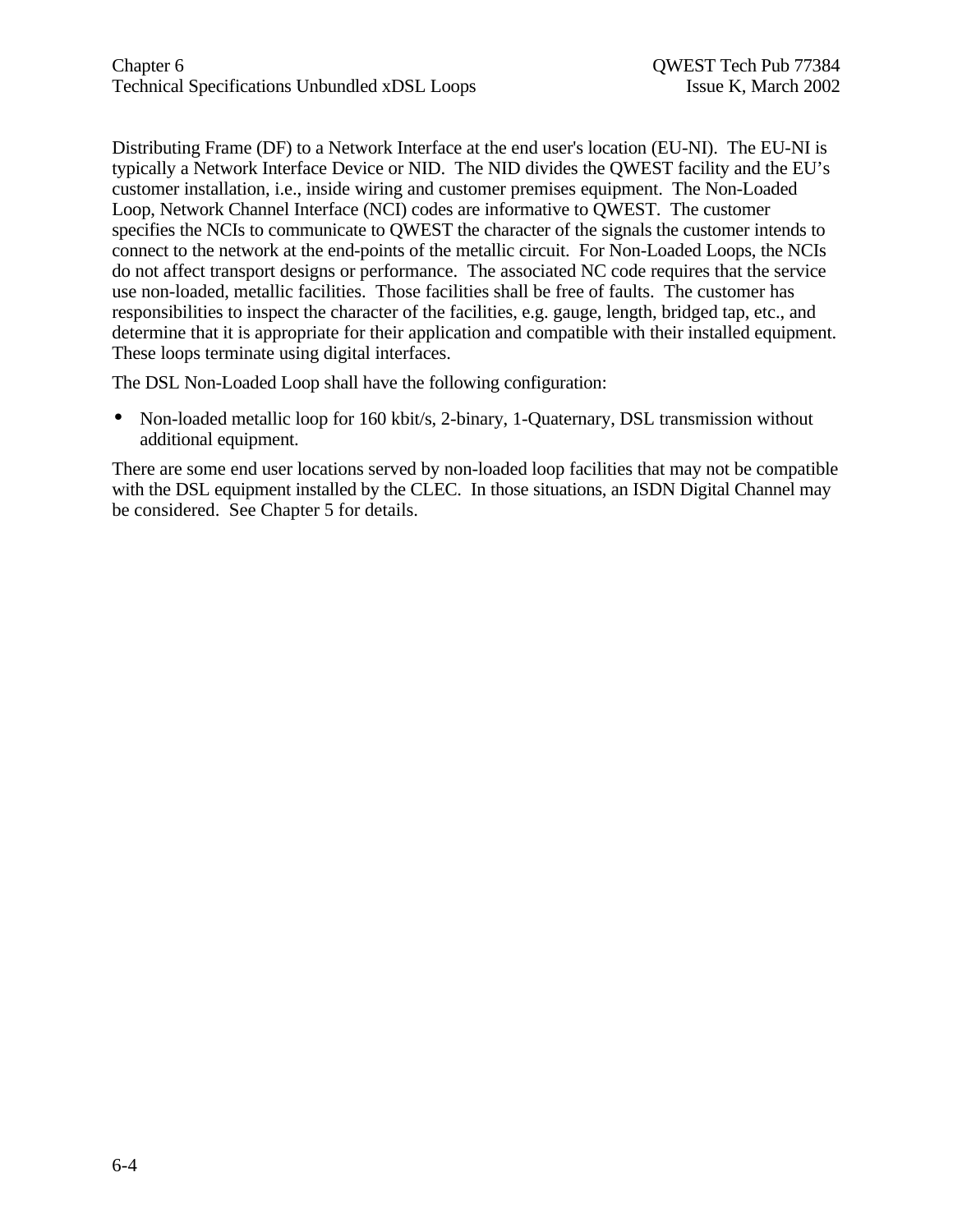#### **6.4 Unbundled High-Bit Rate Digital Subscriber Line (HDSL)) Loop**

Figure 6-2 illustrates a typical 4-Wire, HDSL Loop configuration.



#### **Figure 6-2** Typical Unbundled HDSL Loop

A 4-Wire Unbundled Loop for HDSL provides a 4-Wire, metallic transmission path between the EU-NI at a designated premises and QWEST's CO-NI. They terminate using digital interfaces. There are no active electronic elements provided by QWEST.

A non-loaded 4-wire loop is a QWEST provided 4-wire facility from the QWEST serving central office distributing frame to the network interface at the End-user's designated premises**.** It is comprised of two metallic, wire cable pairs with no loading coils. With the variety of HDSL equipment available QWEST gives no assurance that a loop ordered and provisioned will work with the CLEC's equipment. It is the CLEC's responsibility to evaluate the facilities provided and determine that they will function when connected to their HDSL terminals.

The non-loaded 4-wire loop has the following characteristics:

- Metallic facilities only -- no carrier segments
- No loading coils or build out capacitance, may have bridged tap
- Loop may be comprised of mixed gauges of cable
- Transmission characteristics of the two pairs making up the 4-wire facility may not be identical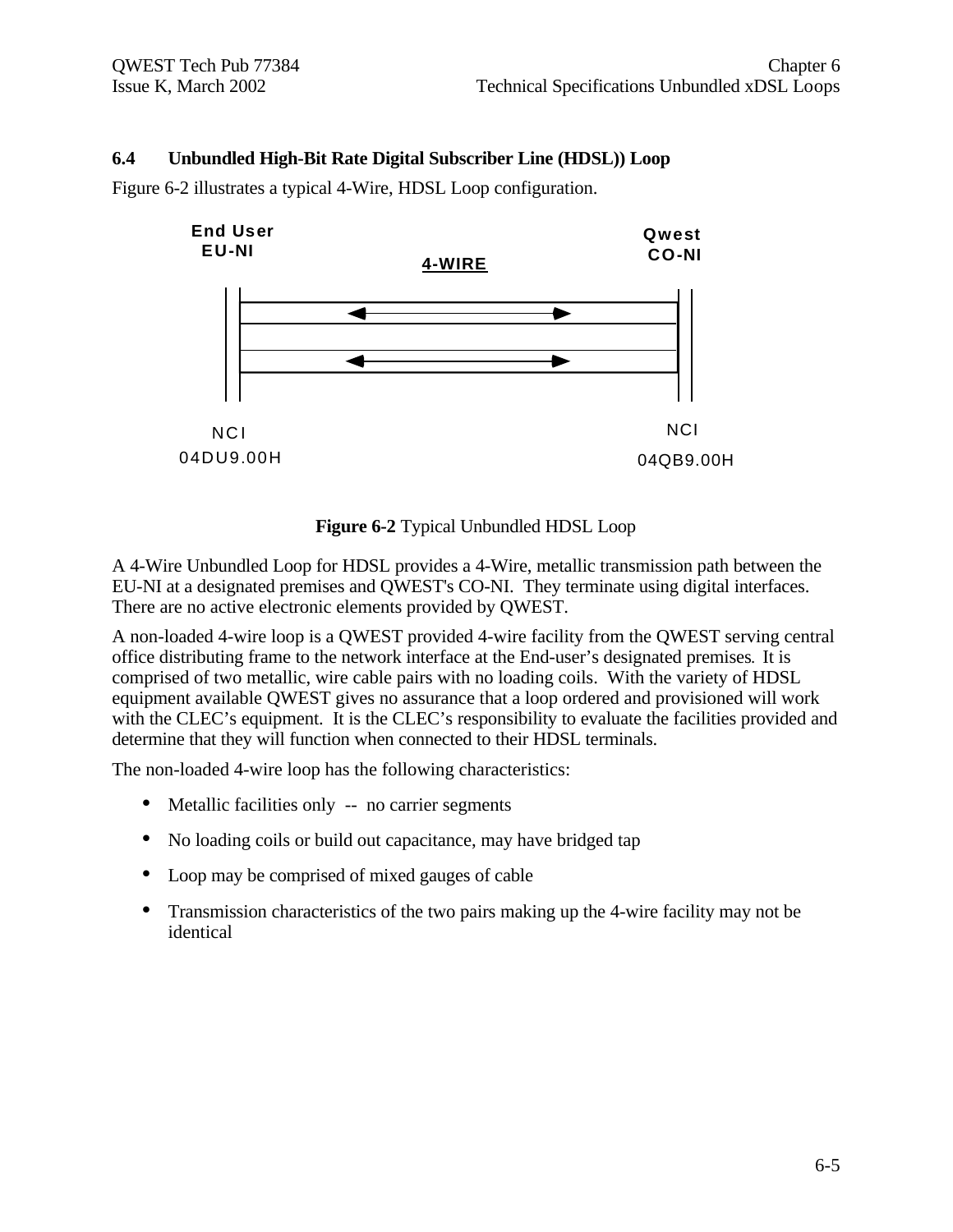## **6.5 Unbundled Asymmetric Digital Subscriber Line (ADSL) Loop**

Figure 6-3 illustrates a typical ADSL Unbundled Loop configuration.



**Figure 6-3** Typical ADSL Unbundled Loop.

The ADSL Loop is a transmission path between a CO Network Interface, typically at the DF, in a QWEST serving Central Office and the Network Interface at the end user location. The EU-NI is typically a Network Interface Device or NID. The NID divides the QWEST facility and the EU's customer installation, i.e., inside wiring and customer premises equipment. The ADSL Loop is for the transport of asymmetric, digital bi-directional signals. This offering requires that the maximum data rate is arranged for the downstream direction. That is from the CO-NI to the EU-NI.

The ADSL transport may be either Discrete Multi-Tone (DMT) or Carrierless Amplitude Phase Modulation (CAP). The ADSL loop may also support an Interconnector's provisioned subscriber channel (POTS). The ADSL signal must be one that complies with the Standard developed by the Accredited Standards Committee on Telecommunications, T1, Working Group T1E1.4. That Standard is ANSI Standard T1.413. An Interconnector's choice of appropriate Network Channel Interface codes of Table 3-13 will specify the particular application.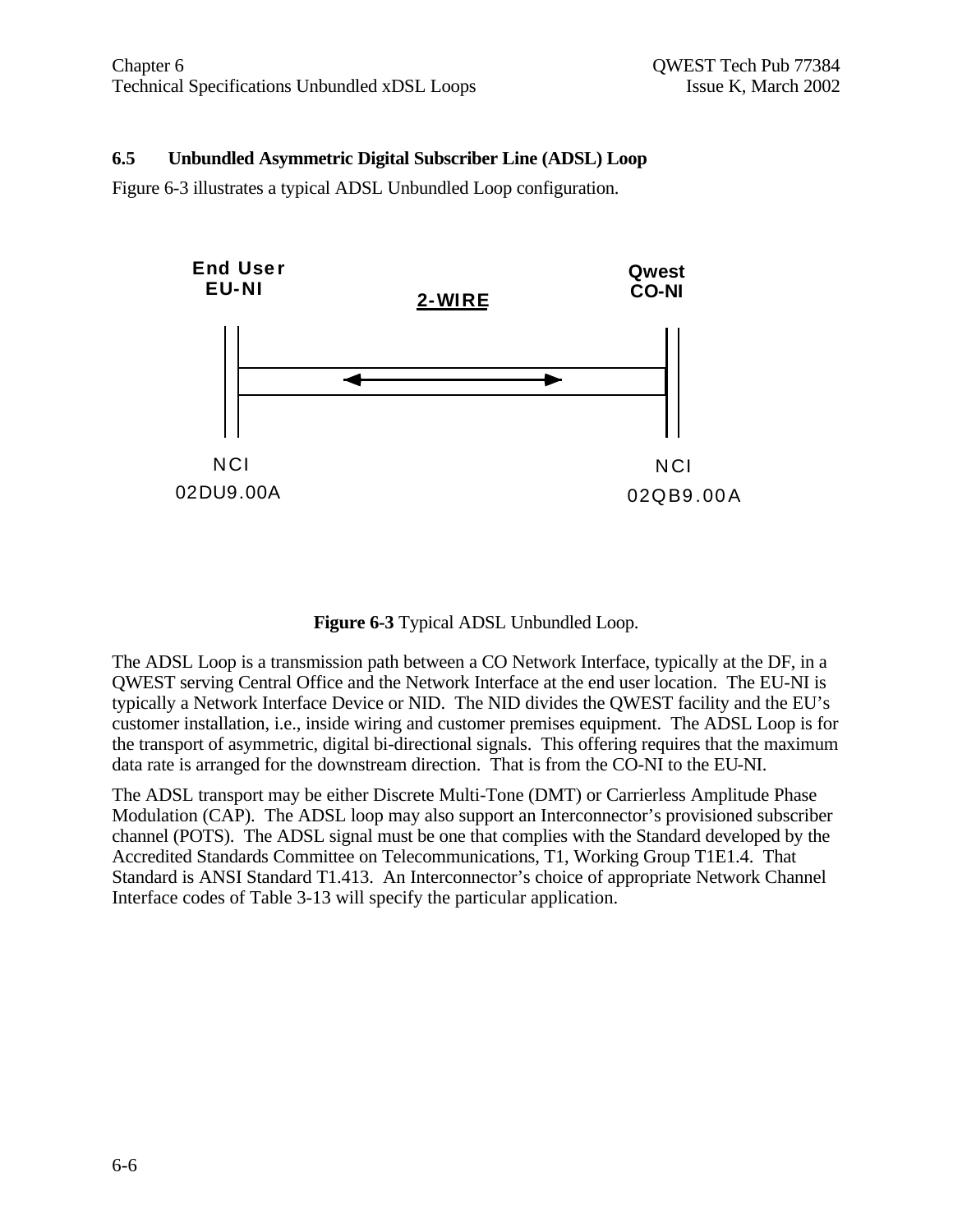ADSL Loops are:

- Metallic, exchange cable facilities without OWEST active or passive equipment
- Facilities without loading coils or build out capacitance
- Possibly of mixed gauges of cable
- Facilities that may have bridged tap

Factors that can affect an ADSL loop's maximum data rate capabilities include:

- Central Office wiring from the CO-NI to an Interconnector's equipment.
- EU's customer installation, including premises wiring, quantity and type of equipment.
- Loop loss, an ADSL loop that is close to its loss threshold has less capability than one with very low loss.
- The specific variant of ADSL equipment installed by an Interconnector.

QWEST cannot ensure that typical ADSL interfering signals, e.g., T1 repeatered lines or BRI ISDN lines, are not or will not be in the same or adjacent cable binder groups as an ADSL Loop.

There are end user locations served by loop facilities and transmission equipment that are not compatible with ADSL transport technical requirements. This means that there are sites where ADSL is not technically feasible using the transport currently serving that location.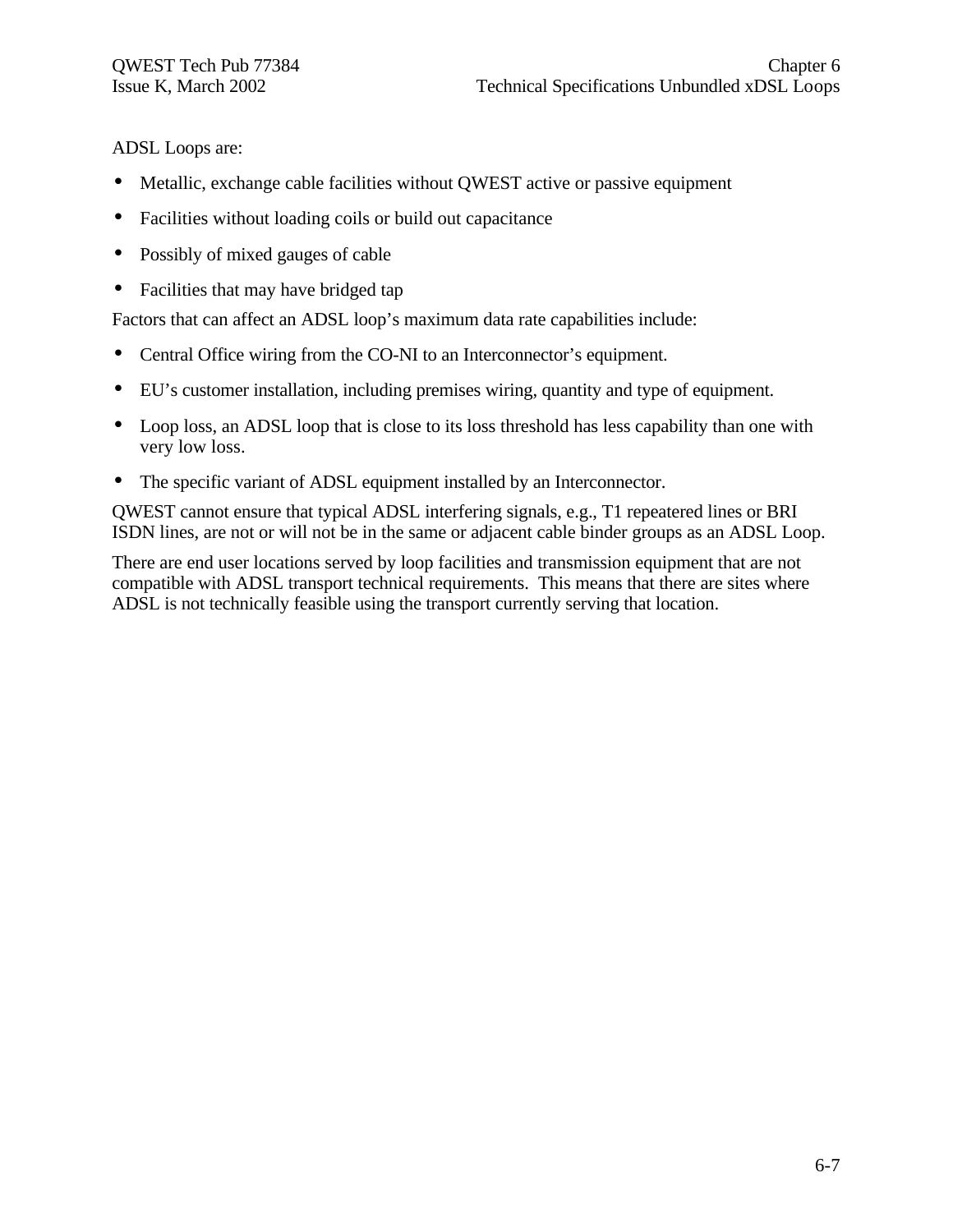## **6.5 Unbundled Advanced Digital Transport Loop**

Figure 6-4 illustrates a typical Advanced Digital Transport Loop configuration.



**Figure 6-4** Typical Advanced Digital Transport Loop.

The Advanced Digital Transport Loop is a transmission path between a CO Network Interface, typically at the DF, in a QWEST serving Central Office and the Network Interface at the end user location. The EU-NI is typically a Network Interface Device or NID. The NID divides the QWEST facility and the EU's customer installation, i.e., inside wiring and customer premises equipment. The Advanced Digital Transport Loop is for the transport of asymmetric or symmetric digital, bi-directional signals.

The applied signal must comply with the Spectral Compatibility Standard developed by the Accredited Standards Committee on Telecommunications, T1, Working Group T1E1.4. That Standard is ANSI Standard T1.417. An Interconnector's choice of appropriate Network Channel Interface codes of Table 3-13 will specify the particular application.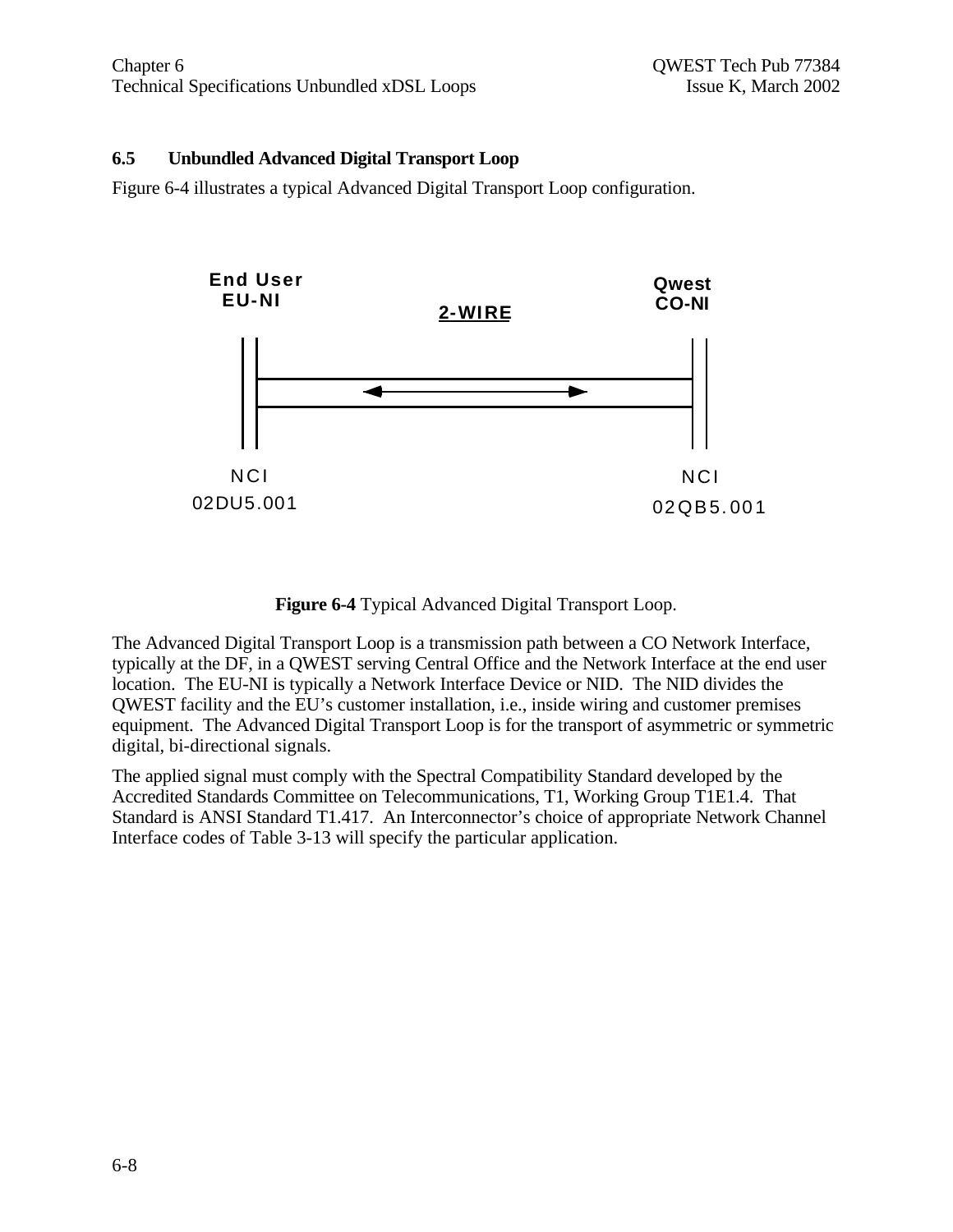Advanced Digital Transport Loops are:

- Metallic, exchange cable facilities without QWEST active or passive equipment
- Facilities without loading coils or build out capacitance
- Possibly of mixed gauges of cable
- Facilities that may have bridged tap

QWEST cannot ensure that typical ADSL interfering signals, e.g., T1 repeatered lines or BRI ISDN lines, are not or will not be in the same or adjacent cable binder groups as an ADSL Loop.

There are end user locations served by loop facilities and transmission equipment that are not compatible with Advanced Digital Transport technical requirements. This means that there are sites where it is not technically feasible using the transport currently serving that location.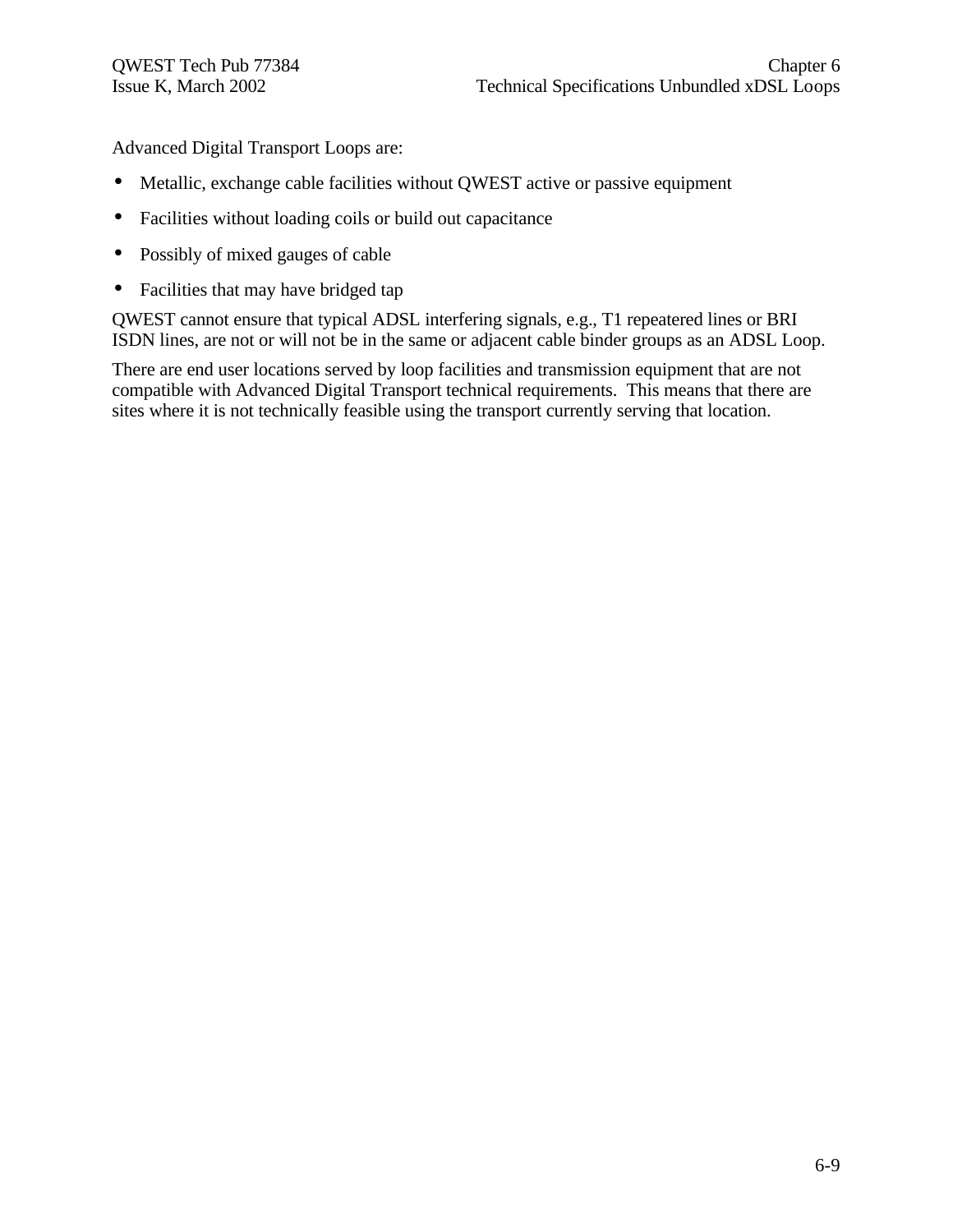# **CONTENTS**

# **Chapter and Section Page**

| 7. |  |  |  |
|----|--|--|--|
|    |  |  |  |
|    |  |  |  |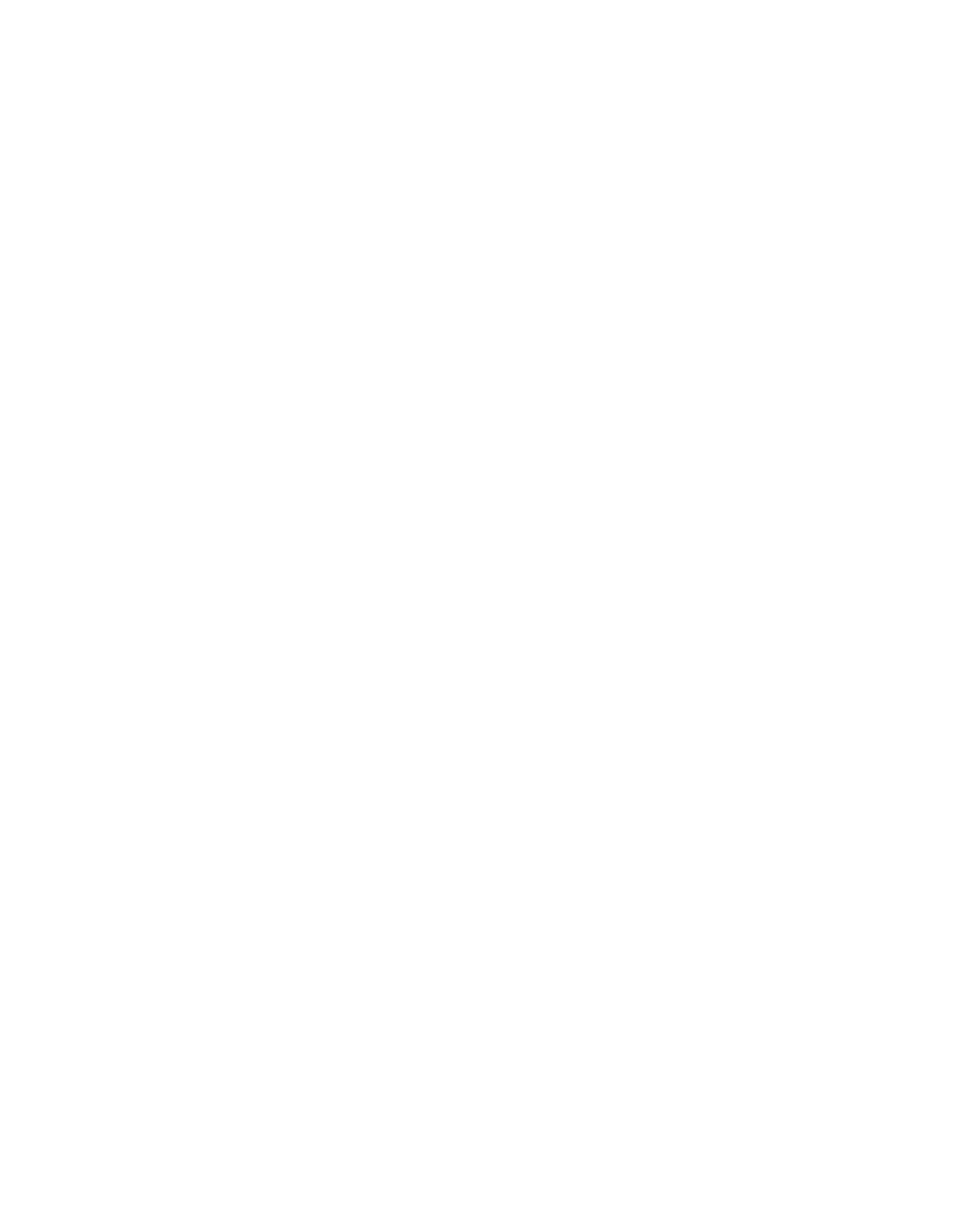# **7. Maintenance**

#### **7.1 Interconnector Responsibilities**

The Interconnector is responsible for all equipment and cable on the EU and Interconnector sides of Network Interfaces (NIs).

The Interconnector or their responsible agent must sectionalize trouble conditions and verify that the trouble is not in EU or Interconnector owned equipment or cabling before calling the applicable QWEST Repair Center. The Interconnector must provide QWEST with this information before QWEST will dispatch to repair.

QWEST will furnish the Interconnector a trouble reporting telephone number.

If the trouble is isolated to EU owned equipment or cable, the EU is responsible for clearing the trouble and restoring the service to normal.

Joint testing between the Interconnector and QWEST may occasionally be necessary to isolate trouble.

The Interconnector and EU are responsible for obtaining and providing equipment compatible with Unbundled Loop service.

#### **7.2 QWEST Responsibilities**

QWEST is responsible for all equipment and cable between the QWEST CO-NI and the EU-NI.

Upon receipt of a trouble report, QWEST will initiate actions as specified in the Service Interval Guide to clear the trouble.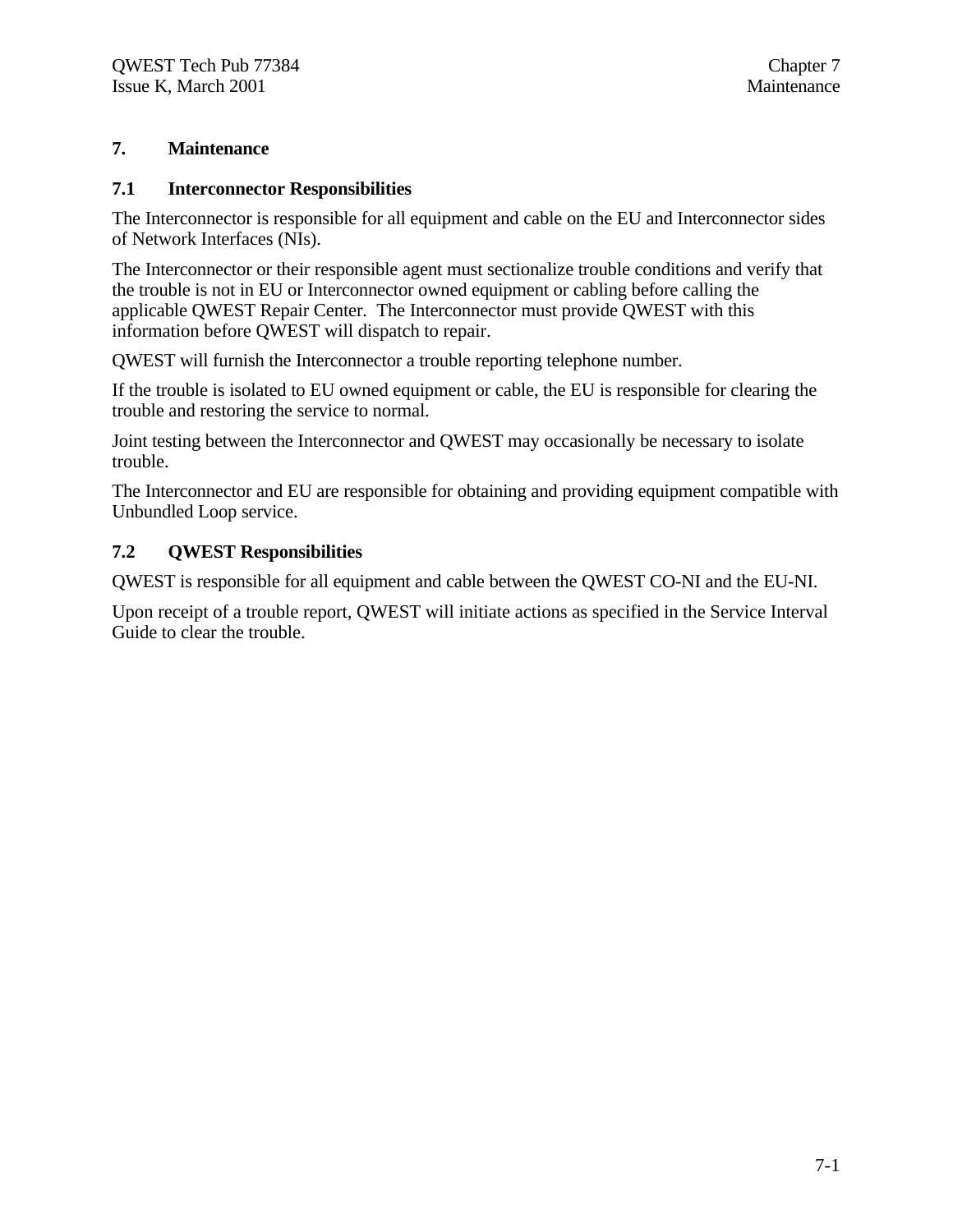# **CONTENTS**

# **Chapter and Section**

# Page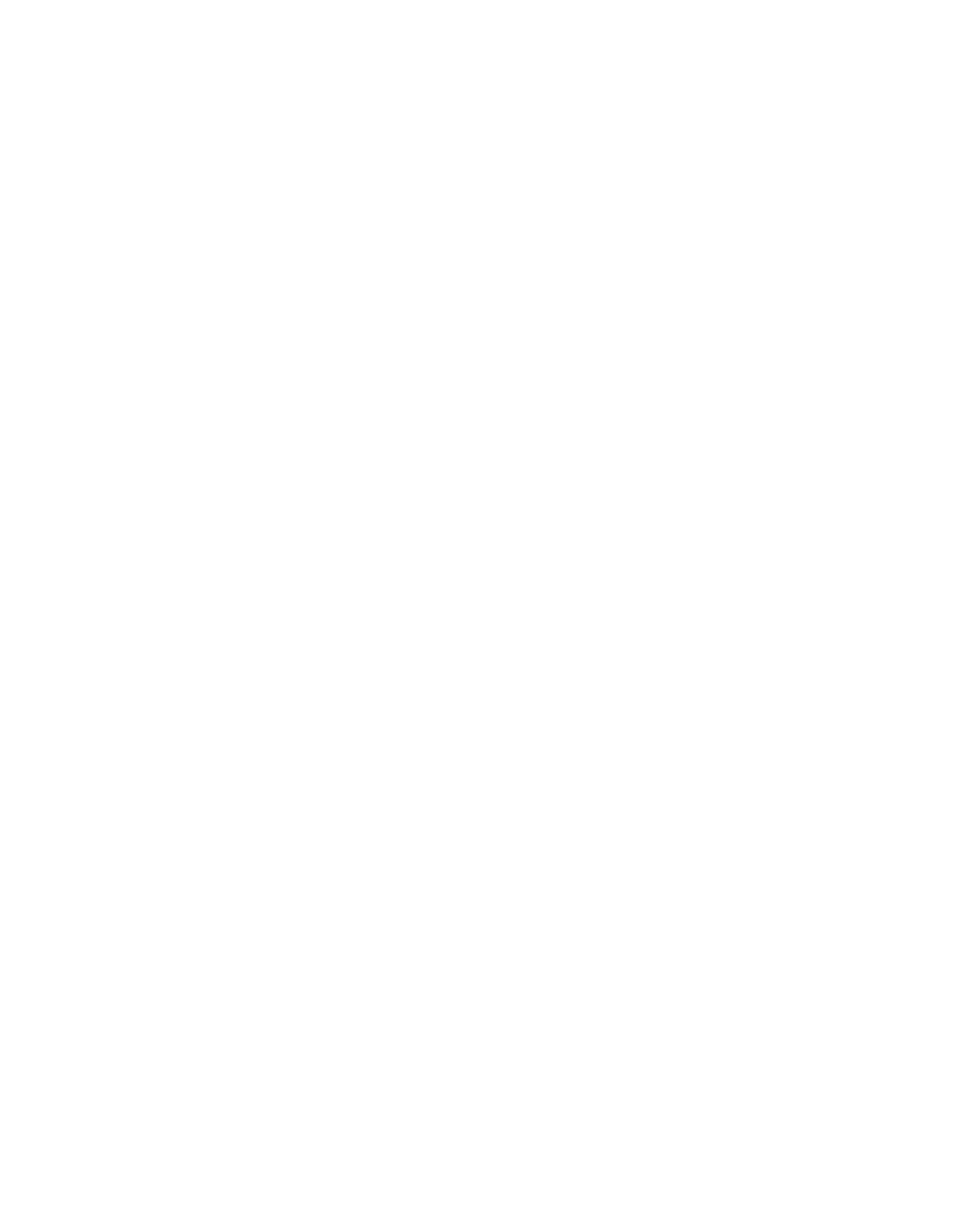# **8. Definitions**

#### **8.1 Acronyms**

| <b>AML</b>             | <b>Actual Measured Loss</b>                    |
|------------------------|------------------------------------------------|
| <b>ANSI</b>            | <b>American National Standards Institute</b>   |
| <b>CFA</b>             | <b>Carrier Facility Assignment</b>             |
| <b>CLEC</b>            | Competitive Local Exchange Carrier             |
| <b>CLLITM</b>          | <b>COMMON LANGUAGE Location Identification</b> |
| CO                     | <b>Central Office</b>                          |
| CO-NI                  | <b>Central Office Network Interface</b>        |
| dB                     | Decibel                                        |
| DS <sub>0</sub>        | Digital Signal Level $0$ (64 kbit/s)           |
| DS1                    | Digital Signal Level 1 (1.544 Mbit/s)          |
| DS <sub>3</sub>        | Digital Signal Level 3 (44.736 Mbit/s)         |
| EI                     | <b>Electrical Interface</b>                    |
| EU                     | End-User                                       |
| Mbit/s                 | Megabits per Second (1,000,000 bit/s)          |
| N <sub>C</sub>         | <b>Network Channel</b>                         |
| <b>NCI</b>             | <b>Network Channel Interface</b>               |
| N <sub>I</sub>         | <b>Network Interface</b>                       |
| POT                    | <b>Point Of Termination</b>                    |
| <b>TLP</b>             | <b>Transmission Level Point</b>                |
| VF                     | Voice Frequency                                |
| <b>xDSL</b>            | Digital Subscriber Loop carrier, type x        |
| 8.2<br><b>Glossary</b> |                                                |

# **Bandwidth**

Analog - The range of frequencies that contain most of the energy or power of a signal; also, the range of frequencies over which a circuit or system is designed to operate.

Digital - The amount of information that a signal can carry over a fixed time interval. A system with a high bandwidth can carry more information over a fixed time interval than a low bandwidth system.

#### **Binary** *n-* **Zero Substitution (B***n***ZS)**

Binary *n*- Zero Substitution is an application of BPRZ, and is an exception to the Alternate Mark Inversion (AMI) line-code rule. It is one method for providing bit independence for digital transmission, by providing a minimum 1's density of 1 in *n*-bits. For DS3, *n*=3; for DS1, *n*=8; for 56 kbit/s service, *n*=7, and for subrates, *n*=6. The rule of B*n*ZS is: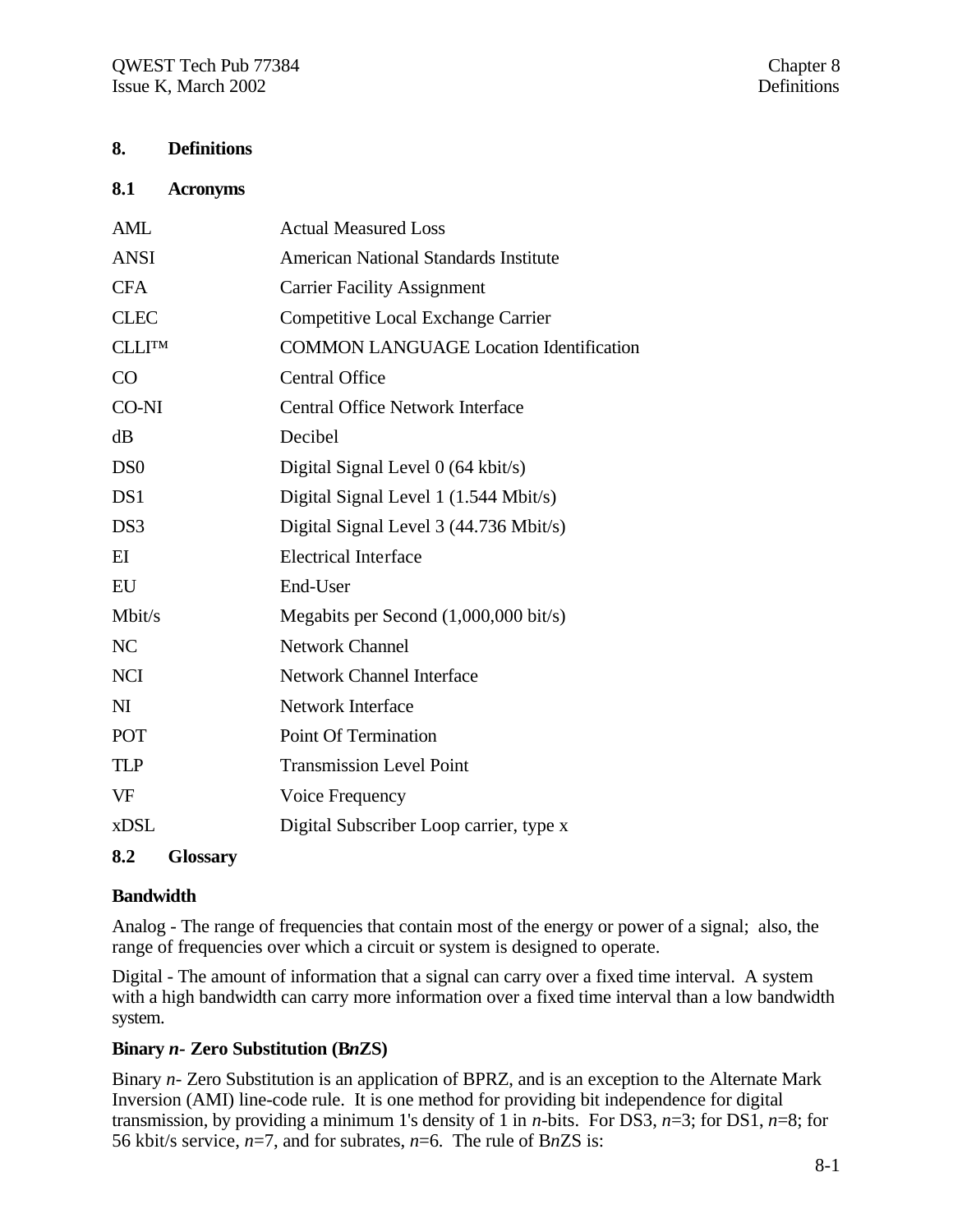- Successional binary 1s (Marks) will be of opposite polarity (AMI) unless they are separated by n consecutive binary zeros, in which case the n 0s will be replaced by an n-bit byte containing 1s, having or causing, an intentional bipolar violation (bpv).
- For example in B6ZS, if the preceding binary  $1 \text{ was } +$ , then binary  $100000011$  is transmitted as signal voltage values:  $-000+0++$  (the B6ZS byte is underlined). Assume the leftmost bit is transmitted first.
- In the decoding process, the B*n*ZS signature is recognized and replaced by an all zero *n*-bit byte.

# **Bit (Binary Digit)**

A binary unit of information. It is represented by one of two possible conditions, such as the value 0 or 1, on or off, high potential or low potential, conducting or not conducting, magnetized or demagnetized. A Bit is the smallest unit of information, by definition.

#### **Bridged Tap**

Multiple connections of a cable to more than one location are called "bridged taps". At any one time, only one customer is connected and the other taps are left open. As customers connect and disconnect service, these bridged tap appearances allow an operating company flexibility in the use of their cable.

#### **Central Office (CO)**

A local switching system (or portion thereof) and its associated equipment located at a wire center.

#### **Channel**

An electrical or photonic (in the case of fiber optic based transmission systems) communications path between two or more points of termination.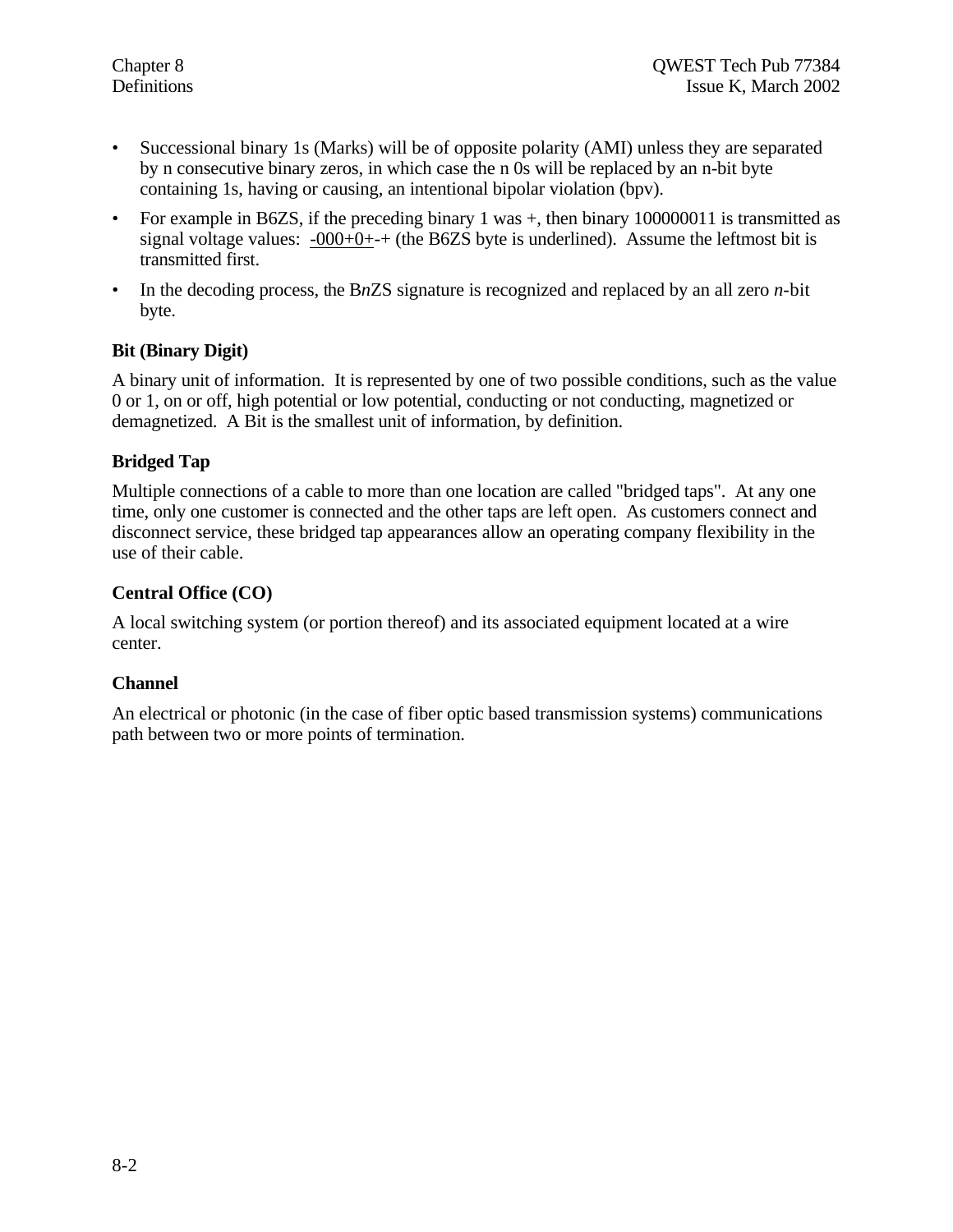# **Decibel (dB)**

The logarithmic unit of signal power ratio most commonly used in communications. It is used to express the relationship between two signal powers, usually between two acoustic, electrical, or optical signals; it is equal to ten times the common logarithm of the ratio of the two signal powers. For reference purposes, the output and input signal power is related to a specific level called a dBm, where zero dBm (Log  $1 = 0$ ) equals 1 milliwatt (mW) at a specified impedance.

# **End-User (EU)**

The term "End-User" denotes any customer of telecommunications service that is not a carrier; except that a carrier shall be deemed to be an "End-User" to the extent that such carrier uses a telecommunications service for administrative purposes, without making such service available to others, directly or indirectly. The term is frequently used to denote the difference between a carrier interface and an interface subject to unique regulatory requirements at non-carrier customer premises (Federal Communications Commission Part 68, etc.).

# **Extended Superframe (ESF) Format**

An Extended Superframe consists of twenty-four consecutive DS1 frames. Bit one of each frame (the F-bit) is time shared during the 24 frames to describe a 6 bit frame pattern, a 6 bit Cyclic Redundancy Check (CRC) remainder, and a 12 bit data link. The transfer rate of each is 2 kbit/s, 2 kbit/s, and 4 kbit/s respectively.

# **Load Coil**

An inductive element that is placed at regular intervals on some cable pairs to improve voiceband transmission. Inductive loading of cable pairs reduces attenuation in the voiceband and makes impedance, delay and attenuation uniform throughout the passband of the loading system. Frequencies outside the passband of the system are essentially eliminated.

# **Multi-State Signaling**

Any of the multifrequency pulsing systems (two-out-of-five, two-out-of-six, or two-out-of-eight) which are suitable for transmitting numerical address signals.

# **Network Channel (NC) Code**

The Network Channel (NC) code is an encoded representation used to identify both switched and non-switched channel services. Included in the code set are customer options associated with individual channel services, or feature groups and other switched services.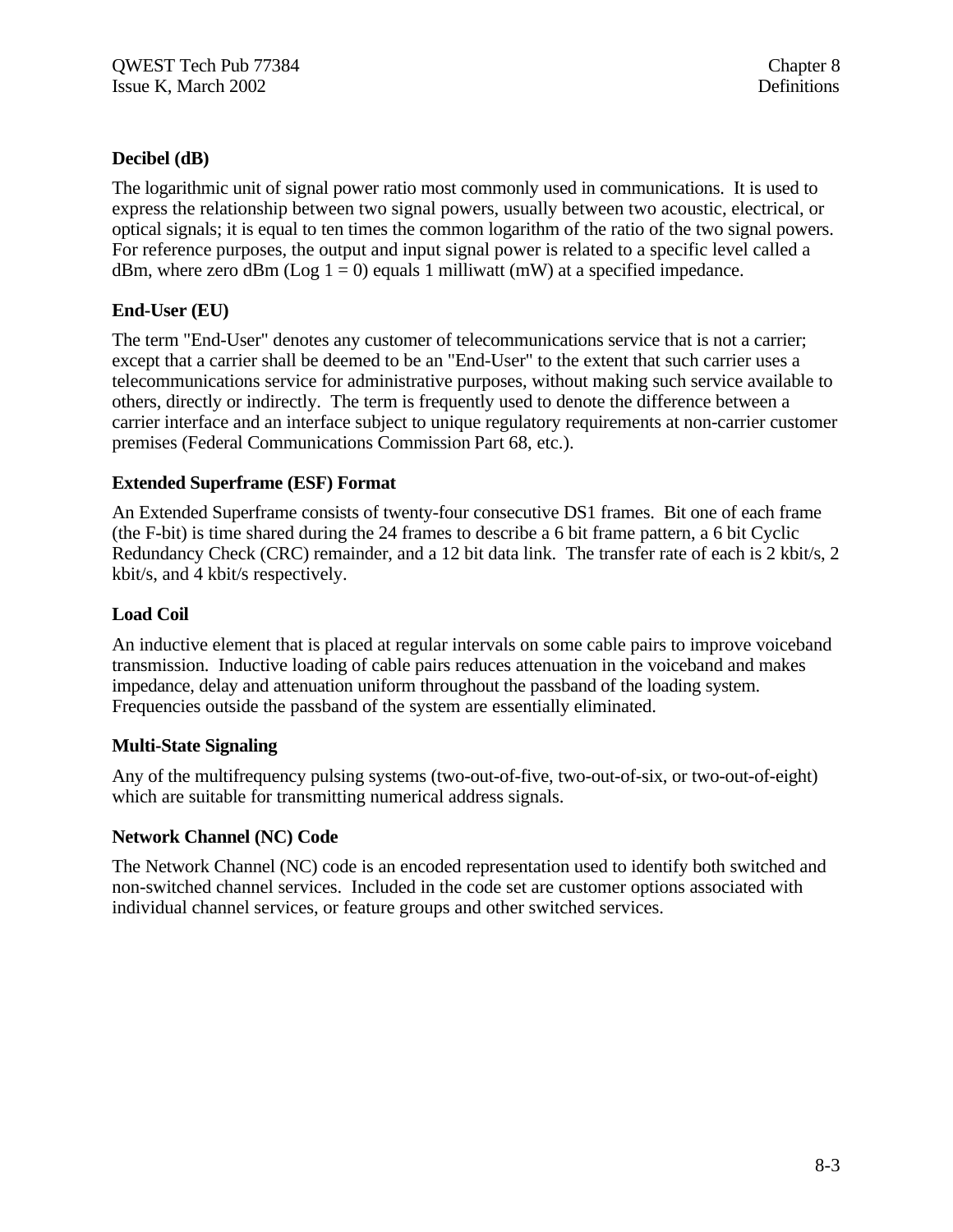#### **Network Channel Interface (NCI) Code**

The Network Channel Interface (NCI) code is an encoded representation used to identify five (5) interface elements located at a Network Interface at a customer location. The Interface code elements are: Total Conductors, Protocol, Impedance, Protocol Options, and Transmission Level Points (TLP).

#### **Network Interface (NI)**

The point of demarcation on the End-User's premises at which the QWEST Communications International Inc.'s responsibility for the provision of Access or Non-Access service ends.

#### **Protocol Code**

The Protocol (character positions 3 and 4 of the NCI Code) is a two-character alpha code that defines requirements for the interface regarding signaling and transmission.

#### **Superframe Format (SF)**

A superframe consists of 12 consecutive DS1 frames. Bit one of each frame (the F-bit) is used to describe a 12-bit framing pattern during the 12 frames.

#### **Transmission Level Point (TLP)**

A point in a transmission system at which the ratio, usually expressed in decibels, of the power of a test signal at that point to the power of the test signal at a reference point is specified. For example, a zero transmission level point (0 TLP) is an arbitrarily established point in a communications circuit to which all relative levels at other points in the circuit are referred.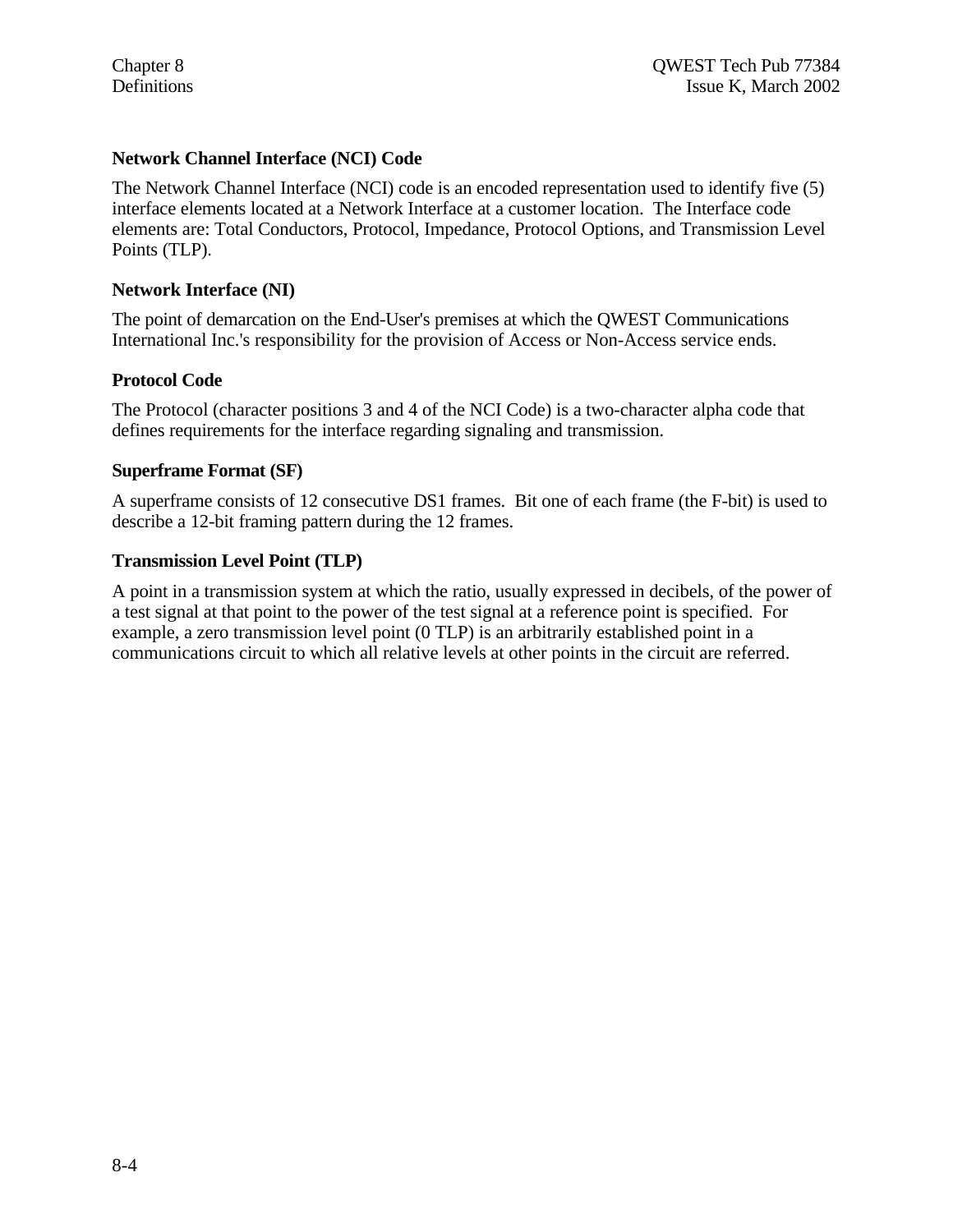# **CONTENTS**

# **Chapter and Section Page**

| 9. |     |  |  |
|----|-----|--|--|
|    | 9.1 |  |  |
|    | 9.2 |  |  |
|    | 9.3 |  |  |
|    | 9.4 |  |  |
|    | 9.5 |  |  |
|    | 9.6 |  |  |
|    | 9.7 |  |  |
|    | 9.8 |  |  |
|    |     |  |  |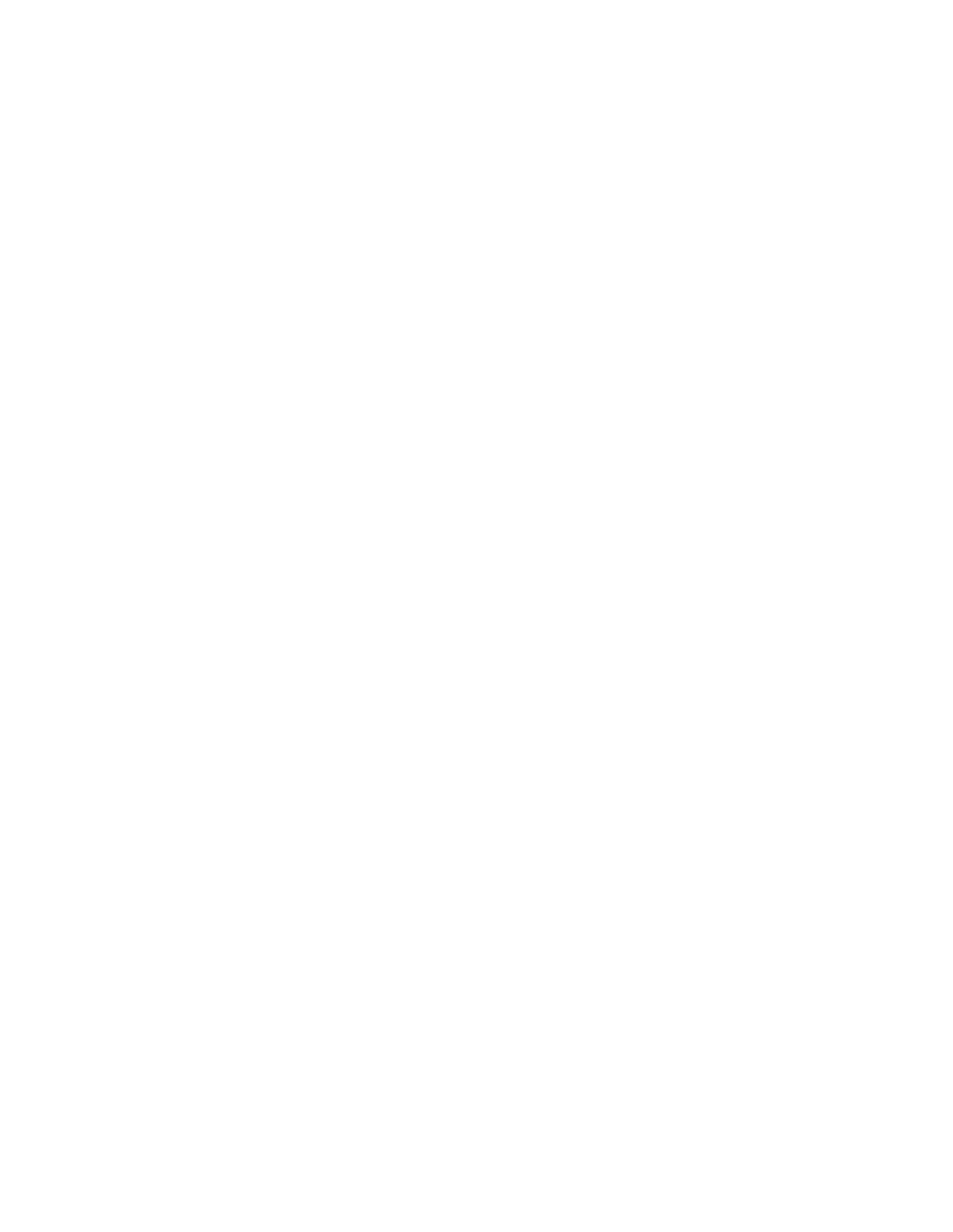# **9. References**

# **9.1 American National Standards Institute Documents**

| <b>ANSI</b> Technical<br>Report 28 | High-Bit-Rate Digital Subscriber Line (HDSL), February 1994 -                                                                                                                    |
|------------------------------------|----------------------------------------------------------------------------------------------------------------------------------------------------------------------------------|
| <b>ANSI</b> Technical<br>Report 60 | Unbundled Voicegrade Analog Loops), July 1999 -                                                                                                                                  |
| ANSI T1.102-1993<br>(R 1999)       | Telecommunications - Digital Hierarchy - Electrical Interfaces                                                                                                                   |
| ANSI T1.105-1995                   | Telecommunications - Digital Hierarchy-Optical Interface Rates and<br>Formats Specifications (SONET)                                                                             |
| ANSI T1.105.01-2000                | Telecommunications - Synchronous Optical Network (SONET) -<br><b>Automatic Protection Switching</b>                                                                              |
| ANSI T1.105.06-1996                | Telecommunications - Synchronous Optical Network (SONET):<br><b>Physical Layer Specifications</b>                                                                                |
| ANSI T1.107-1995                   | Telecommunications - Digital Hierarchy - Formats Specifications                                                                                                                  |
| ANSI T1.117-1991<br>(R 1997)       | Telecommunications - Digital Hierarchy - Optical Interface<br>Specifications (SONET) (Single Mode - Short Reach)                                                                 |
| ANSI T1.223-1997                   | Information Interchange - Structure and Representation of Network<br>Channel (NC) and Network Channel Interface (NCI) Codes for the<br>North American Telecommunications System. |
| ANSI T1.231-1997                   | Telecommunications - Digital Hierarchy - Layer 1 In-service Digital<br><b>Transmission Performance Monitoring</b>                                                                |
| ANSI T1.401-1993                   | Telecommunications - Interface between Carriers and Customer<br>Installations - Analog Voicegrade Switched Access Lines Using<br>Loop-Start and Ground-Start Signaling.          |
| ANSI T1.403-1999                   | Telecommunications - Carrier to Customer Installation, DS1 Metallic<br>Interface                                                                                                 |
| ANSI T1.404-1994                   | Telecommunications - Carrier-to-Customer Installation-DS3 Metallic<br><b>Interface Specifications</b>                                                                            |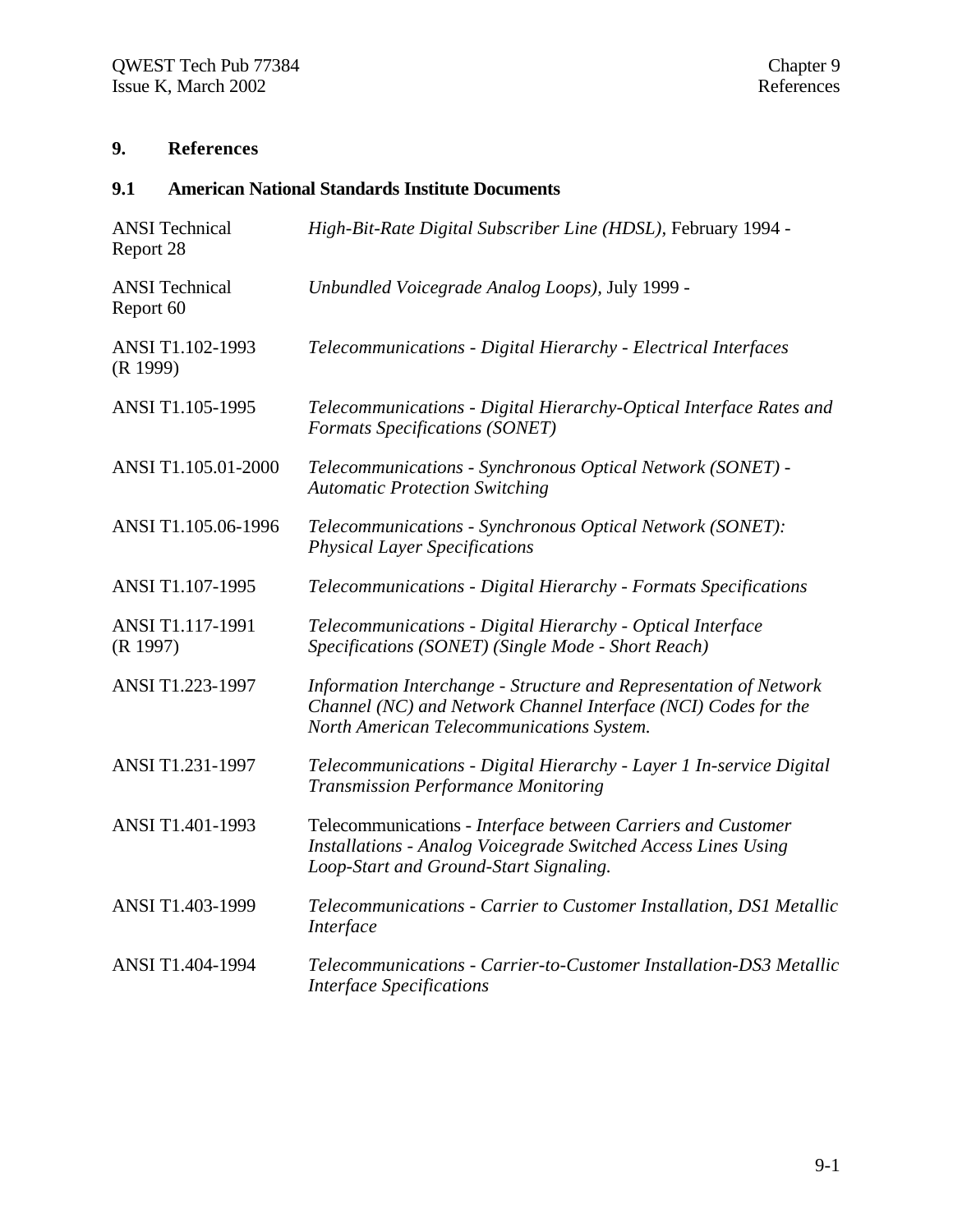| <b>ANSI T1.410-1992</b>                        | Telecommunications - Carrier to Customer Interface - Digital Data at<br>64kbps and Subrates                                                                                                     |
|------------------------------------------------|-------------------------------------------------------------------------------------------------------------------------------------------------------------------------------------------------|
| ANSI T1.417-2001                               | Telecommunications – Spectrum Management for Loop Transmission<br><i>Systems</i>                                                                                                                |
| ANSI T1.510-1999                               | Telecommunications - Network Performance Parameters for<br><b>Dedicated Digital Services -- Specifications</b>                                                                                  |
| <b>ANSI T1.514-2000</b>                        | Telecommunications - Network Performance Parameters for<br><b>Dedicated Digital Services -- SONET Bit Rates</b>                                                                                 |
| ANSI T1.601-1999                               | Telecommunications - Integrated Services Digital Network (ISDN) - Basic<br>Access Interface for Use on Metallic Loops for Application on the<br>Network side on the NT (Layer 1 Specification). |
| ANSI T1.605-1991<br>(R 1999)                   | Telecommunications - Integrated Services Digital Network (ISDN) –<br>Basic Access Interface for S and T Reference Points (Layer 1<br>Specification).                                            |
| <b>ANSI/IEEE 820-1984</b><br>(Reaffirmed 1993) | <b>IEEE Standard Telephone Loop Performance Characteristics.</b>                                                                                                                                |

#### **9.2 Institute of Electrical and Electronics Engineers Publications**

IEEE Std 100-1992 *The New IEEE Standard Dictionary of Electrical and Electronics Terms [Including Abstracts of All Current IEEE Standards].* Institute of Electrical and Electronics Engineers, Inc. Copyright © 1993.

IEEE Std 743-1984 *IEEE Standard Methods and Equipment for Measuring the* (Reaffirmed 1992) *Transmission Characteristics of Analog Voice Frequency Circuits.* Institute of Electrical and Electronics Engineers, Inc.

- **9.3 International Telecommunication Union Recommendations**
- G.701 *Vocabulary of Digital Transmission, Multiplexing and Pulse code Modulation (PCM) Terms*
- I.411 *ISDN User-Network Interfaces -Reference Configurations*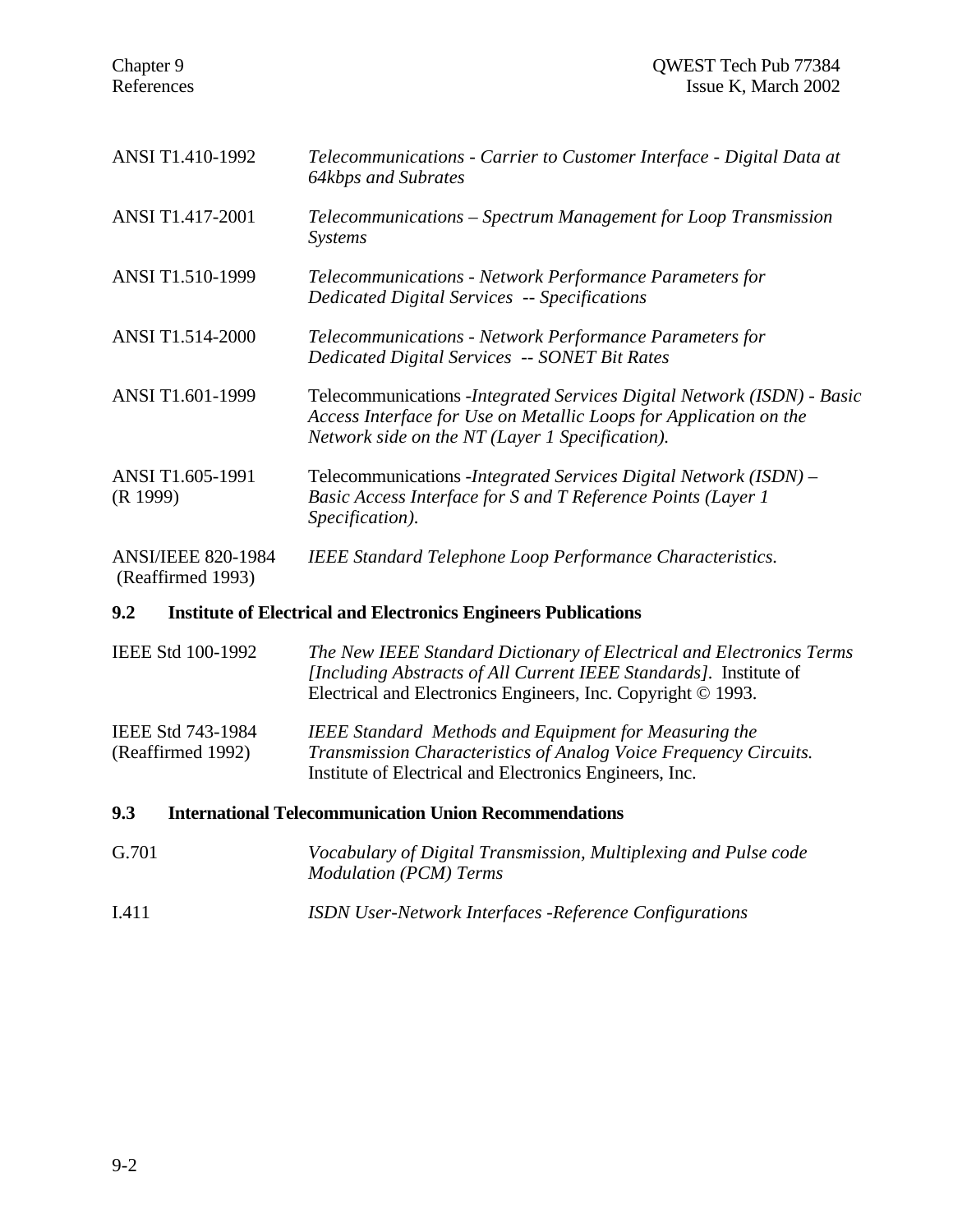# **9.4 QWEST Publications**

| Service Interval<br>Guide | Updated twice yearly. This is also available through the<br><b>Interconnect Services Center.</b>                             |
|---------------------------|------------------------------------------------------------------------------------------------------------------------------|
| <b>PUB 77200</b>          | QWEST DS1 Service and QWEST DS1 Rate Synchronization Service,<br>Issue F, September 2001                                     |
| <b>PUB 77204</b>          | QWEST Digital Data Service Product Description, Applications, and<br>Interface Combinations, Issue E, September 2001         |
| <b>PUB 77310</b>          | Private Line Voice Grade Analog Channels for Access Service, Issue C,<br>September 2001                                      |
| <b>PUB 77311</b>          | Analog Channels for Non-Access Service, Issue D, September 2001                                                              |
| <b>PUB 77324</b>          | QWEST DS3 Service. Issue D, September 2001                                                                                   |
| <b>PUB 77346</b>          | Synchronous Service Transport (Synchronous Optical Transport).<br>Issue G, January 2001.                                     |
| <b>PUB 77375</b>          | 1.544 Mbit/s Channel Interfaces. Issue E, September 2001                                                                     |
| <b>PUB 77386</b>          | Expanded Interconnection and Collocation for Private Line Transport<br>and Switched Access Services. Issue G, September 2001 |

# **9.5 Federal Communications Commission Documents**

Code of Federal Regulations 47, Part 68.

#### **9.6 Telcordia Documents**

| <b>GR-253-CORE</b> | Telcordia, SONET Transport Systems: Common Criteria.                                                                          |
|--------------------|-------------------------------------------------------------------------------------------------------------------------------|
| GR-334-CORE        | Telcordia, Switched Access Service: Transmission Parameter Limits<br>and Interface Combinations.                              |
| GR-342-CORE        | Telcordia, <i>High-Capacity Digital Special Access Service</i> :<br>Transmission Parameter Limits and Interface Combinations. |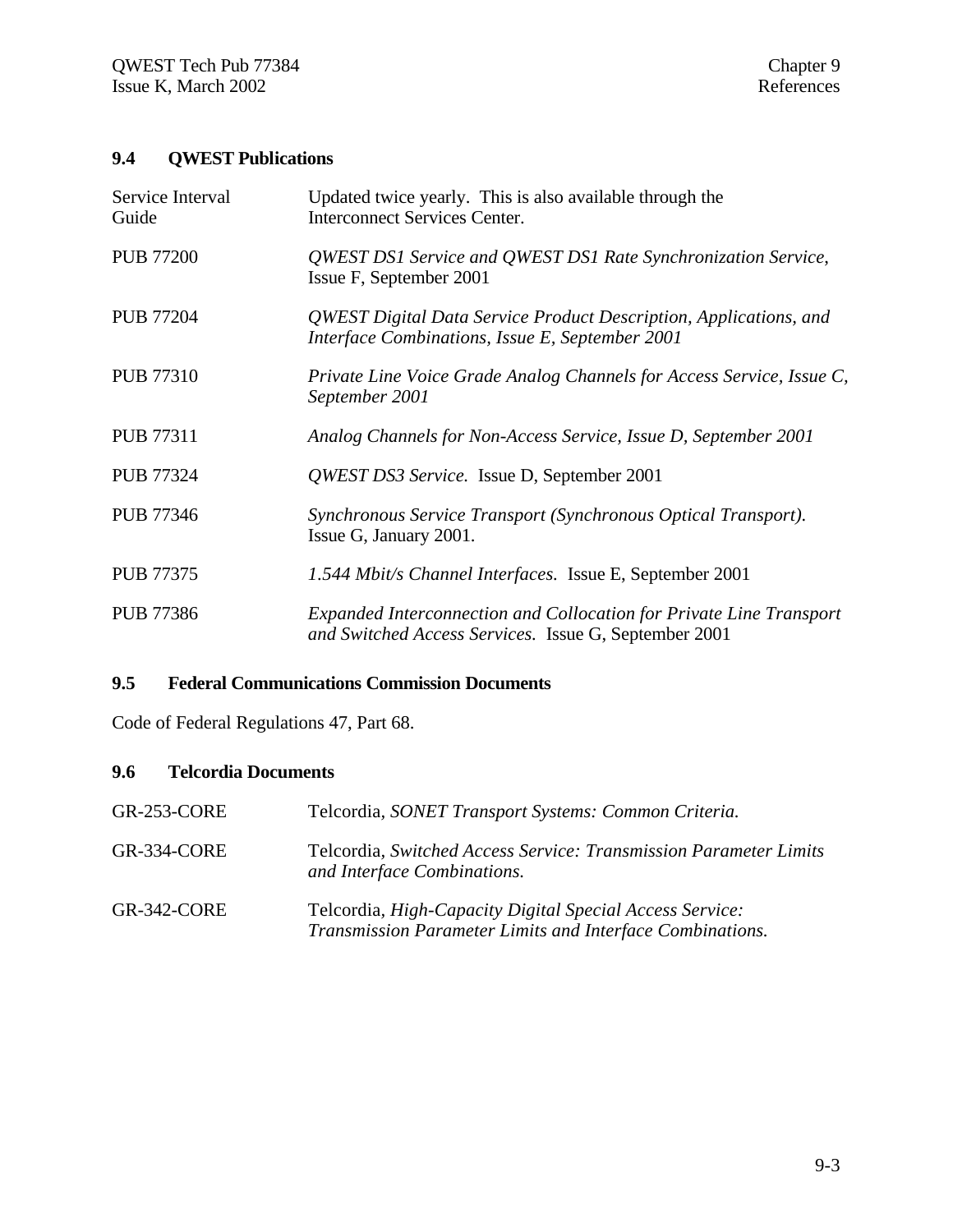| <b>GR-499-CORE</b>   | Telcordia, <i>Transport Systems Generic Requirements</i> ( <i>TSGR</i> ):<br>Common Requirements.                                   |
|----------------------|-------------------------------------------------------------------------------------------------------------------------------------|
| <b>GR-1089-CORE</b>  | Telcordia, <i>Electromagnetic compatibility and Electrical Safety</i><br>Generic Criteria for Network Telecommunications Equipment. |
| $MC-CL-IN-008$       | Telcordia, Common Language Network Channel and Channel<br>Interface Codes (NC/NCI Codes), Issue 1, April 2001.                      |
| SR-2275              | Telcordia <i>Notes on the Networks</i> , Issue 4, October 2000.                                                                     |
| TR-NWT-000393        | Telcordia, ISDN Basic Access Digital Subscriber Lines.                                                                              |
| <b>TR-NWT-000397</b> | Telcordia, ISDN Basic Access Transport System Requirements.                                                                         |

#### **9.7 Ordering Information**

All documents are subject to change and their citation in this document reflects the most current information available at the time of printing. Readers are advised to check status and availability of all documents.

Ordering Information for those who are not QWEST employees:

For American National Standards Institute (ANSI) documents contact:

American National Standards Institute Attn.: Customer Service 11 West 42nd Street New York, NY 10036 Phone: (212) 642-4900 Fax: (212) 302-1286 HTTP URL: http://www.ansi.org/

ANSI has a catalog available that describes their publications.

For Telcordia documents contact:

Telcordia Customer Relations 8 Corporate Place, PYA 3A-184 Piscataway, NJ 08854-4156 Fax: (908) 336-2559 Phone: (800) 521-CORE (2673) (U.S. and Canada) Phone: (908) 699-5800 (Others) HTTP URL: http://www.telcordia.com/